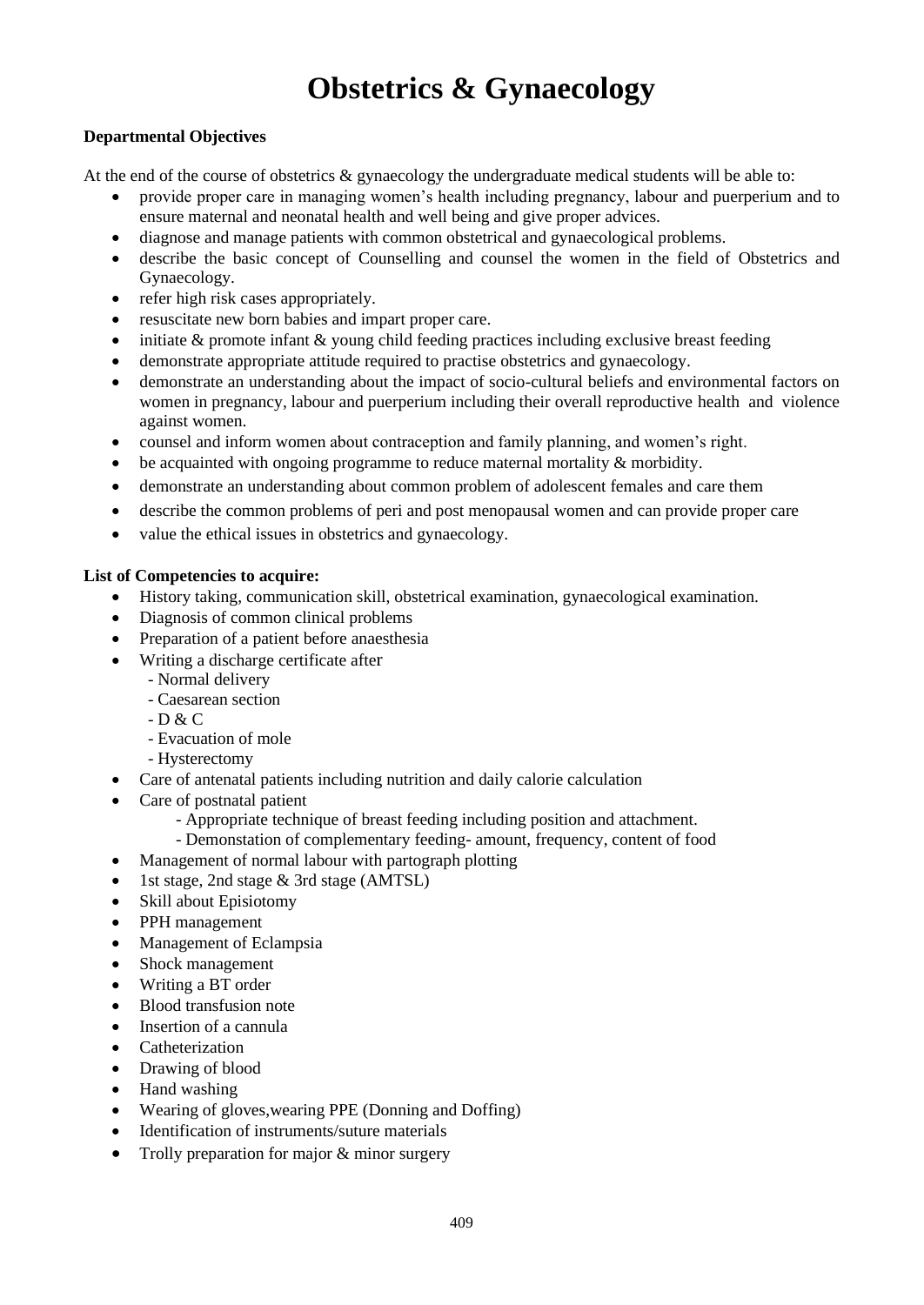# **Obstetrics & Gynaecology: Hours distribution in 3rd & 4th phases in details**

| Lecture (in hours)                                                                                                                                                      |                                                                                                                                          | Small group<br>teaching<br>(in hours) | <b>Departmental</b><br>integrated<br>teaching | <b>Phase</b><br>integrated<br>teaching                                                                                      |                                                 | <b>Clinical/Bedside</b><br>teaching<br>(in weeks) |                             |                                         | <b>Formative</b><br>examination<br>(in days) |                              | <b>Summative</b><br>examination<br>(in days) |                              |                      |
|-------------------------------------------------------------------------------------------------------------------------------------------------------------------------|------------------------------------------------------------------------------------------------------------------------------------------|---------------------------------------|-----------------------------------------------|-----------------------------------------------------------------------------------------------------------------------------|-------------------------------------------------|---------------------------------------------------|-----------------------------|-----------------------------------------|----------------------------------------------|------------------------------|----------------------------------------------|------------------------------|----------------------|
|                                                                                                                                                                         | 3rd<br><b>Phase</b>                                                                                                                      | 4 <sup>th</sup><br><b>Phase</b>       | Total                                         | PBL, Practical<br>demonstration,<br><b>Instrumental</b><br>demonstration,<br>Skill lab,<br>Tutorial & etc.                  | (in hours)                                      | (in hours)                                        | 3rd<br><b>Phase</b><br>8wks | 4 <sup>th</sup><br><b>Phase</b><br>8wks | <b>Block posting</b><br>(in weeks)           | leave 10 days<br>Preparatory | time<br>days<br>5<br>덜                       | leave 10 days<br>Preparatory | Exam time<br>15 days |
| Total                                                                                                                                                                   | 30                                                                                                                                       | 60                                    | 90                                            | 58 hours                                                                                                                    | (10 topics $\times$ 2<br>hours)<br>$= 20$ hours | (42 topics $\times$ 3<br>hours)<br>$= 126$ hours  |                             | 16 weeks                                | 04 wks                                       |                              | 25 days                                      |                              | 40 days              |
| <b>Grand Total</b>                                                                                                                                                      |                                                                                                                                          |                                       |                                               | 168 hours                                                                                                                   |                                                 | 126 hours                                         |                             | 20 weeks                                |                                              |                              | 65 days                                      |                              |                      |
|                                                                                                                                                                         | Time for integrated teaching, examination preparatory leave and formative & summative assessment is common for all subjects of the phase |                                       |                                               |                                                                                                                             |                                                 |                                                   |                             |                                         |                                              |                              |                                              |                              |                      |
| Preventive aspects of all diseases will be given due importance in teaching learning considering public health context of the country and others<br>parts of the world. |                                                                                                                                          |                                       |                                               |                                                                                                                             |                                                 |                                                   |                             |                                         |                                              |                              |                                              |                              |                      |
|                                                                                                                                                                         |                                                                                                                                          |                                       |                                               | Related behavioral, professional $\&$ ethical issues will be discussed in all clinical and other teaching learning sessions |                                                 |                                                   |                             |                                         |                                              |                              |                                              |                              |                      |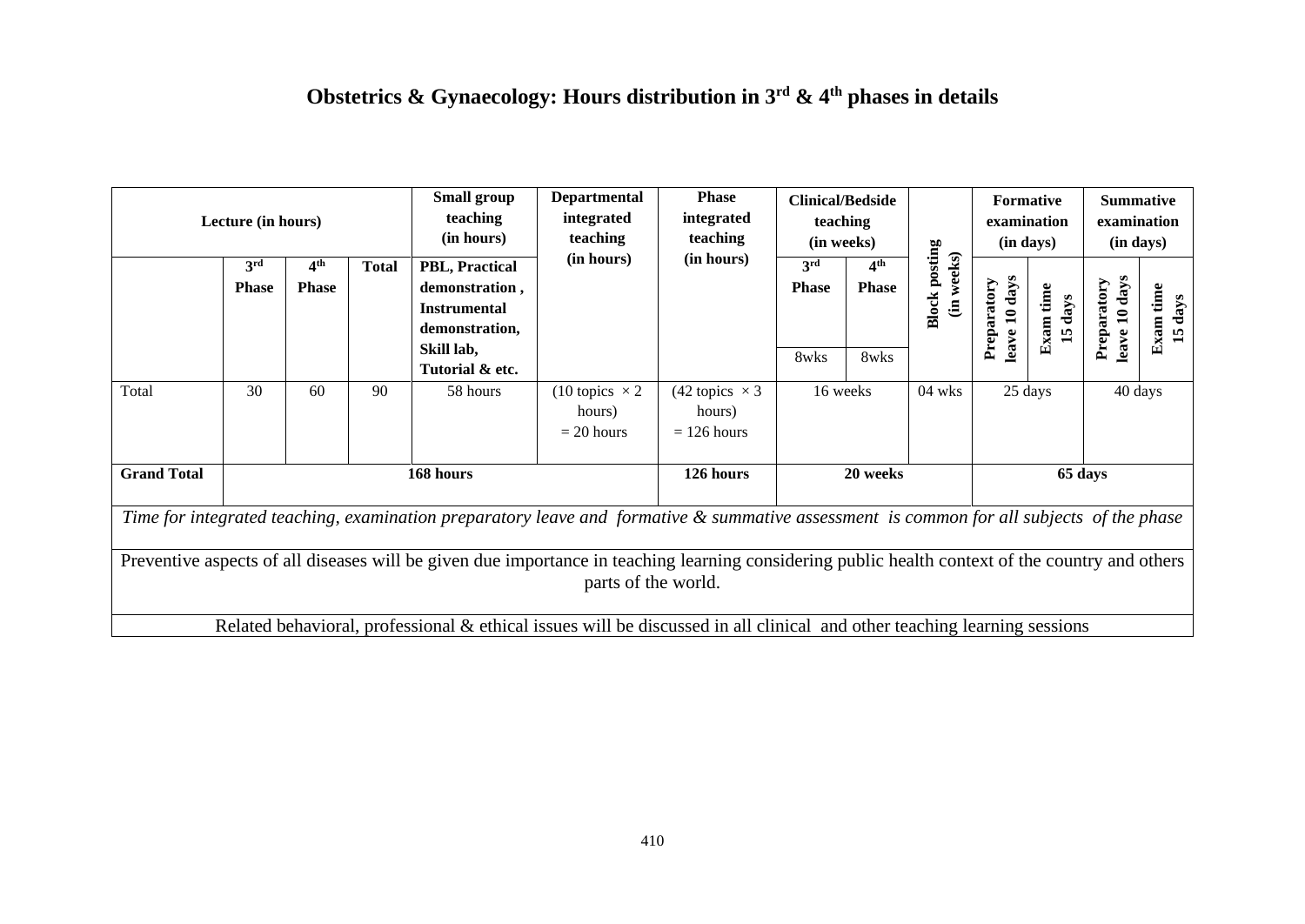# **Obstetrics & Gynaecology: Hours distribution for Clinical/Bedside teaching in 3rd & 4th phases in details**

|                                                        | Clinical/Bedside $\&$ Ambulatory care teaching (in hours) |                                   |                                                           |                             |                                                           |                             |                                         |                                                             |
|--------------------------------------------------------|-----------------------------------------------------------|-----------------------------------|-----------------------------------------------------------|-----------------------------|-----------------------------------------------------------|-----------------------------|-----------------------------------------|-------------------------------------------------------------|
|                                                        | 2 <sup>nd</sup> Phase                                     |                                   |                                                           | 3rd Phase                   |                                                           | 4 <sup>th</sup> Phase       |                                         | <b>Total weeks</b>                                          |
|                                                        |                                                           | Indoor clinical/ bedside teaching | Indoor clinical/ bedside teaching<br>&                    |                             | Indoor clinical/ bedside teaching<br>&                    |                             |                                         | $\{(2nd phase wks)$                                         |
|                                                        | <b>Ambulatory care teaching</b>                           |                                   | <b>Ambulatory care teaching</b>                           |                             | <b>Ambulatory care teaching</b>                           |                             |                                         | $+3rd$ phase wks                                            |
| Subject                                                | Morning                                                   | Evening                           | Morning                                                   | Evening                     | Morning                                                   | <b>Evening</b>              | (in three phases)<br><b>Total hours</b> | $+4$ <sup>th</sup> phase wks<br>$=$ Total three phases wks) |
|                                                        | Indoor/OPD/<br>Emergency/<br><b>Out reached</b>           | Indoor/<br><b>Emergency</b>       | Indoor/OPD/<br>Emergency/<br><b>Out reached</b><br>center | Indoor/<br><b>Emergency</b> | Indoor/OPD/<br>Emergency/<br><b>Out reached</b><br>center | Indoor/<br><b>Emergency</b> |                                         | $\times$ (6 days $\times$ 4 or 7 hours)}                    |
|                                                        | center                                                    |                                   | 8 weeks                                                   |                             | 8 weeks                                                   |                             |                                         |                                                             |
| <b>Basic Clinical Skills</b>                           |                                                           |                                   | 48h(4w)                                                   | 48h(4w)                     |                                                           |                             | 96 h                                    | $(0+4+0)=$ 04 w $\times$ (6 days $\times$ 4 hrs)            |
| (in-patient)                                           |                                                           |                                   |                                                           |                             |                                                           |                             |                                         |                                                             |
| <b>Family Planning Clinic</b>                          |                                                           | $\overline{\phantom{a}}$          | 24 h (2w)                                                 | 24 h (2w)                   | $\overline{\phantom{a}}$                                  | $\overline{\phantom{a}}$    | 48h                                     | $(0+2+0)=$ 02 w $\times$ (6 days $\times$ 4 hrs)            |
| Gynae & Antenatal<br><b>Out-patient Clinic</b>         |                                                           |                                   | 24 h (2w)                                                 | 24 h (2w)                   |                                                           |                             | 48h                                     | $(0+2+0)=$ 02 w $\times$ (6 days $\times$ 4 hrs)            |
| <b>Routine Obstetrics</b>                              | $\sim$                                                    | $\overline{a}$                    | $\overline{\phantom{a}}$                                  |                             | 36h(3w)                                                   | 36 h (3w)                   | 72 h                                    | $(0+0+3)=$ 03 w $\times$ (6 days $\times$ 4 hrs)            |
| <b>Routine Gynaecology</b>                             | $\overline{\phantom{0}}$                                  | $\overline{\phantom{a}}$          | $\overline{\phantom{a}}$                                  |                             | 36h(3w)                                                   | 36 h (3w)                   | 72 h                                    | $(0+0+3)=$ 03 w× (6 days × 4 hrs)                           |
| <b>Emergency Obstetric Care</b><br>E.O.C (Labour Room) |                                                           | $\qquad \qquad \blacksquare$      |                                                           |                             | 24 h (2w)                                                 | 60 h(2w)                    | 84 h                                    | $(0+0+2)=$ 02 w $\times$ (6 days $\times$ 7 hrs)            |
| Total                                                  |                                                           |                                   | 96 hrs                                                    | 96 hrs                      | <b>96 hrs</b>                                             | 132 hrs                     | 420 hrs                                 | 16 weeks                                                    |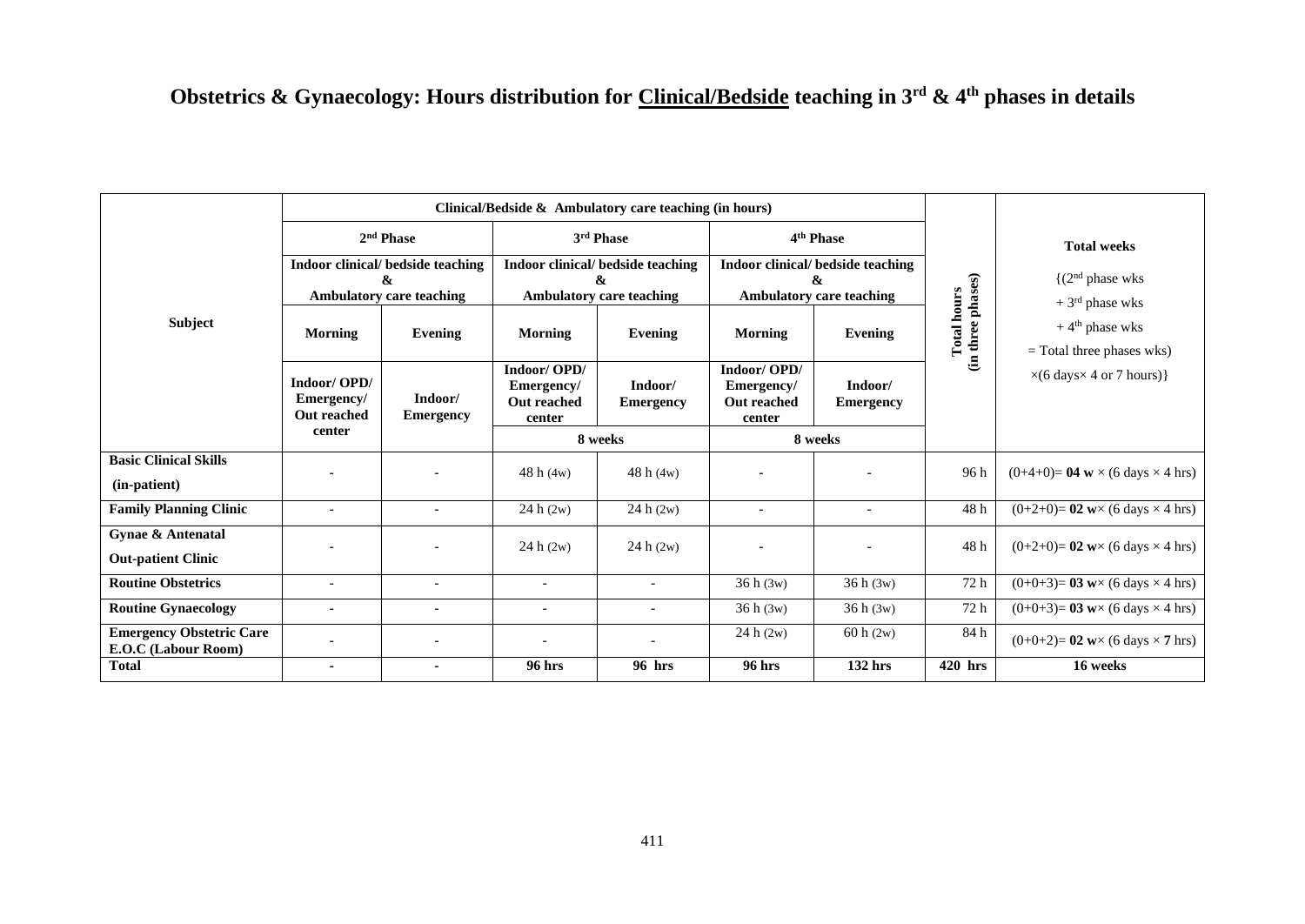| <b>Teaching Methods</b>                        |                                                                                                                                                                                                                                                                     |                                |               | <b>Teaching aids</b>                                                                                                                                                                                                                                                          | In course                                                                                                                                         |  |  |
|------------------------------------------------|---------------------------------------------------------------------------------------------------------------------------------------------------------------------------------------------------------------------------------------------------------------------|--------------------------------|---------------|-------------------------------------------------------------------------------------------------------------------------------------------------------------------------------------------------------------------------------------------------------------------------------|---------------------------------------------------------------------------------------------------------------------------------------------------|--|--|
| Large<br>group                                 | <b>Small group</b>                                                                                                                                                                                                                                                  | <b>Self</b><br><b>learning</b> | <b>Others</b> |                                                                                                                                                                                                                                                                               | evaluation                                                                                                                                        |  |  |
| Lecture<br><i>(video)</i><br>presentati<br>on) | Bed side teaching,<br><b>Tutorials</b><br>PBL (Problem based)<br>learning)<br>OPD-teaching<br>Teaching in Family<br>planning clinic<br>Demonstration in<br>Operation theatre<br>Demonstration in<br>wards/skill room<br>(video presentation)<br>Field side teaching | Assignme<br>nt.<br>Self study  | Integrated    | Laptop, Computer & Multimedia<br>OHP, Transparency & Marker<br>White board & Marker, Black board<br>& chalks, Flip Chart, Slide projector<br>Video, Dummy, Ultrasonography<br>report, X-ray plate, View Box<br>Model, Television, VCR, Cassette,<br>Specimen, Analysis report | • Item Examination<br>• Card final<br>$\bullet$ Term<br>Examination<br>$\bullet$ Term<br>final<br>(written,<br>$oral+$<br>practical+clin<br>ical) |  |  |

# **Teaching/learning methods, teaching aids and evaluation**

# **Final Professional Examination: Marks distribution of Assessment of Obstetrics & Gynaecology**

- **Total marks – 500** (Summative)
	- Written  $=200$

(Formative  $=(10+10)=20$ , MCQ=40 (SBA-20, Multilpe true false -20), SAQ & SEQ=140 (SAQ-50+50=100) (SEQ-20+20=40)

- **SOE=100**
- Clinical=100
- Practical=100

# **Related Equipments/Instrument:**

Forceps, Ventouse, Female bony pelvis & dummy foetus, Folley's catheter, Plain rubber catheter Sponge holding forceps, Alli's tissue forceps, Artery forceps, Volsellum, Hegar's dilators, Uterine sound & Currette, Sim's vaginal speculum, Cusco's speculum, BP blade with handle, Dissecting forceps, Needle holder, Suture materials

Contraceptives – OCP, progesterone only pill (POP or minipill), implants (2 rods and 1 rod), Injectable contraceptives (IM and sub-cutaneous), IUCD, Barrier methods (condoms), IUD and Emergency Contraceptive Pill (ECP).

MR Syringe with Canula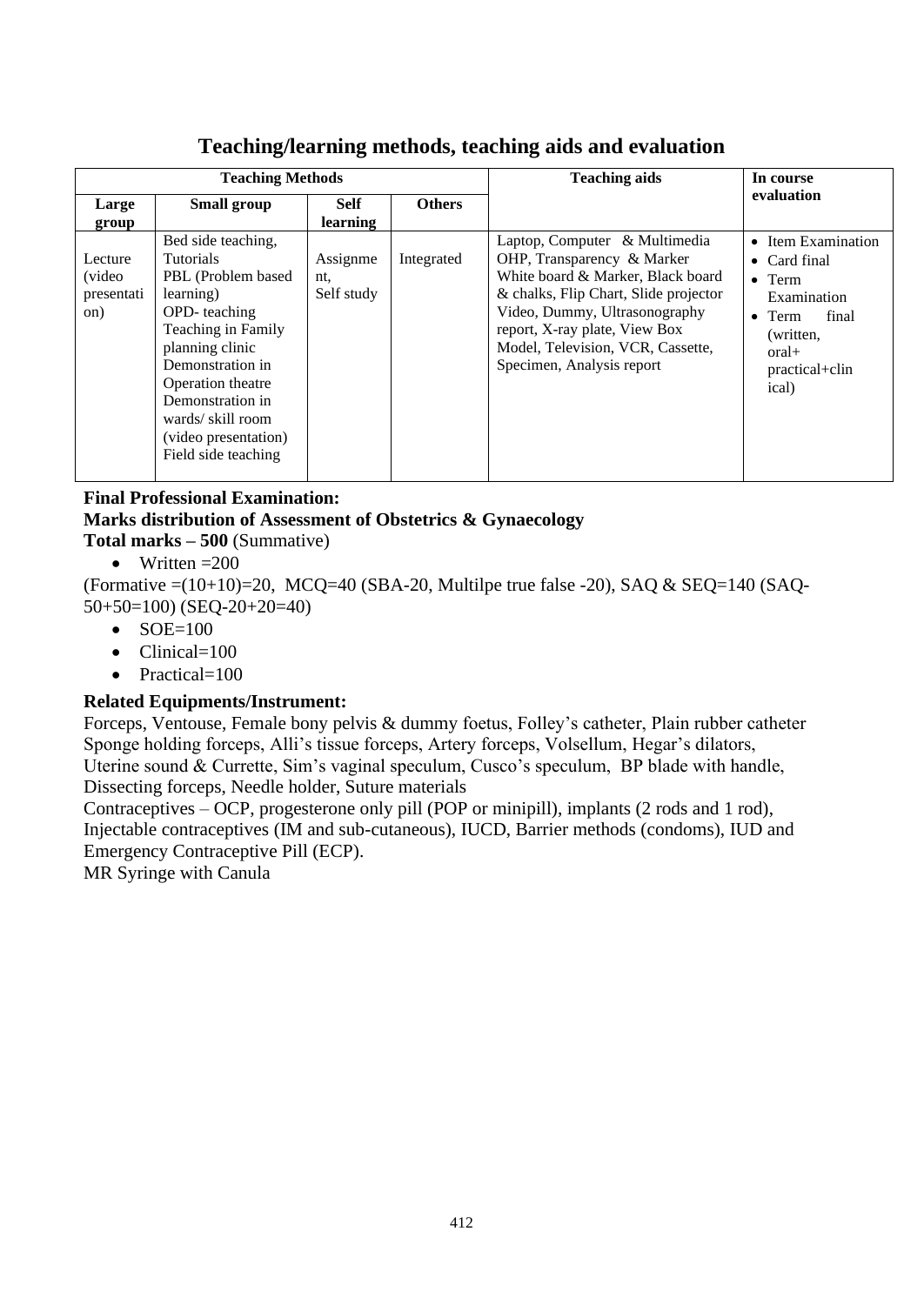# **Core contents of Obstetrics:**

Conception and development of fetoplacental unit

- (a) Fertilisation, implantation, fetoplacental unit, placental barrier
- (b) Placenta, amniotic fluid and umbilical cord: Development, structure and function

Anatomical and physiological changes during pregnancy

Diagnosis of pregnancy

Counselling in reproductive health

# Antenatal care

- (a) Counselling
- (b) Objectives, principles of antenatal care, identification of high risk pregnancy
- (c) Nutrition during pregnancy and lactation
- (d) Vomiting in early pregnancy

# Normal labour

- (a) Criteria of normal labour
- (b) Stages, mechanism of normal labour
- (c) Diagnosis of labour
- (d) Management of normal labour
- (e) Assessment of progress of labour
- (f) Monitoring maternal and fetal condition
- (g) Partograph
- (h) Pain relief

# Normal puerperium

- (a) Anatomical and physiological changes during puerperium
- (b) Management of normal puerperium
- (c) Post partum family planning
- (d) IYCF -- Breast feeding & Complementary feeding

# Hypertensive disorder in pregnancy including pre-eclampsia and eclampsia

## Medical disorders in obstetrics

- (a) Anaemia in pregnancy
- (b) Urinary problems in obstetrics
- (c) Diabetes
- (d) Heart disease
- (e) Hepatitis

Ante-partum haemorrhage

Definitions, classification, clinical features, complications and management

Rh incompatibility

Blood transfusion in Obstetrics

Multiple pregnancy

Definitions and types, clinical features, complications, diagnosis and principles of management Malposition and malpresentation

Types, causes, diagnosis, complications and management

Abnormalities of labour

- (a) Prolonged labour: Definition, aetiology, diagnosis, complications, management
- (b) Obstructed labour: Definition, aetiology, diagnosis, complications, management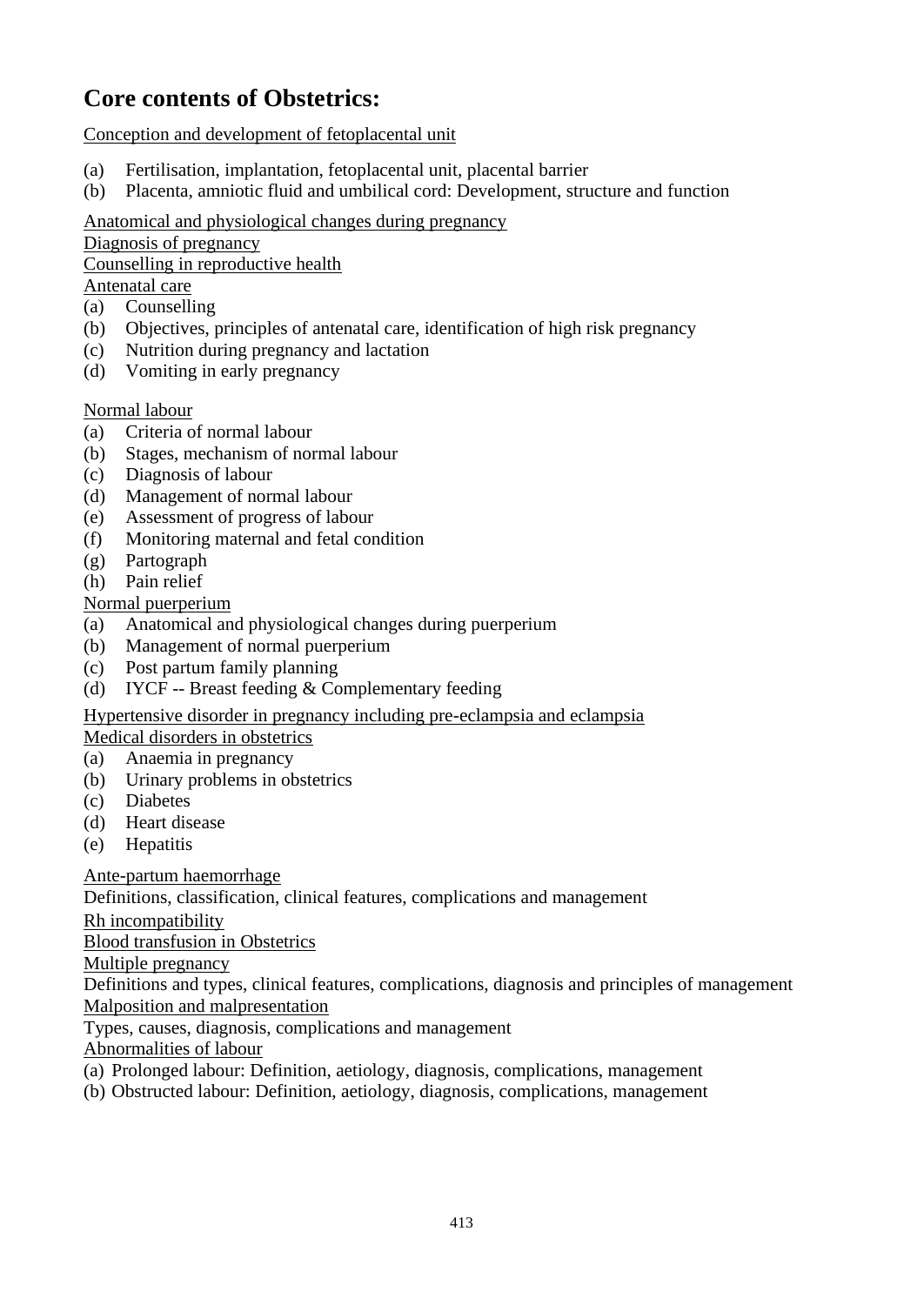#### Post-partum haemorrhage (PPH)

Definitions, causes (atonic, traumatic and others) of PPH, prevention and management, follow up.

#### Abnormal puerperium

Causes ,diagnosis and management

#### The newborn

Resuscitation, examination and care of the newborn.

#### **Neonatal problems**

Birth Asphyxia Jaundice Infection Feeding Other problems of newborn IYCF -- Breast feeding & Complementary feeding

#### IUGR & IUD

Causes, diagnosis and management

Obstetric operative procedures

Episiotomy, caesarean section, vacuum and forceps deliveries, version, destructive operations: their indications an complications

Steps of operation:Episiotomy,vacuum & forcep delivery

## **Vital statistics:**

Maternal morbidity & mortality Perinatal morbidity.and mortality Neonatal morbidity & mortality

Diagnostic aids in obstetrics

- (a) Ultrasonography
	- Basics of ultrasound
	- Role in obstetrics
- (b) Fetal monitoring- CTG
- (c) Amniocentesis and other prenatal diagnostic techniques

## **Social Obstetrics**

- (a) Maternal & perinatal morbidities and mortalities
- (b) Direct causes of maternal & perinatal morbidity and mortality Contributing socio-economic & environment factors
- (c) Importance of family planning in prevention of obstetric problem
- (d) Strategies for promotion of maternal health & prevention of illness emphasising maternal nutrition, hygiene & medical care
- (e) National programs for MCH&FP, EOC, Combined service delivery

# **Core contents of Gynaecology**

Anatomy of the female reproductive organs

- (a) Basic anatomy of uterus, ovaries, tubes, vagina and vulva
- (b) Relationship of uterus, ovaries, tubes and vagina to other pelvic organs
- (c) Developmental anomaly of genital organs

#### Physiology of reproduction

(a) Puberty and its complication, menstruation, ovulation

(b) Fertilisation and implantation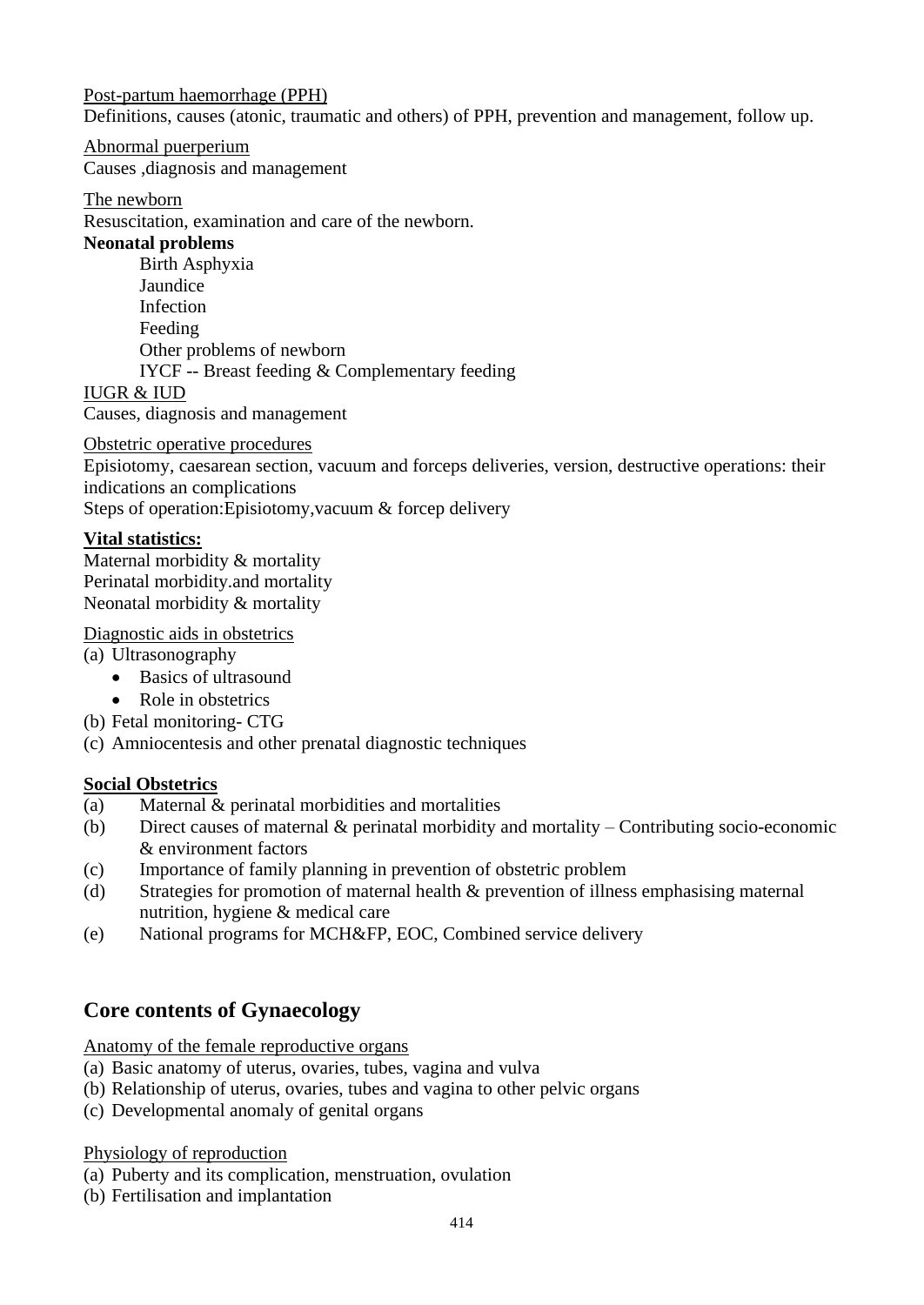Bleeding in early pregnancy

- Abortion:
	- Definition, types, causes and management of all types of abortion and this complications.
- Ectopic pregnancy: Definition, aetiopathology, clinical feature, differential diagnosis and abdomen of acute principles of surgical management
- Trophoblastic tumours:

(i) Hydatidiform mole: types, clinical features, complications, differential diagnosis, management and follow up.

(ii) Choriocarcinoma: diagnosis and management, follow up

# Vaginal discharge

Physiological and pathological, Diagnosis and treatment.

## Menstrual disorder

- (a) Amenorrhoea:
	- Types, causes and principles of management
- (b) Menorrhagia: Definition, causes and management
- (c) Metrorrhagia: Definition, causes and management
- (d) Dysmennorhoea : Definition types, causes and management.
- (e) Abnormal uterine bleeding Definition, PALM-COIN classification, diagnosis, principles of investigation and management

# Genital tract infection

- (a) Defensive mechanism of genital tract
- (b) Pelvic inflammatory diseases: acute and chronic
- (c) Sexually transmitted diseases
- (d) Genital tuberculosis

## Urinary incontinence – definition, types

(a) Genitourinary fistula:-

Types, causes, clinical features, principles of management, prevention

## Other genital tract injuries:

- (a) Perineal tear
- (b) RVF

# **Genital prolapse**

Types, aetiology,supports of uterus, clinical features, diagnosis, differential diagnosis, principles of management,prevention

Endometriosis Definition, types, clinical features, principles of management

## Neoplasia of reproductive organs

- Benign & malignant conditions of vulva & vagina
- Benign, precancerous & malignant conditions of cervix
- Benign and malignant conditions of uterus
- Benign and malignant tumours of ovary

## Subfertility

(a) Causes, investigation and management both male and female partner.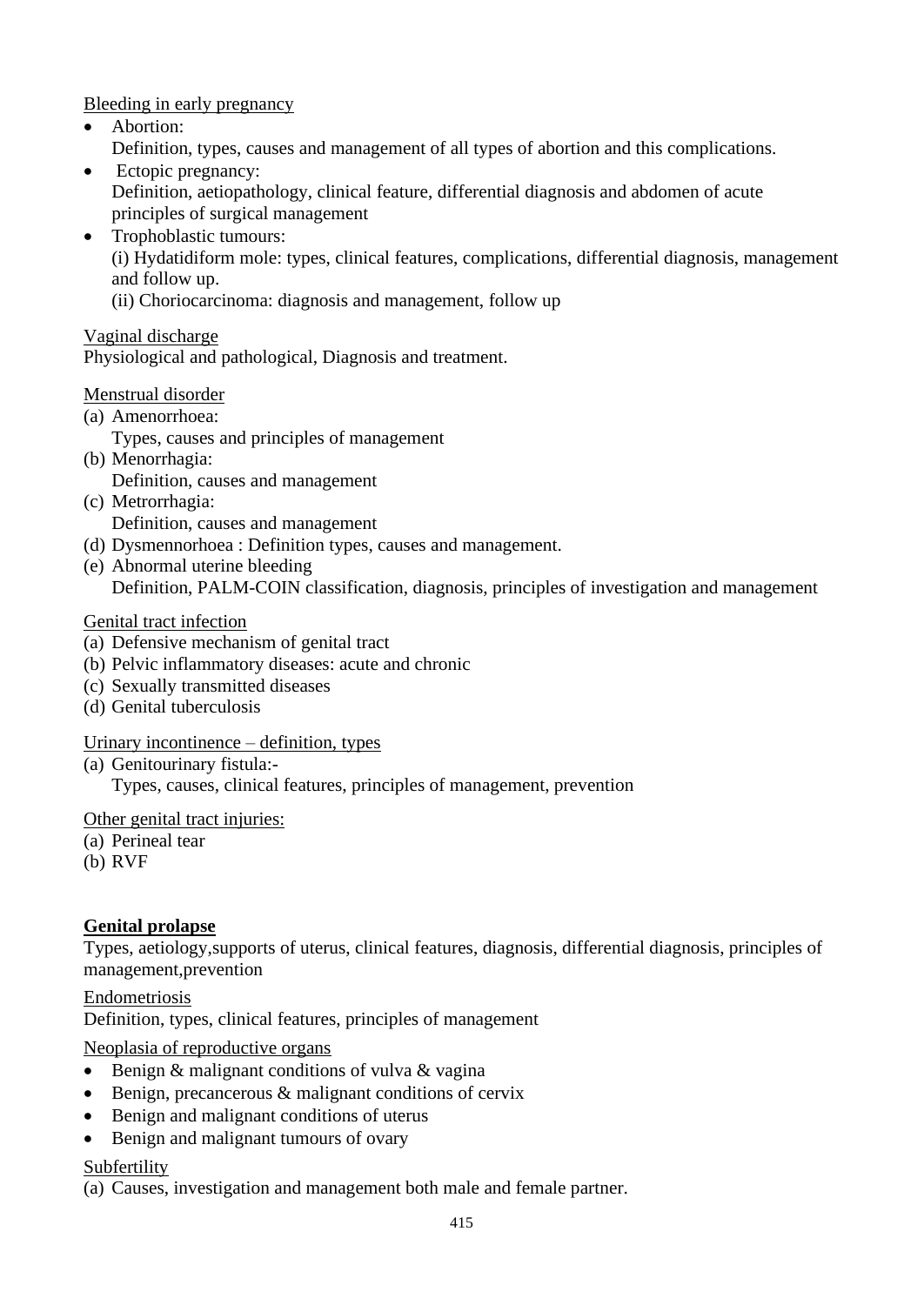(b) Assisted reproductive techniques

(c) Concepts of medical biotechnology in relation to Obstetrics

Contraception

Importance

Counselling

Classification, mechanism of action, advantages, disadvantages, complications of all methods particularly sterilization and MR & MRM

#### Menopauses

- (a) Definition, physiological basis, changes in different organs of body, clinical features of menopausal syndrome, principles of management
- (b) Post-menopausal bleeding
- (c) Hormone replacement therapy (HRT)

## Diagnostic Technique

- (a) Cervical smear
- (b) Laparoscopy
- (c) Hysteroscopy
- (d) Colposcopy
- (e) Ultrasonography
- (f) CT scan
- (g) MRI

Principles of common gynaecological operations:MVA,D&C,E&C,suction evacuation,hysterectomy.

# **Additional Contents**

## **Obstetrics**

- (1) Developmental structure of placenta
- (2) Antenatal foetal screening
- (3) Mechanism of onset of normal labour (theories)
- (4) Labour analgesia
- (5) Thromboembolism
- (6) Other hypertensive disorders
- (7) Pathophysiology of pre-eclampsia and eclampsia in details
- (8) Haemolytic anaemia
- (9) Nephritis and renal failure in obstetrics
- (10) Treatment of Rh incompatibility
- (11) Management of IUGR
- (12) Management of inversion of uterus
- (13) Post-partum and post-MR contraception
- (14) Diagnostic aids in obstetrics
	- (a) Ultrasonography
	- (b) Foetal monitoring-CTG
	- (c) Amniocentesis, CVS, MSAFP
	- (d) X ray

# **Gynaecology**

- (1) Management of endometriosis recent advances
- (2) Assisted reproductive techniques
- (3) Hormone replacement therapy
- (4) Diagnostic techniques
	- (a) Laparoscopy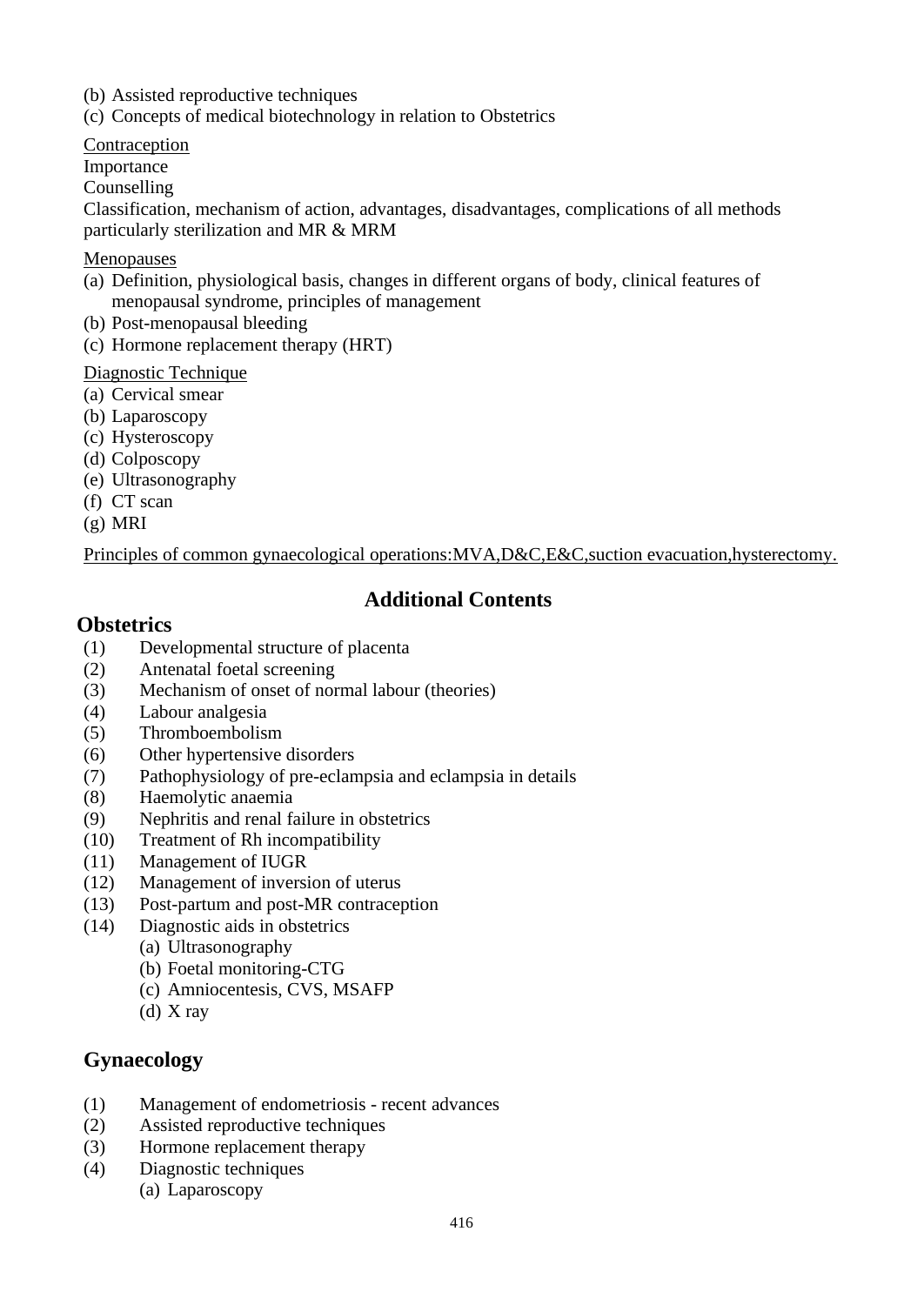- (b) Hysteroscopy
- (c) Colposcopy
- (d) Ultrasonography
- (5) Hormonal disorders in gynaecology
- $(6)$  STDS

# **Lectures in Obstetrics (4th Year)**

|                                                             |        | <b>Content</b>                                                                         | <b>Lecture Hours (16)</b> |
|-------------------------------------------------------------|--------|----------------------------------------------------------------------------------------|---------------------------|
| <b>FIRST TERM</b>                                           |        |                                                                                        |                           |
| 1. Conception and development of<br>fetoplacental unit      |        |                                                                                        | 1 hour                    |
| Fertilisation, implantation,<br>2.<br>placental barrier     |        |                                                                                        | 1 hour                    |
| 3.<br>function                                              |        | Placenta, amniotic fluid and umbiliucal cord: Development, structure and               | 1 hour                    |
| Anatomical and physiological changes during pregnancy<br>4. |        |                                                                                        | 1 hour                    |
| Diagnosis of pregnancy<br>5.                                | 1 hour |                                                                                        |                           |
| Antenatal care<br>6.                                        |        | (a) Objectives, principles of antenatal care,<br>identification of high risk pregnancy | 1 hour                    |
|                                                             |        | (b) Nutrition during pregnancy, lactation and<br>Counseling on IYCF                    | 1 hour                    |
|                                                             |        | (c) Vomiting in early pregnancy                                                        | 1 hour                    |
| Evaluation                                                  |        |                                                                                        | 1 hour                    |
| <b>SECOND TERM</b>                                          |        |                                                                                        |                           |
| 7. Normal labour                                            |        | Def, Stages, mechanism of<br>(a)<br>normal labour                                      | 1 hour                    |
|                                                             |        | (b) Management of normal labour                                                        | 1 hour                    |
| 8. Normal puerperium                                        |        | Physiology & Management                                                                | 1 hour                    |
| 9. Baby                                                     |        | (a) Examination and care of newborn<br>baby                                            | 1 hour                    |
|                                                             |        | $(b)$ IYCF                                                                             | 1 hour                    |
| Evaluation                                                  |        |                                                                                        | 1 hour                    |

# **Lecture contents in Obstetrics (5th Year)**

|                                  | <b>Lecture Hours</b>                                                        |         |
|----------------------------------|-----------------------------------------------------------------------------|---------|
| <b>FIRST TERM</b>                |                                                                             |         |
|                                  | 1. Hypertensive disorder in pregnancy including pre-eclampsia and eclampsia | 2 hours |
| in<br>Medical<br>disorders<br>2. | (a) Anaemia in pregnancy                                                    |         |
| obstetrics                       | (b) Diabetes                                                                |         |
|                                  | (c) Heart diseases                                                          | 3hours  |
|                                  | (d) UTI, Hepatitis, Dengue, COVID $&$ other                                 |         |
| 3. RH incompatibility            |                                                                             | 1 hour  |
| 4. Ante-partum haemorrhage       | (a) Definitions, classification, clinical features,                         | 2 hours |
|                                  | complications and management                                                |         |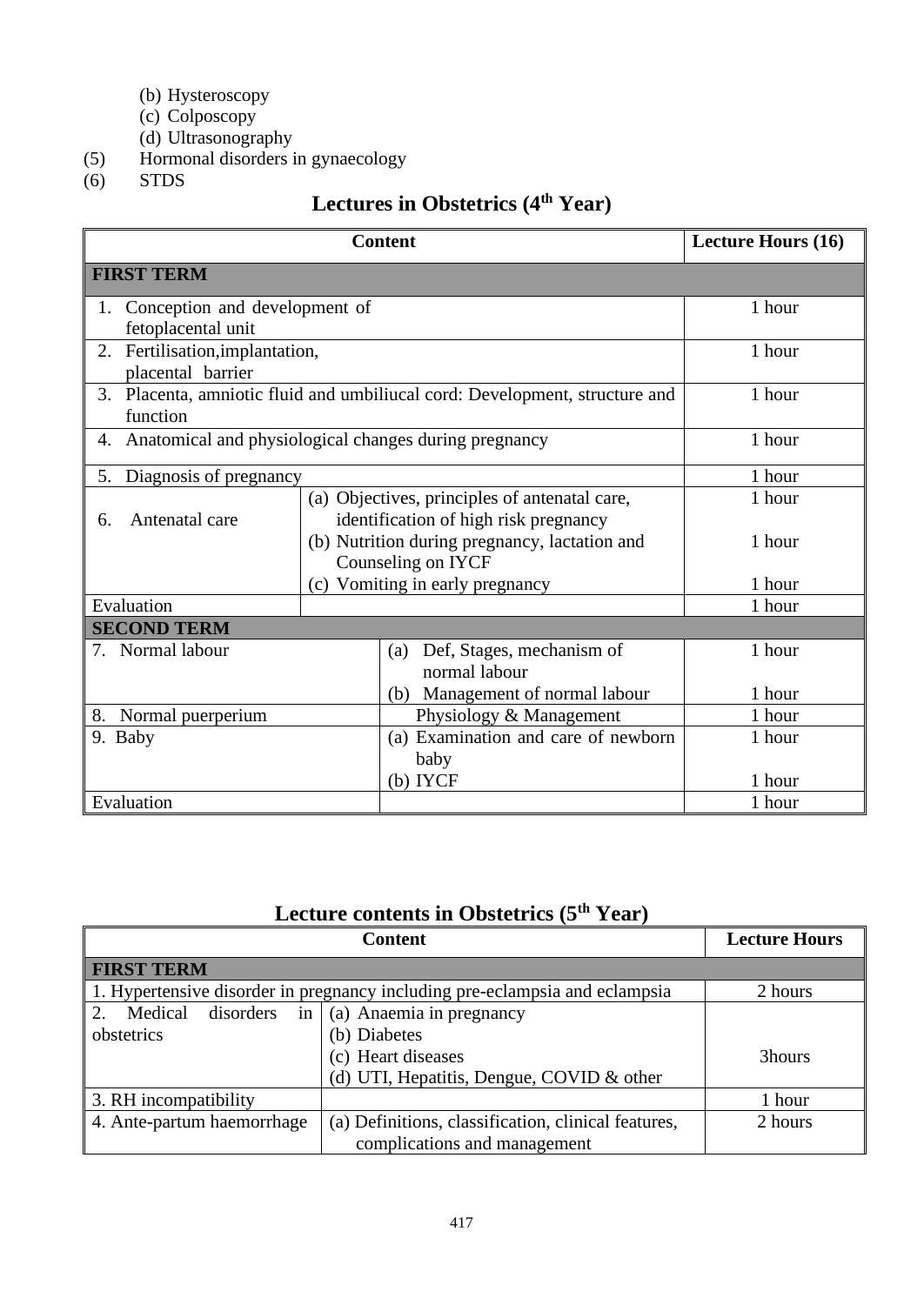| 5. Multiple pregnancy                                                                 | Types and definitions, clinical features,<br>complications, diagnosis and principles of<br>management                                                                                                      |                             |
|---------------------------------------------------------------------------------------|------------------------------------------------------------------------------------------------------------------------------------------------------------------------------------------------------------|-----------------------------|
| 6. Malposition and malpresentation: causes and management (Breech, transverse<br>lie) | 1 hours                                                                                                                                                                                                    |                             |
| <b>Formative Assesment</b>                                                            |                                                                                                                                                                                                            | 1 hour                      |
| <b>SECOND TERM</b>                                                                    |                                                                                                                                                                                                            |                             |
| 7. Normal labour                                                                      | Review of what has already been taught<br>$\bullet$<br>Diagnosis of stages and assessment of<br>$\bullet$<br>progress of labour<br><b>PARTOGRAPH</b><br>Pain relief<br>Foetal monitoring                   | 2 hours                     |
| 8 Induction of labour                                                                 |                                                                                                                                                                                                            | 1 hour                      |
| 9. Abnormal labour                                                                    | Prolonged labour: Definition, aetiology,<br>(a)<br>diagnosis, complications, management<br>Obstructed labour: Definition, aetiology,<br>(b)<br>diagnosis, complications, management<br>(c) Ruptured uterus | 3 hours                     |
| 10. Post-partum haemorrhage<br>(PPH)                                                  | Definitions,<br>(atonic,<br>traumatic<br>causes<br>and<br>others) of PPH, prevention and management                                                                                                        | 1 hour                      |
| 11. Puerperium                                                                        | (a) Review of what has already taught<br>(b) Abnormal puerperium and management                                                                                                                            | 1 hour<br>1 hour            |
| 12. The new born                                                                      | (a) IYCF --Breast feeding and complementary<br>feeding<br>(b) Management of asphyxia neonatorum<br>(c) Jaundice $&$ other problems in new born                                                             | 1 hours<br>1 hour<br>1 hour |
| <b>Formative Assesment</b>                                                            |                                                                                                                                                                                                            | 1 hour                      |
|                                                                                       |                                                                                                                                                                                                            |                             |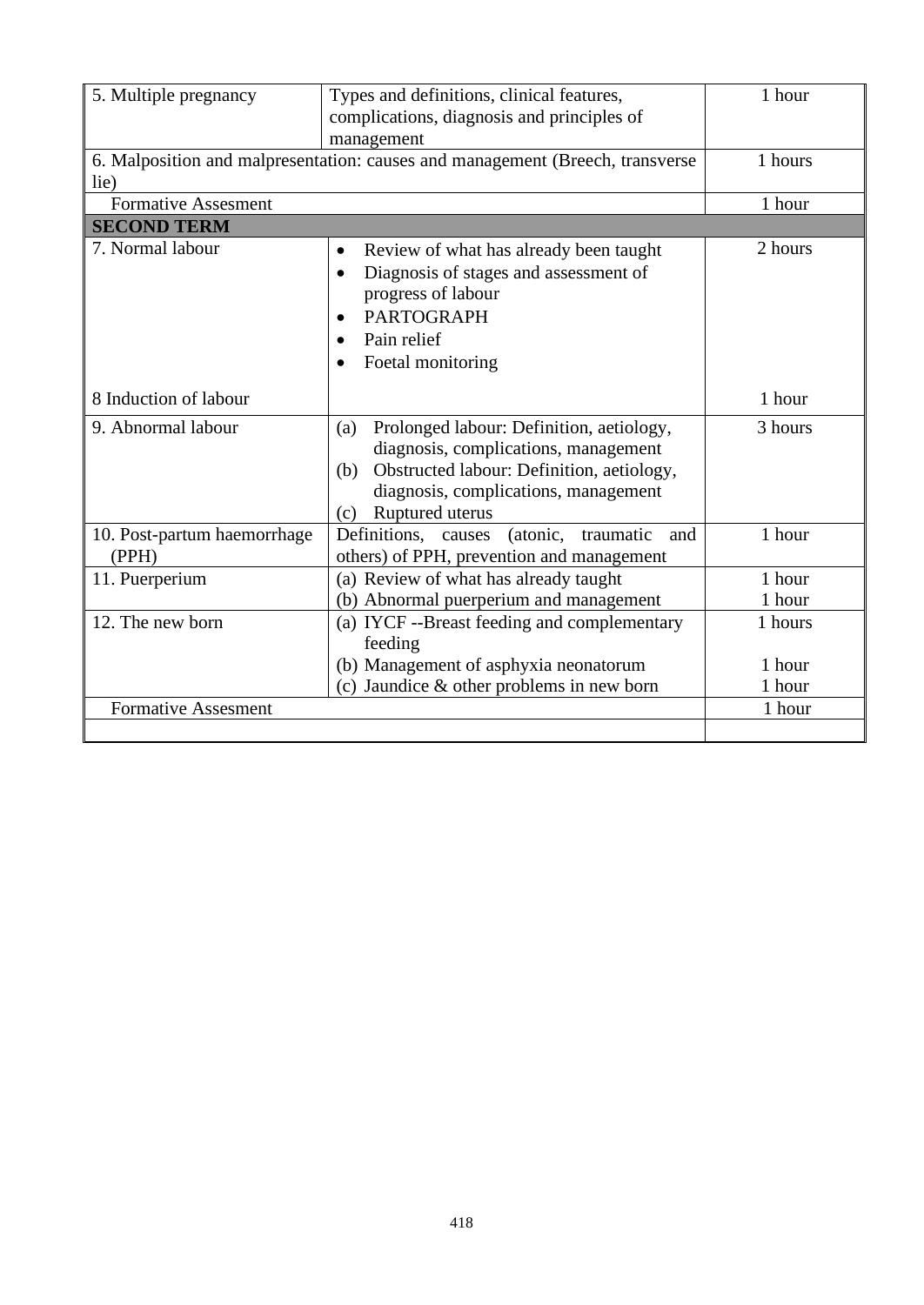| <b>THIRD TERM</b>                                                                                              |                                                                                                            |         |  |  |
|----------------------------------------------------------------------------------------------------------------|------------------------------------------------------------------------------------------------------------|---------|--|--|
| 12. IUGR, Pre-maturity, Post-maturity & IUFD and their complication                                            | 2 hours                                                                                                    |         |  |  |
| 13. Obstetric operative procedures                                                                             | Episiotomy, caesarean section,<br>vacuum and forceps deliveries,<br>version, destructive operations: their | 2 hours |  |  |
|                                                                                                                | indications and complications                                                                              |         |  |  |
| 14. Vital statistics: MMR and perinatal mortality and morbidity: Definitions<br>& ethical obstetrics, MDG, EOC | 2 hours                                                                                                    |         |  |  |
| 15. Diagnostic aids in obstetrics and modern advances in obstetrics                                            | 1 hours                                                                                                    |         |  |  |
| Ultrasonography<br>(a)                                                                                         |                                                                                                            |         |  |  |
| - Basics of ultrasound                                                                                         |                                                                                                            |         |  |  |
| - Advantages of ultrasound                                                                                     |                                                                                                            |         |  |  |
| - Role in obstetrics                                                                                           |                                                                                                            |         |  |  |
| - Limitation                                                                                                   |                                                                                                            |         |  |  |
| Foetal monitoring - CTG<br>(b)                                                                                 |                                                                                                            |         |  |  |
| Amniocentesis, CVS<br>(c)                                                                                      |                                                                                                            |         |  |  |
| <b>Formative Assesment</b>                                                                                     |                                                                                                            | 1 hour  |  |  |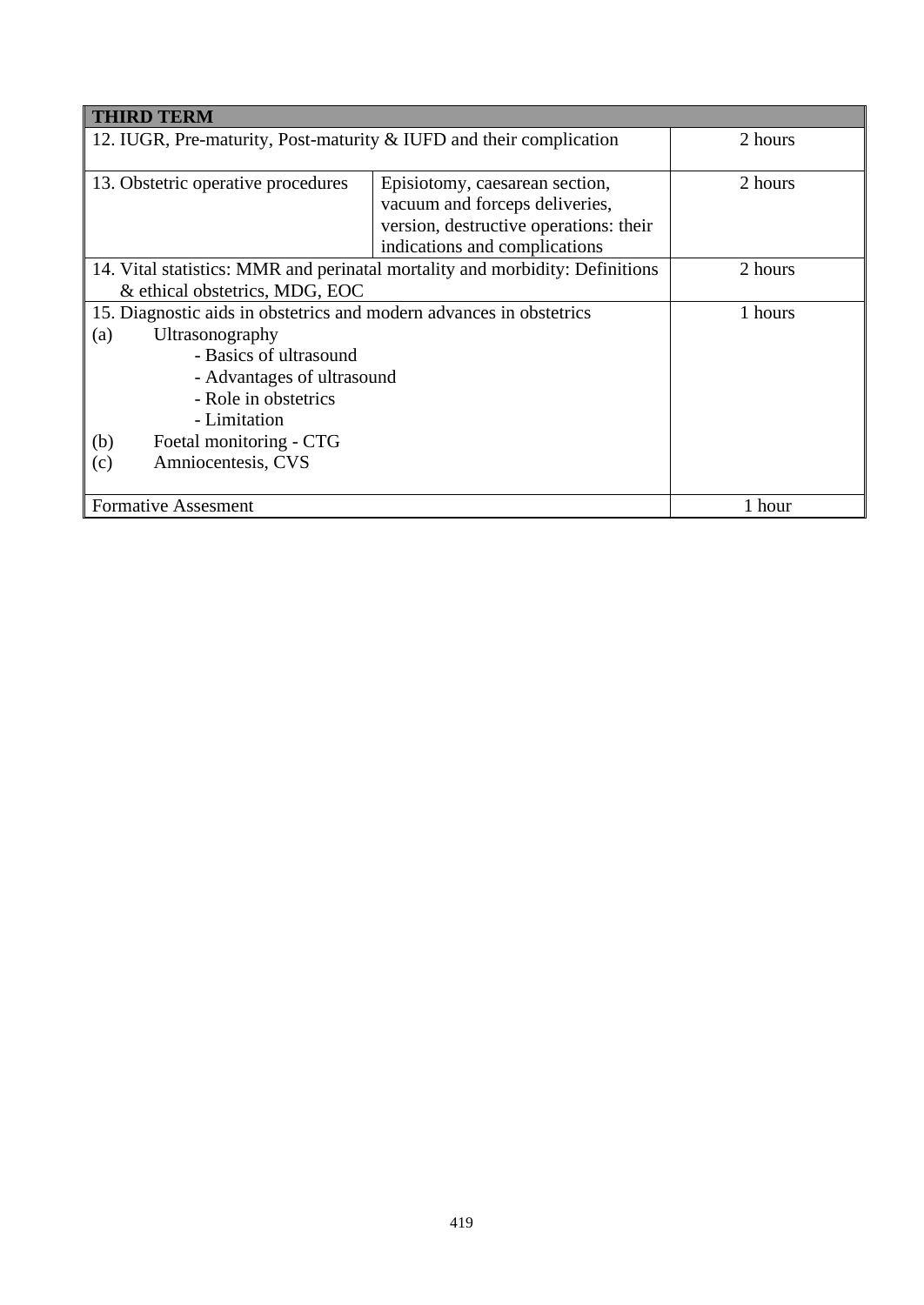# **Learning Objectives and Course Contents in Obstetrics**

| <b>Learning Objectives</b>                                                                                                                                                                                                                                                                         | <b>Contents</b>                                                                                                                  | <b>Teaching</b><br>hours   |
|----------------------------------------------------------------------------------------------------------------------------------------------------------------------------------------------------------------------------------------------------------------------------------------------------|----------------------------------------------------------------------------------------------------------------------------------|----------------------------|
| The student should be able to<br>define the common terms used in obstetrics<br>define conception, fertilization implantation, fetoplacental unit and<br>$\bullet$<br>placental barrier.                                                                                                            | Feto placental Unit:<br>$\bullet$<br>Terms & definition<br>Fertilisation, implantation, fetoplacental unit, placental<br>Barrier | 2hrs                       |
| mention development, structure & function of placenta.<br>$\bullet$<br>describe the formation, circulation and function of amniotic fluid.<br>$\bullet$<br>mention structural, function and development of umbilical cord.<br>$\bullet$                                                            | Placenta, amniotic fluid and umbilical cord: Development,<br>$\bullet$<br>structure and function                                 | 1 <sub>hr</sub>            |
| describe the anatomical changes during pregnancy<br>$\bullet$<br>describe the physiological changes of pregnancy                                                                                                                                                                                   | Anatomical and physiological changes during pregnancy<br>$\bullet$                                                               | 1 <sub>hr</sub>            |
| take history of early pregnancy<br>$\bullet$<br>mention the early symptoms and signs of pregnancy<br>$\bullet$                                                                                                                                                                                     | Diagnosis of Pregnancy<br>$\bullet$<br>Antenatal care                                                                            | 1 <sub>hr</sub><br>4 hours |
| describe the characteristics of normal labour.<br>$\bullet$<br>recognise each stage of labour<br>plot the events of labour on partograph and interpret the graph<br>describe the mechanism of labour<br>mention the management of each stage of labour<br>$\bullet$                                | Normal Labour – stages, Mechanism and management.<br>$\bullet$                                                                   | 2 hrs                      |
| define pre-eclampsia, eclampsia, mention incidence, etiology, theories<br>$\bullet$<br>ognise complications and describe management including use of<br><b>Magnesium Sulphate</b>                                                                                                                  | Pregnancy induced Hypertension<br>Pre-eclampsia<br>Eclampsia<br>$\bullet$                                                        | 3 hrs                      |
| define APH, mention its causes understand the types of APH<br>$\bullet$<br>differentiate between placenta previa and abruptio placentae<br>$\bullet$<br>mention the complication of abruptio placentae including DIC.<br>$\bullet$<br>manage the placenta praevia, abruptio placentae<br>$\bullet$ | <b>APH</b><br>$\bullet$<br>Placenta previa<br>Abruptio placenta                                                                  | 2 hrs                      |
| define post-dated pregnancy, state etiological factors, diagnose<br>$\bullet$<br>post-dated pregnancy, list complications, manage post-dated<br>pregnancy                                                                                                                                          | <b>Post Dated Pregnancy</b><br>$\bullet$                                                                                         | 1 <sub>hr</sub>            |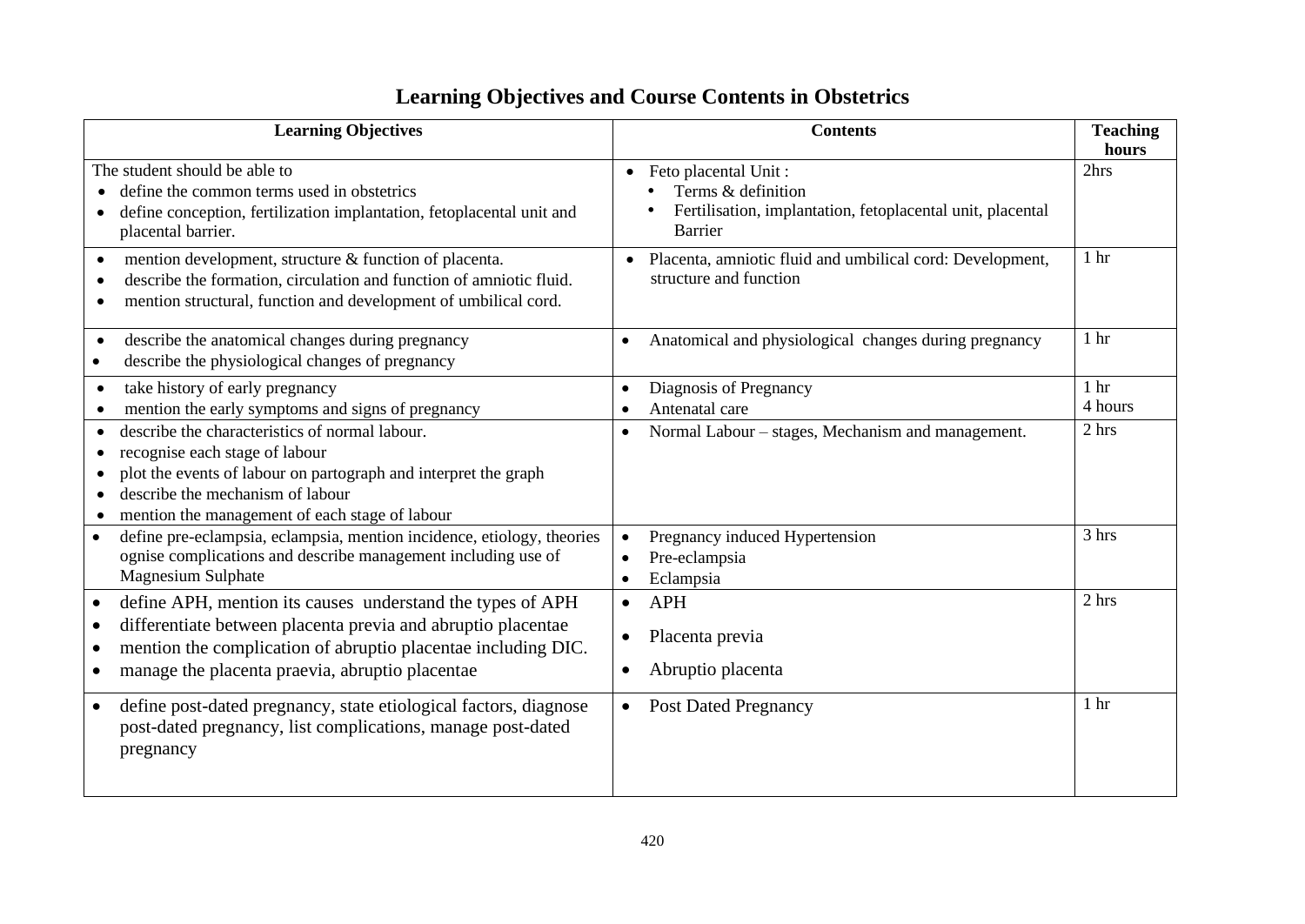| <b>Learning Objectives</b>                                                                                                                                                                                                                                                                                                                                                                                                                          | <b>Contents</b>                                                                                                                              | <b>Teaching</b> |
|-----------------------------------------------------------------------------------------------------------------------------------------------------------------------------------------------------------------------------------------------------------------------------------------------------------------------------------------------------------------------------------------------------------------------------------------------------|----------------------------------------------------------------------------------------------------------------------------------------------|-----------------|
|                                                                                                                                                                                                                                                                                                                                                                                                                                                     |                                                                                                                                              | hours           |
| The student should be able to<br>define and describe, incidence, complications, diagnosis and<br>management of anaemia, Diabetes in pregnancy, Hypertensive<br>disorders and heart disease in pregnancy                                                                                                                                                                                                                                             | Medical disorder in pregnancy :- a. Anemia b.Diabetes in<br>$\bullet$<br>pregnancy c.Hypertensive disorders d. Heart disease in<br>pregnancy | 6hrs            |
| The student should be able to<br>define obstructed labour<br>mention the etiological factors<br>diagnose and manage the obstructed labour<br>describe the complications of obstructed labour<br>define prolonged labour<br>differentiate prolonged labour from obstructed labour<br>describe the complications<br>manage the prolonged labour<br>define the ruptured uterus<br>mention the etiological factors and incidence<br>diagnose and manage | <b>Abnormal labour:</b><br><b>Obstructed Labour</b><br>Prolonged Labour<br><b>Raptured Uterus</b>                                            | 3 hrs           |
| define PPH<br>list the types<br>describe the causes of PPH<br>describe the complications of PPH<br>describe retained placenta<br>diagnose and manage retained placenta<br>diagnose and manage PPH.<br>Prevention of PPH through use of AMTSL in facilities and Tab.<br>Misoprotol (orally) in the home deliveries.                                                                                                                                  | PPH<br>$\bullet$<br>Retained placenta<br>٠                                                                                                   | 1 hrs           |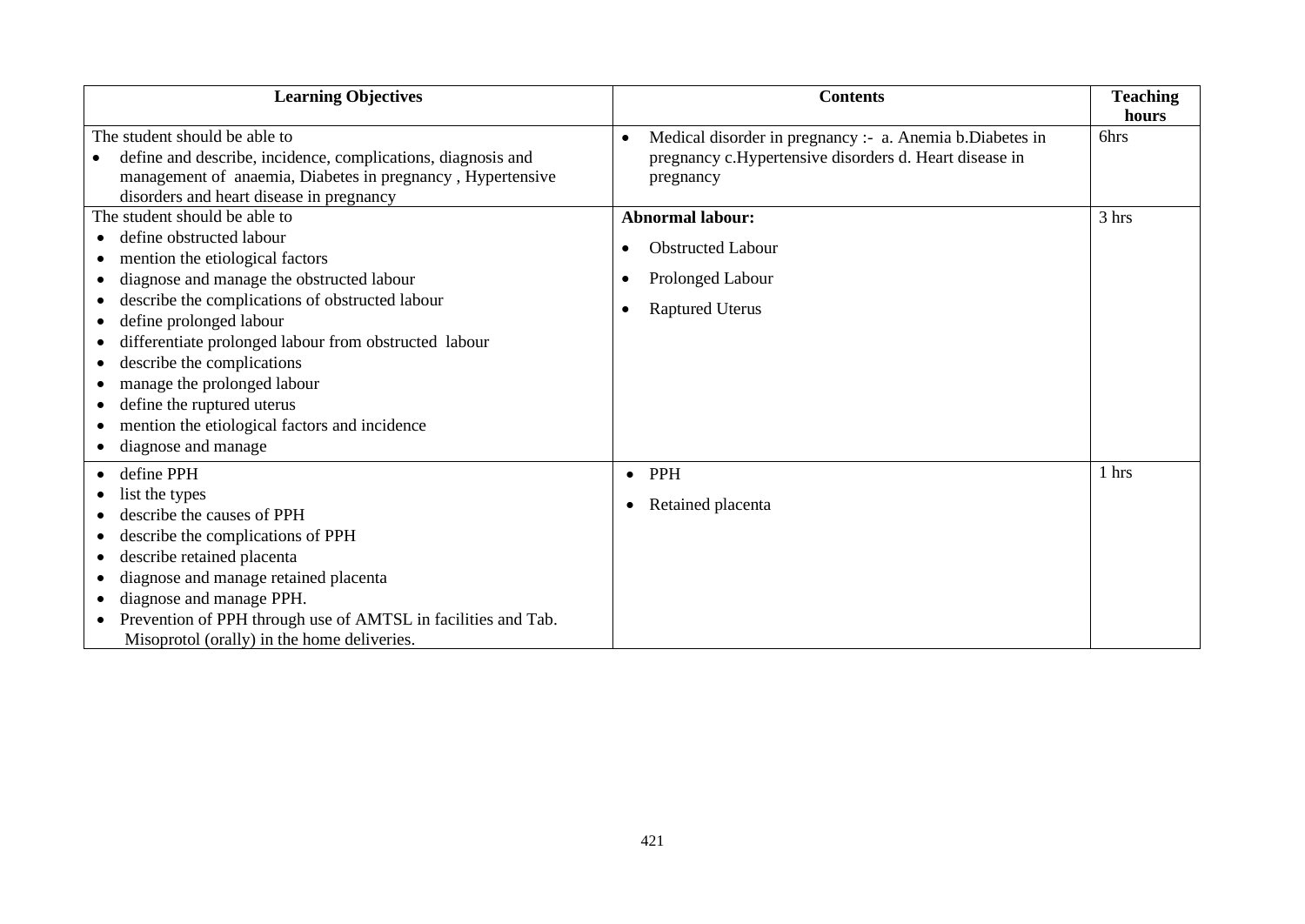| <b>Learning Objectives</b>                                                                                                                                                                                                                                                                                                                                                                                                                                                                                                                                                                                                                                                                                                                                                         | <b>Contents</b>                                                                                                                            | <b>Teaching hours</b> |
|------------------------------------------------------------------------------------------------------------------------------------------------------------------------------------------------------------------------------------------------------------------------------------------------------------------------------------------------------------------------------------------------------------------------------------------------------------------------------------------------------------------------------------------------------------------------------------------------------------------------------------------------------------------------------------------------------------------------------------------------------------------------------------|--------------------------------------------------------------------------------------------------------------------------------------------|-----------------------|
| The student should be able to<br>describe the common obstetric procedures<br>describe the role of these procedures in obstetrics<br>define and to differentiate it from trial of Labour<br>mention the types of induction<br>describe the indication and complication of each type of induction<br>define and know the types<br>describe the procedure of version<br>describe the indication and complications<br>describe the post version management<br>define and state the types and Episiotomy<br>explain the indication and procedure<br>describe the management<br>describe the complications<br>list the types<br>explain the indication and prerequisite and contraindications<br>describe the procedure<br>list the complications<br>write down the postnatal management | <b>Obstetric operative procedure:</b><br><b>Induction of Labour</b><br>Version<br>Episiotomy /perineotomy<br>Forceps delivery<br>$\bullet$ | 2 hrs                 |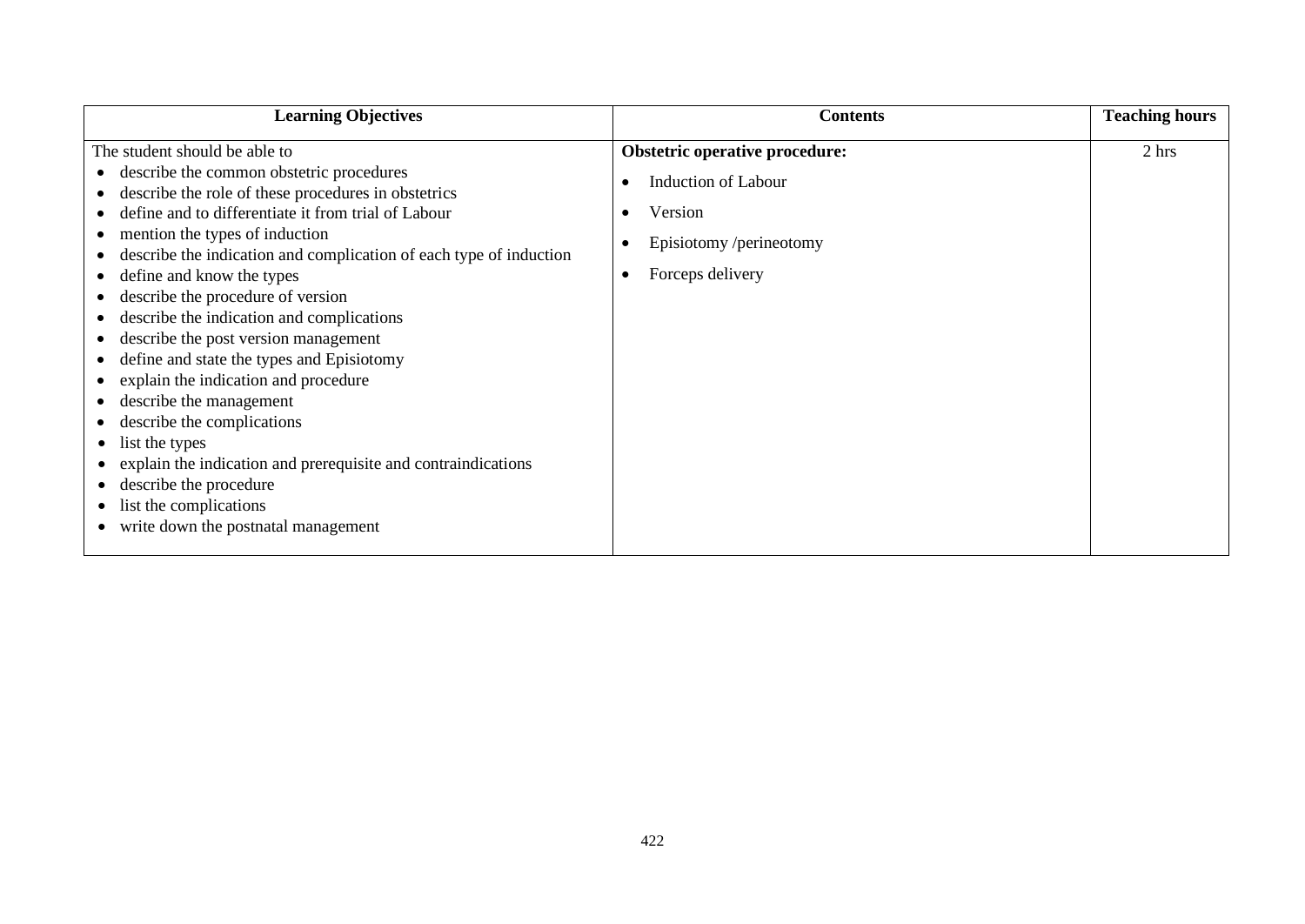| <b>Learning Objectives</b>                                                                                                                                                                                                                                                                                                                                                                                                                                                                                                                                                                                                                                                                                                 | <b>Contents</b>                                                                                  | <b>Teaching hours</b> |
|----------------------------------------------------------------------------------------------------------------------------------------------------------------------------------------------------------------------------------------------------------------------------------------------------------------------------------------------------------------------------------------------------------------------------------------------------------------------------------------------------------------------------------------------------------------------------------------------------------------------------------------------------------------------------------------------------------------------------|--------------------------------------------------------------------------------------------------|-----------------------|
| The student should be able to<br>describe the ventouse extraction<br>mention the indications and contraindications<br>mention the advantages<br>describe the complications<br>give postnatal management<br>describe common obstetrics operations<br>mention the history & define LUCS<br>mention the different types<br>describe the indications<br>mention the steps of operation<br>describe the complications<br>write down the pre-operative and post-operative treatment.<br>describe the different types $\&$ perineal tear<br>diagnose and to manage the perennial tears<br>describe Cervical Tears<br>mention the etiological feature<br>diagnose and manage<br>mention the complications and its relations to PPH | Ventouse<br>$\bullet$<br><b>LUCS</b><br>$\bullet$<br>Perineal tear<br>Cervical Tear<br>$\bullet$ |                       |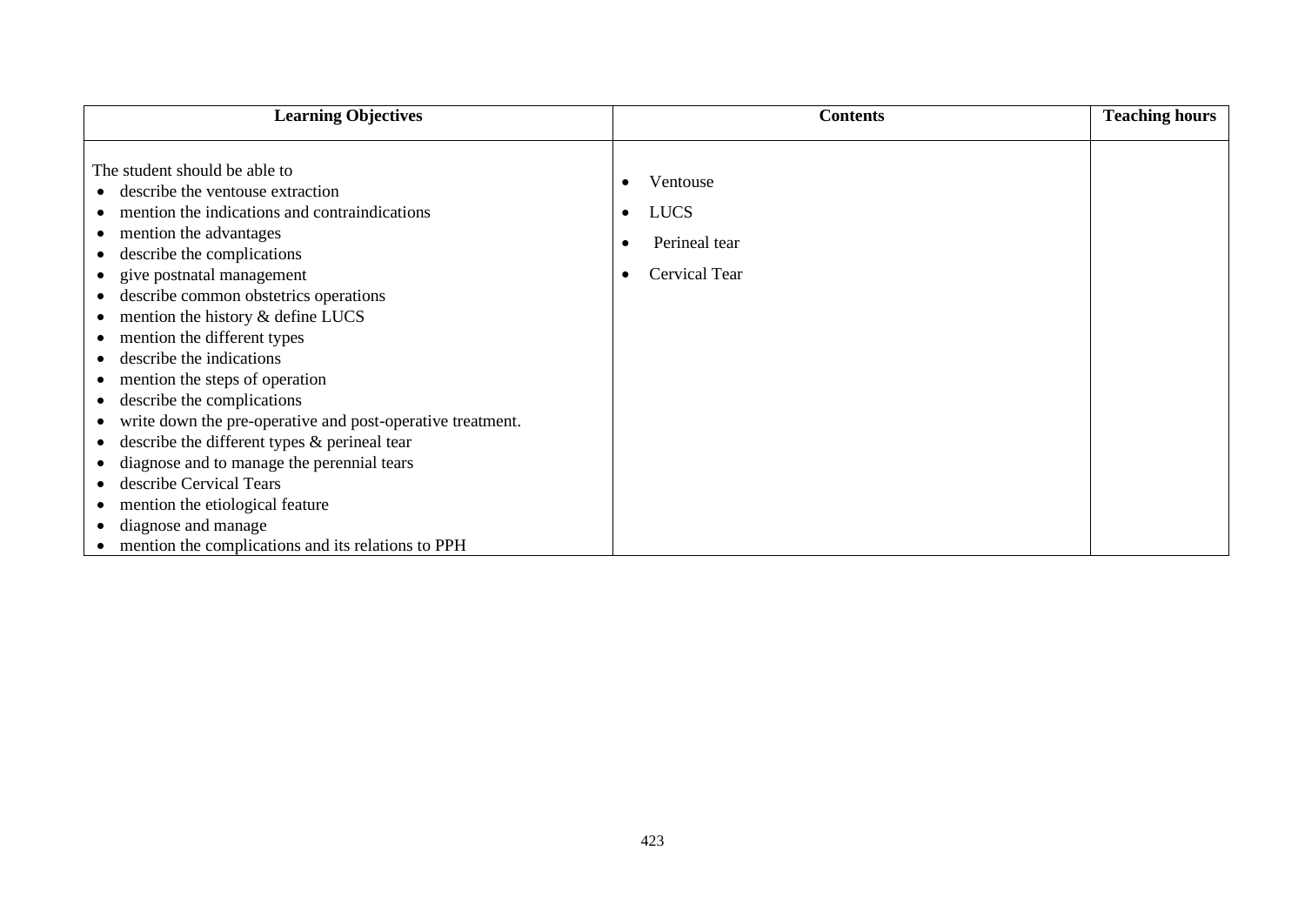| <b>Learning Objectives</b>                                                                                                                                                                                                                                                                                                       | <b>Contents</b>                | <b>Teaching</b><br>hours |
|----------------------------------------------------------------------------------------------------------------------------------------------------------------------------------------------------------------------------------------------------------------------------------------------------------------------------------|--------------------------------|--------------------------|
| The student should be able to<br>describe the different destructive operations<br>mention the indication of each destructive operations<br>mention the pre-operative and post-operative management<br>describe the complication of each destructive operation<br>mention the role of destructive operations in modern obstetrics | Destructive operations         | 2hrs                     |
| define and understand the normal puerperium<br>$\bullet$<br>mention the anatomical and physiological changes in normal puerperium<br>describe the process of involution<br>manage the normal puerperium<br>describe the abnormal puerperium<br>mention the complications of puerperium<br>manage the abnormal puerperium         | Normal and abnormal puerperium | 1 <sub>hrs</sub>         |
| describe the care of new born including application of Chlorhexidine drop on<br>$\bullet$<br>the umbilical stump<br>mention the immunization schedule of new born care<br>mention the management of umbilical cord                                                                                                               | Care of New Born:              | 1 <sub>hr</sub>          |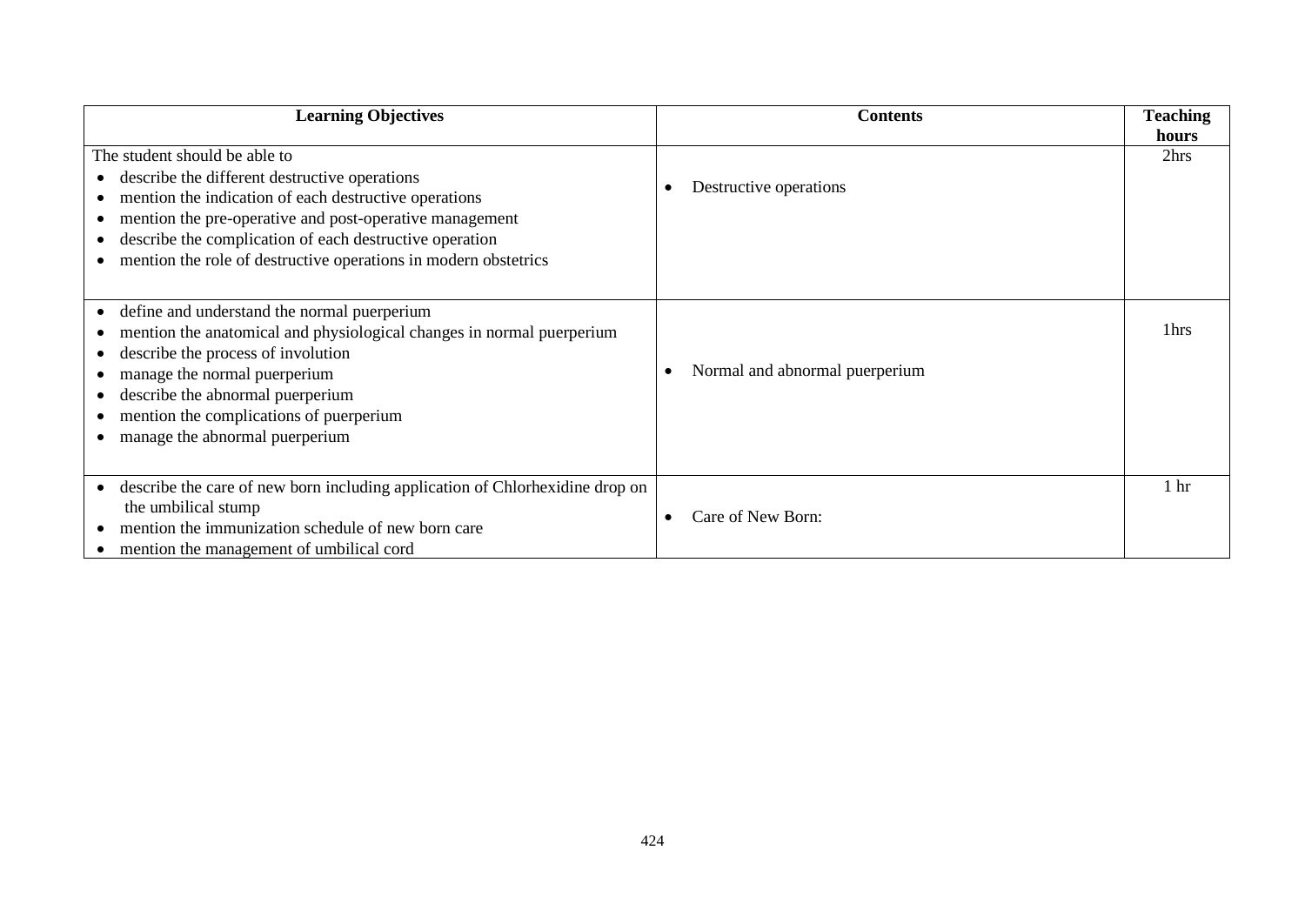| <b>Learning Objectives</b>                                                             | <b>Contents</b>                         | <b>Teaching hours</b> |
|----------------------------------------------------------------------------------------|-----------------------------------------|-----------------------|
| The student should be able to                                                          |                                         |                       |
| describe the asphyxia neonatorum<br>$\bullet$                                          | Asphyxia, Neonatorum<br>$\bullet$       | 5 hours               |
| mention the causes of asphyxia<br>٠                                                    | Breast Feeding & IYCF<br>$\bullet$      |                       |
| describe APGAR score and its interpretation<br>$\bullet$                               | <b>Birth Injuries</b><br>$\bullet$      |                       |
| diagnosis and manage<br>$\bullet$                                                      | <b>Neonatal Infections</b><br>$\bullet$ |                       |
| list the complications                                                                 | Neonatal Jaundice<br>$\bullet$          |                       |
| describe the physiology of lactation                                                   |                                         |                       |
| describe the pre-lacteal feed, attachment, nipple infection, exclusive Breast          |                                         |                       |
| feeding Describe the physiology of lactation                                           |                                         |                       |
| mention the advantages of breast feeding<br>$\bullet$                                  |                                         |                       |
| describe<br>$\bullet$                                                                  |                                         |                       |
| exclusive Breast feeding for the first 6 months and use it as Lactational<br>$\bullet$ |                                         |                       |
| Amenohoea Method (LAM) of contraception                                                |                                         |                       |
| colostrum and mature milk<br>$\bullet$                                                 |                                         |                       |
| position, attachment and expression<br>$\bullet$                                       |                                         |                       |
| breast problem                                                                         |                                         |                       |
| breast feeding in special situation                                                    |                                         |                       |
| list the 10 (Ten) steps                                                                |                                         |                       |
| describe BMS code                                                                      |                                         |                       |
| describe LAM                                                                           |                                         |                       |
| state maternity protection (leave and creche)<br>٠                                     |                                         |                       |
| counsel a mother for Breast feeding<br>٠                                               |                                         |                       |
| mention the advantages of breast feeding<br>$\bullet$                                  |                                         |                       |
| counsel a mother for Breast feeding<br>$\bullet$                                       |                                         |                       |
| list the 10(Ten) steps<br>$\bullet$                                                    |                                         |                       |
| list the types<br>$\bullet$                                                            |                                         |                       |
| describe the aetiology<br>$\bullet$                                                    |                                         |                       |
| manage the birth injuries<br>$\bullet$                                                 |                                         |                       |
| describe the common neonatal infection<br>$\bullet$                                    |                                         |                       |
| outline Diagnose and to manage<br>$\bullet$                                            | <b>Foetal Monitoring</b><br>$\bullet$   |                       |
| list the complications<br>$\bullet$                                                    |                                         |                       |
| describe foetal monitoring in pregnancy and in labour<br>٠                             |                                         |                       |
| mention the different method used for foetal monitoring<br>٠                           |                                         |                       |
| recognise the foetal distress and describe the management                              |                                         |                       |
| describe the interpretation of foetal monitoring.<br>$\bullet$                         |                                         |                       |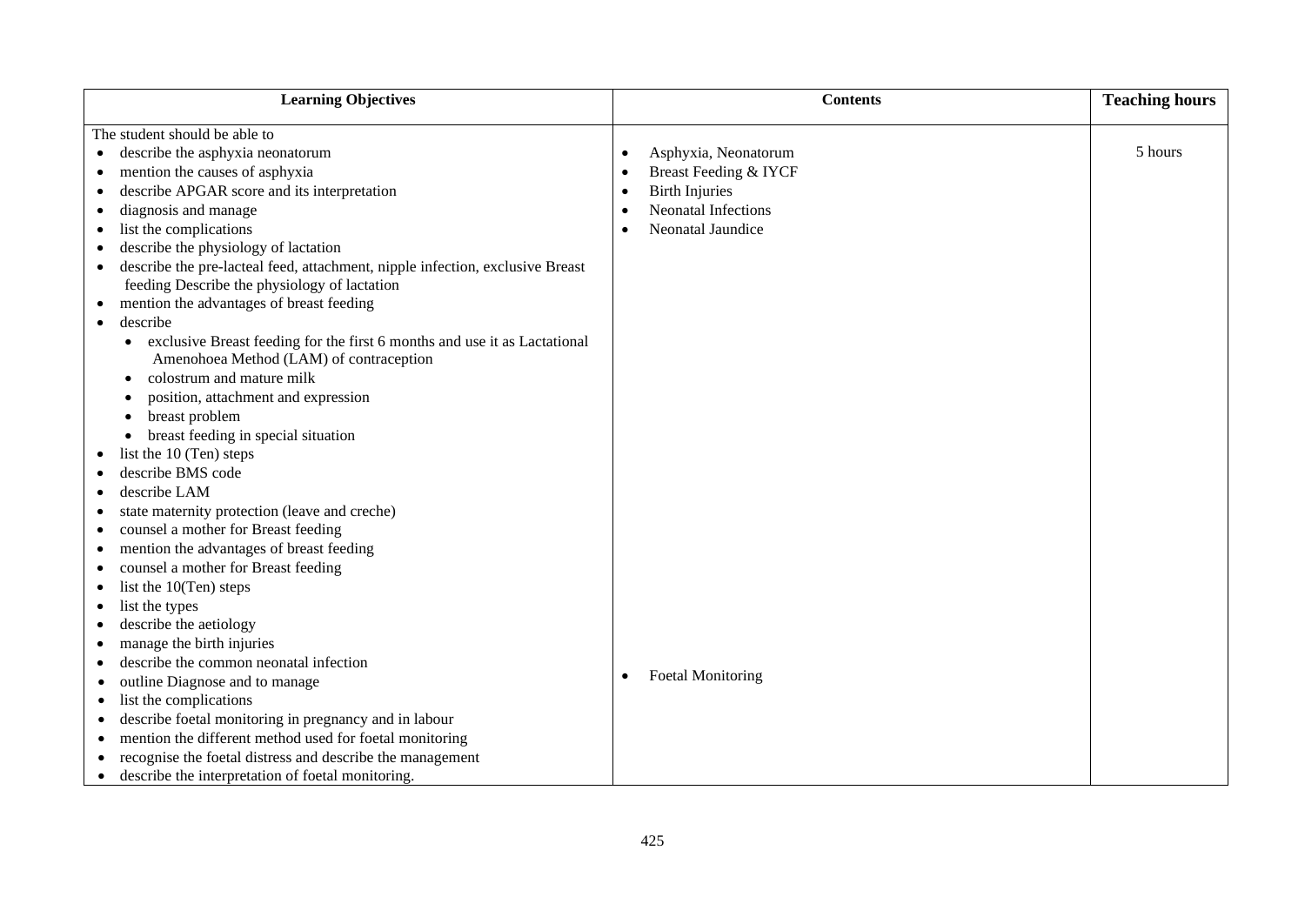| <b>Learning Objectives</b>                                                                                                                                                                                                                                                                                                                                                                                                                                                                                                | <b>Contents</b>                                                                      | <b>Teaching hours</b> |
|---------------------------------------------------------------------------------------------------------------------------------------------------------------------------------------------------------------------------------------------------------------------------------------------------------------------------------------------------------------------------------------------------------------------------------------------------------------------------------------------------------------------------|--------------------------------------------------------------------------------------|-----------------------|
| The student should be able to<br>• describe the diagnosis and in obstetrics<br>mention the principles of ultrasound<br>mention the role and advantages of ultrasonography in obstetrics<br>describe the indications of ultrasonography<br>mention the limitations<br>mention the principles of radiology<br>mention the role and advantages<br>describe its limitation in obstetrics<br>mention the different views of Radiology in obstetrics<br>define amniocentesis<br>mention the advantages<br>state the indications | Diagnostic aid in obstetrics :<br>Ultrasonography<br>Radiology<br>Amniocentesis, CVS | 2 hrs                 |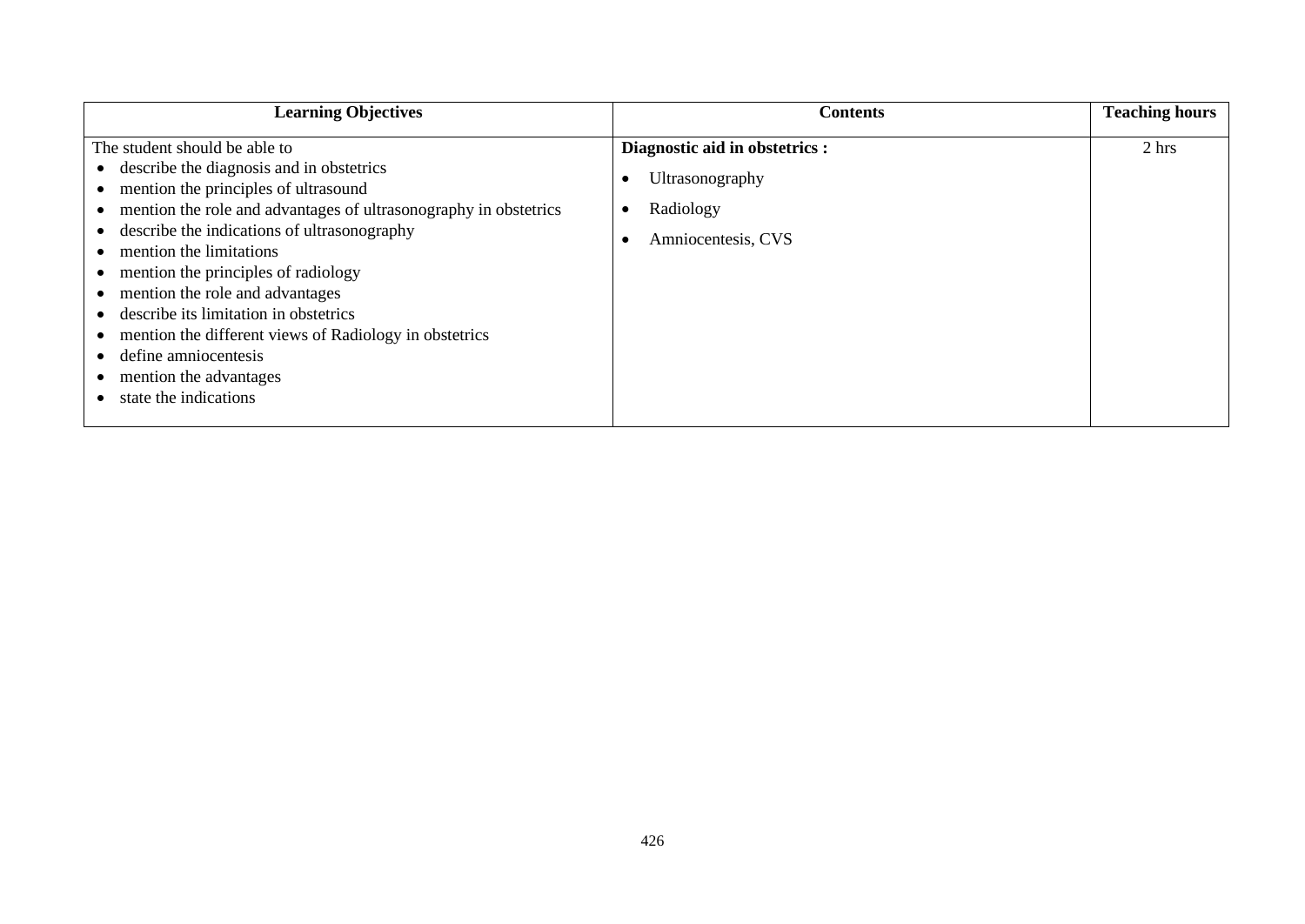# **Learning Objectives for Obstetrics**

The student will be able to apply knowledge and understand of the following:

- 1. Normal pregnancy
	- Diagnosis of pregnancy
	- Antenatal Care
	- Screening for high risk pregnancy
	- Nutrition and Hygiene of a pregnant mother
- 2. Hypertensive disorders of pregnancy including pre-eclampsia, Eclampsia. APH, Rh incompatibility, IUGR, Multiple pregnancy, grand multiparity, pre-maturity, post maturity.
	- Definition
	- Aetiology
	- clinical presentation
	- Diagnosis
	- Management
	- Complication
	- Follow up of treatment.
- 3. Medical disorders in pregnancy (Anaemia, Diabetes, UTI, Heart disease, Jaundice, Tuberculosis & others)
	- Incidence of diseases
	- Natural history of diseases
	- Aetiology
	- Clinical presentation
	- Diagnosis
	- Management
	- Effect on pregnancy and vice versa
- 4. Normal labour
	- Definition
	- Stages; mechanism
	- Diagnosis
	- Management
	- Partograph
- 5. Abnormal labour
	- Definition
	- Types
	- Diagnosis
	- Management
	- Follow-up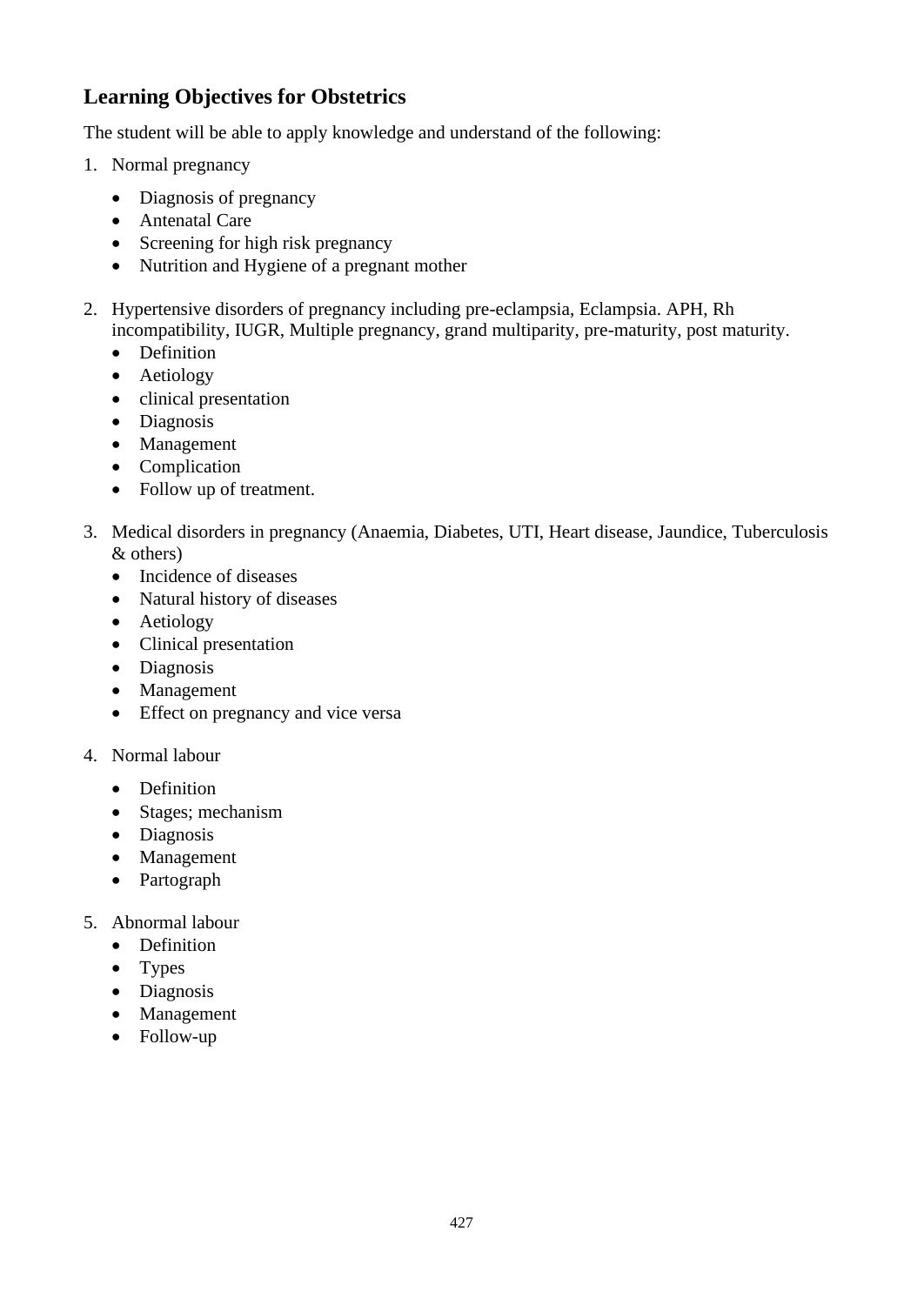- 6. Puerperium:
	- Definition of normal puerperuim
	- Anatomical and physiologial changes
	- Management of normal puerperium
	- Post-natal care including general advice
	- Course of abnormal puerperium
	- Management of abnormal puerperium
- 7. New born:
	- Definitions related to newborn
	- Examinations and care of newborn
	- Resuscitations
	- Diagnosis and management of asphyxia, jaundice and neonatal infections
	- Feeding problems
- 8. Common diagnostic techniques Ultrasonography, Radiology, Foetal Monitoring and Amniocentesis, CVS
	- Uses
	- Advantages
	- Disadvantages
- 9. Obstetric procedures and operations:
	- Induction of labour
	- Version
	- Episiotomy
	- LUCS
	- Forceps delivery
	- Ventouse delivery
	- Destructive operations

10. Vital statistics and social obstetrics

- Maternal & Perinatal mortality and morbidities
- Causes of maternal and perinatal mortality and morbidities including socio-economic and environmental factors.
- Method of calculating MMR, PNMR
- National programs for MCH&FW, EOC,
- Counseling –basic concepts and specific counselling in specific obstetric situations.
- Ethical issues in obst. & gynae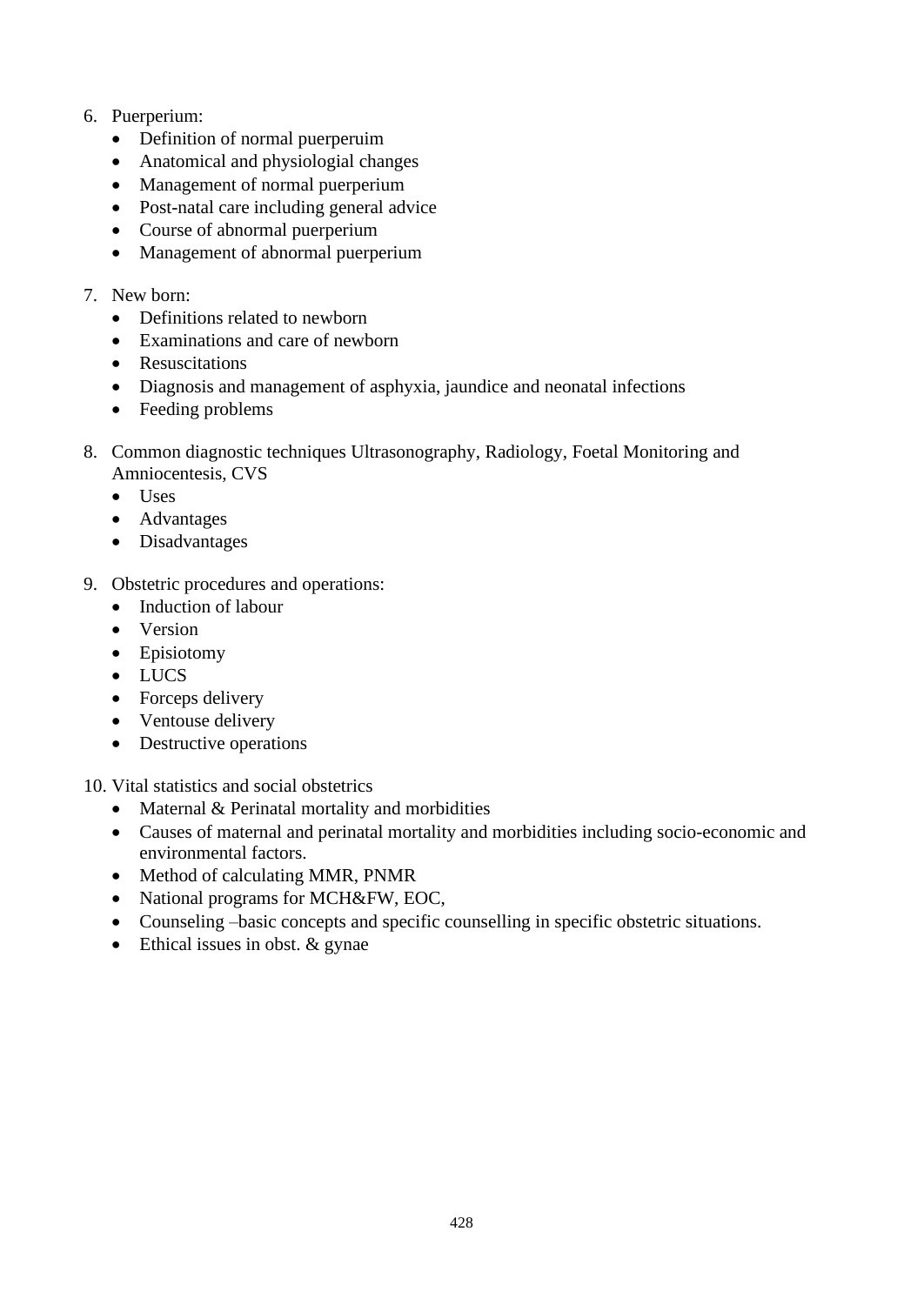# **Lectures in Gynaecology (4th Year)**

| <b>Content</b>                                        |                                                                                                                                                                                                                                                                                                                                      | Lecture<br><b>Hours</b>     |
|-------------------------------------------------------|--------------------------------------------------------------------------------------------------------------------------------------------------------------------------------------------------------------------------------------------------------------------------------------------------------------------------------------|-----------------------------|
| <b>FIRST TERM</b>                                     |                                                                                                                                                                                                                                                                                                                                      |                             |
| 1.<br>Anatomy of the<br>female reproductive<br>organs | (a) Basic anatomy of uterus, ovaries, tubes,<br>vagina and vulva<br>(b) Relationship of uterus, ovaries, tubes and<br>vagina to other pelvic organs<br>(c) Development & developmental anomaly of<br>genital organs                                                                                                                  | 2 hours                     |
| Physiology of<br>2.<br>reproduction                   | (a) Puberty, menstruation, ovulation<br>(b) Fertilisation and implantation                                                                                                                                                                                                                                                           | 2 hours                     |
| 3. Formative Assesment                                |                                                                                                                                                                                                                                                                                                                                      | 1 hour                      |
| <b>SECOND TERM</b>                                    |                                                                                                                                                                                                                                                                                                                                      |                             |
| Bleeding in early<br>4.<br>pregnancy                  | (a) Abortion<br>Definition, types, causes and management<br>of all types of abortion<br>(b) Ectopic pregnancy<br>Definition, aetiopathology, clinical<br>features, differential diagnosis and<br>principles of surgical management.<br>(c) Trophoblastic tumours                                                                     | 1 hour<br>1 hour            |
|                                                       | Hydatiform mole: types, clinical features,<br>complication differential diagnosis,<br>management and follow up.<br>II. Choriocarcinoma: diagnosis and<br>management                                                                                                                                                                  | 1 hour                      |
| 4. Formative Assesment<br><b>THIRD TERM</b>           |                                                                                                                                                                                                                                                                                                                                      | 1 hour                      |
| 6. Vaginal discharge                                  | (a) Physiological, vaginal discharge<br>(b) Pathological and their management                                                                                                                                                                                                                                                        | 1 hour                      |
| 7. Menstrual disorder                                 | (a) Amenorrhoea<br>Types, causes and principles of management<br>(b) Menorrhagia<br>Definition, causes and management<br>Metrorrhagia<br>(c)<br>Definition, causes and management<br>(d) Dysmennorhoea<br>(e) Dysfunctional uterine bleeding<br>Definition, classification, diagnosis,<br>principles of investigation and management | 1 hour<br>2 hours<br>1 hour |
| 8. Formative Assesment                                |                                                                                                                                                                                                                                                                                                                                      | 1 hour                      |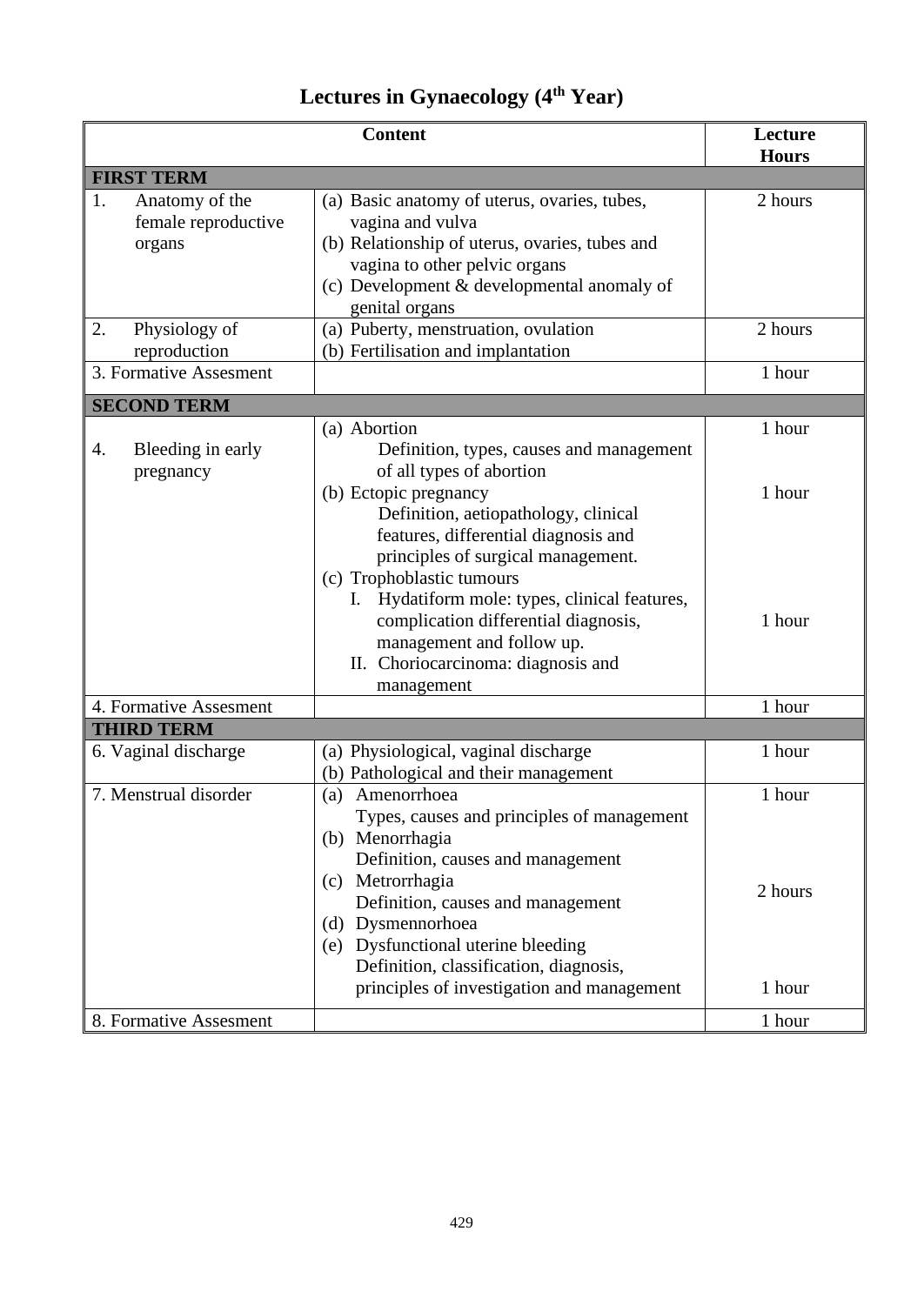# **Lecture contents in Gynaecology (5th Year)**

|                                                  |  | <b>Content</b>                                                                                                                                                                                                                                                                  | <b>Lecture Hours</b>       |
|--------------------------------------------------|--|---------------------------------------------------------------------------------------------------------------------------------------------------------------------------------------------------------------------------------------------------------------------------------|----------------------------|
| <b>FIRST TERM</b>                                |  |                                                                                                                                                                                                                                                                                 |                            |
| 1. Genital tract infection                       |  | (a) Defense mechanism of genital tract<br>(b) Pelvic inflamatory diseases: acute and chronic<br>(c) Sexually transmitted diseases including AIDS<br>(d) Genital tuberculosis                                                                                                    | 1 hour<br>1 hour<br>1 hour |
| Urinary incontinence<br>2.                       |  | $\overline{(a)}$ Definition, types<br>(b) Genitourinary fistula:<br>Types, causes, clinical features, principles of management,<br>prevention                                                                                                                                   | 1 hour<br>1 hour           |
| Genital tract injuries:<br>3.                    |  | (a) Perineal tear<br>$(b)$ RVF<br>(c) Vaginal stenosis                                                                                                                                                                                                                          | 1 hour                     |
| Genital prolapse<br>4.                           |  | Types, aetiology, clinical features, diagnosis, differential diagnosis,<br>principles of management                                                                                                                                                                             | 2 hours                    |
| <b>Formative Assesment</b><br>5.                 |  |                                                                                                                                                                                                                                                                                 | 1 hour                     |
| <b>SECOND TERM</b>                               |  |                                                                                                                                                                                                                                                                                 |                            |
| 6. Endometriosis                                 |  | Definition, types, clinical features principles of management                                                                                                                                                                                                                   | 1 hour                     |
| Neoplasia of<br>7.<br>reproductive organs        |  | (a) Benign and malignant tumours of cervix<br>Classification (fibroid, polyp, carcinoma cervix), clinical<br>features, staging investigation, diagnosis, principles of<br>management<br>(b) Benign and malignant tumours of uterus<br>(c) Benign and malignant tumours of ovary | 5 hours<br>$2 + 1 + 2$     |
| Subfertility<br>8.                               |  | (a) Causes, investigation and management both male and female<br>partner<br>(b) Assisted reproductive techniques                                                                                                                                                                | 2 hours                    |
| 9. Formative Assesment                           |  |                                                                                                                                                                                                                                                                                 | 1 hour                     |
| <b>THIRD TERM</b>                                |  |                                                                                                                                                                                                                                                                                 |                            |
| 10. Contraception                                |  | Importance of contraception, classification, mechanism of action,<br>advantages, disadvantages, complications of all methods particularly<br>sterilization and menstrual regulation and MRM                                                                                     | 3 hours                    |
| 11. Menopause                                    |  | (a) Definition, physiological basis, changes in different organs of<br>body, clinical features of menopausal syndrome, principles of<br>management<br>(b) Post menopausal bleeding<br>Hormone replacement therapy<br>(c)                                                        | 2 hours                    |
| 12. Diagnostic Technique                         |  | Cervical smear<br>(a)<br>(b) Laparoscopy<br>(c) Hysteroscopy<br>(d) Coloscopy<br>(e) Ultrasonography                                                                                                                                                                            | 2 hours                    |
| 13. Principle of common gynaecological surgeries |  | 1 hour                                                                                                                                                                                                                                                                          |                            |
|                                                  |  | 14 .Preoperative preparation & post operative management of common gynaecological surgery                                                                                                                                                                                       | 1 hour                     |
| 15. Formative Assesment                          |  |                                                                                                                                                                                                                                                                                 | 1 hour                     |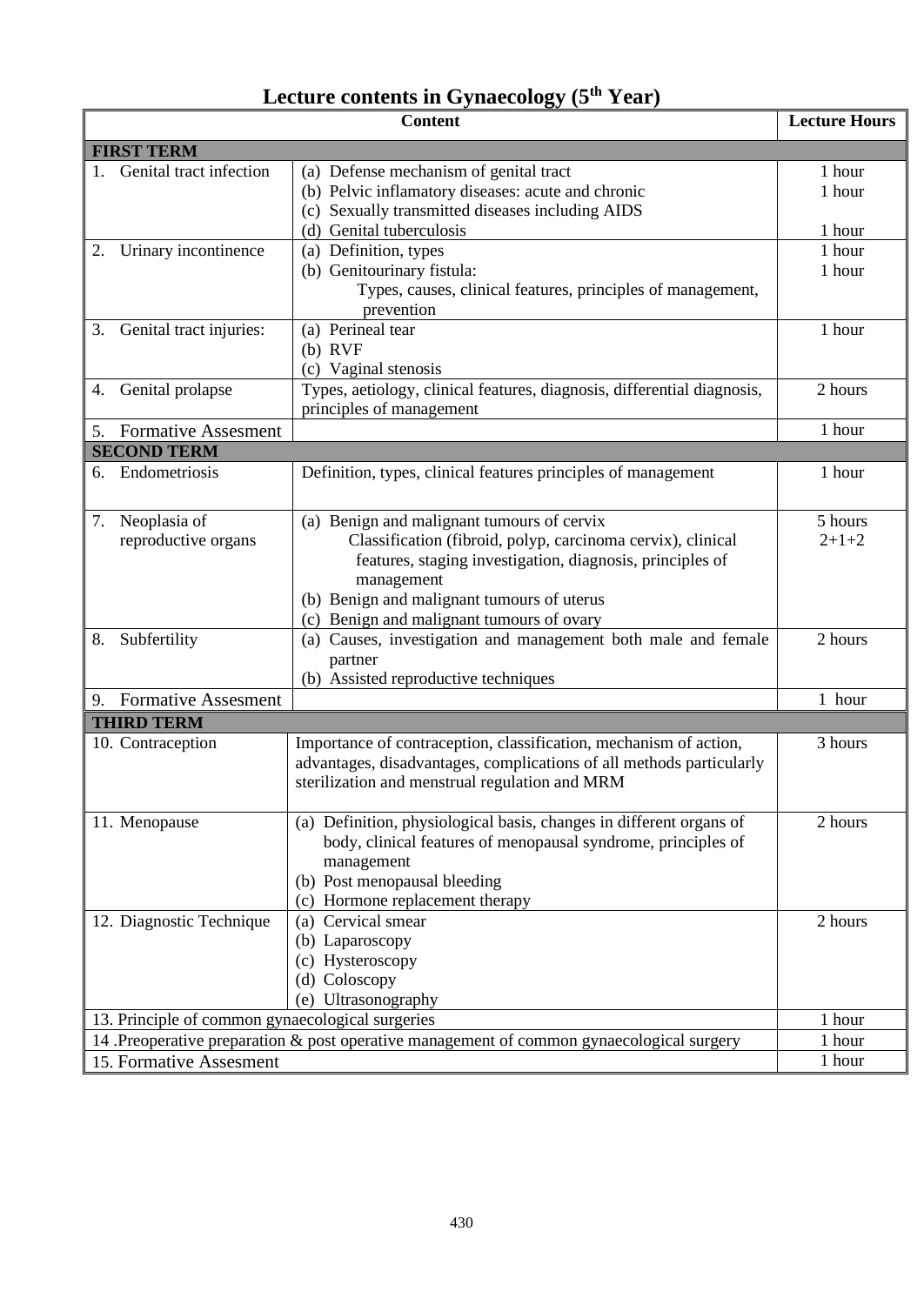# **Learning Objectives and Course Contents in Gynaecology**

| <b>Learning Objectives</b>                                                                                                                                                                                                                                                                                                                                                                                                  | <b>Contents</b>                        | <b>Teaching hours</b> |
|-----------------------------------------------------------------------------------------------------------------------------------------------------------------------------------------------------------------------------------------------------------------------------------------------------------------------------------------------------------------------------------------------------------------------------|----------------------------------------|-----------------------|
| At the end of session the students will be able to:<br>describe the gross anatomy of ovaries, uterus, fallopian tubes,<br>vagina & vulva<br>mention the blood supply, lymphatic drainage and nerve<br>supply of these organs<br>discuss the relations of the pelvic organs with each other<br>$\bullet$<br>describe the development and developmental anomly of pelvic<br>organs                                            | <b>Basic Anatomy of genital organs</b> | 2 hours               |
| define puberty, ovulation, menstruation, menopause,<br>climacteric, fertilisation and implantation<br>mention the changes in reproductive organs in different stages<br>of life<br>describe the mechanism of ovulation, menstruation<br>fertilisation, implantation<br>mention the situations where physiology can get disturbed.<br>describe the subject more clearly<br>demonstrate communication and presentation skill. | <b>Physiology of reproduction</b>      | 2 hours               |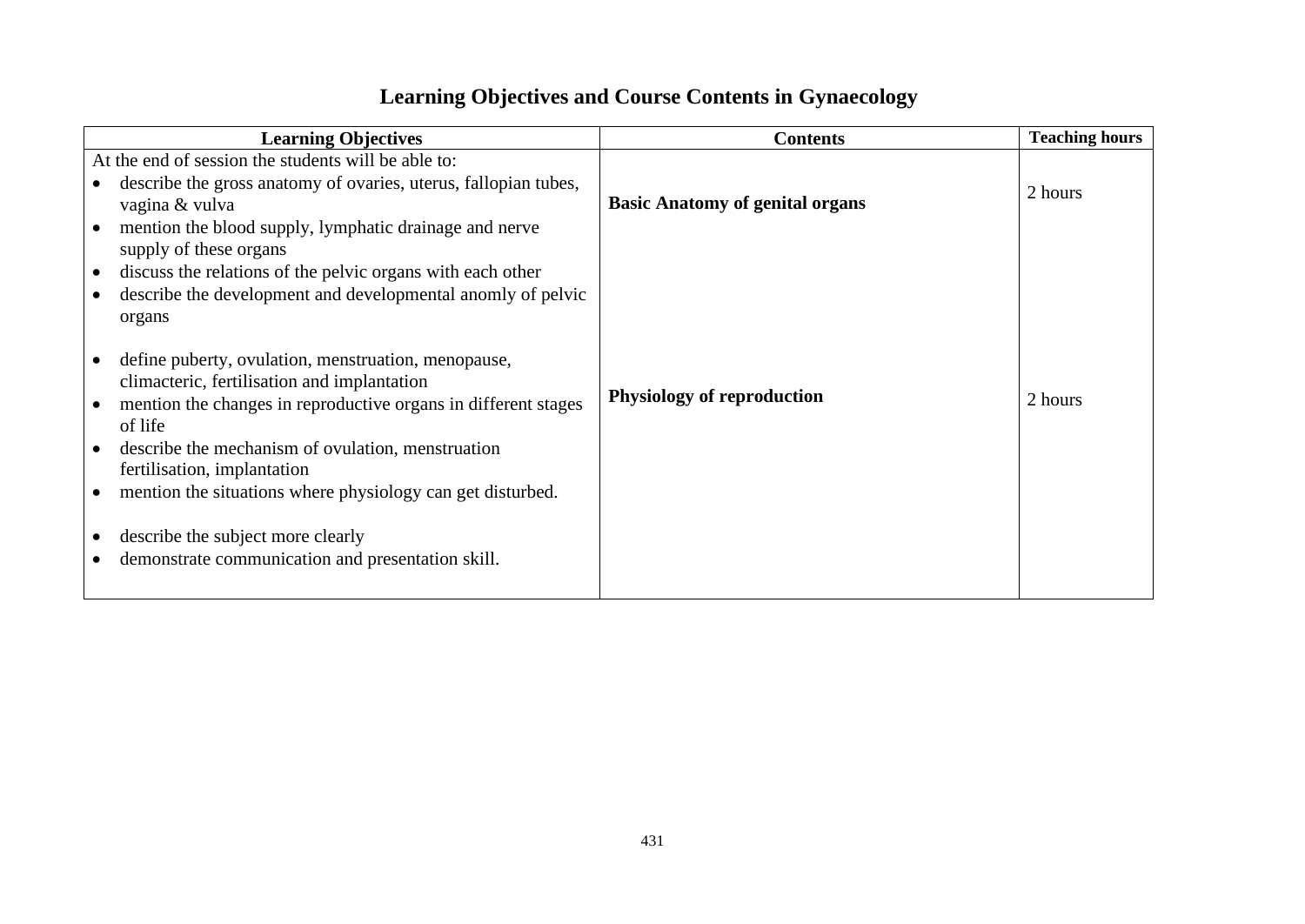| <b>Learning Objectives</b>                                                       | <b>Contents</b>                              | <b>Teaching hours</b>  |
|----------------------------------------------------------------------------------|----------------------------------------------|------------------------|
| At the end of session the students will be able to:                              |                                              |                        |
| define each problems<br>$\bullet$                                                | <b>Bleeding in early pregnancy Abortion,</b> | $(2 + 1 + 2 + 1)$ hour |
| mention the incidence of each problem                                            | ectopic pregnancy, hydatidiform mole,        |                        |
| classify abortions                                                               | choriocarcinoma                              |                        |
| differentiate different abortions                                                |                                              |                        |
| describe the pathology of mole and choriocarcinoma                               |                                              |                        |
| diagnose each problem<br>$\bullet$                                               |                                              |                        |
| manage each problem<br>$\bullet$                                                 |                                              |                        |
| mention the complication of each problem<br>$\bullet$                            |                                              |                        |
| describe the physiology of vaginal discharge.<br>$\bullet$                       |                                              |                        |
| differentiate physiological and pathological vaginal discharge.<br>$\bullet$     | <b>Vaginal discharge</b>                     | 1 hour                 |
| diagnose the diseases causing vaginal discharge<br>$\bullet$                     |                                              |                        |
| mention the treatment of vaginitis, cervicitis<br>$\bullet$                      |                                              |                        |
| define amenorrhoea, menorrhagia, polymenorrhoea,<br>$\bullet$                    |                                              |                        |
| polymenorrhagia, Metrorrhegia, dysmenorrhoea, dysfunctional                      |                                              |                        |
| uterine bleeding.                                                                |                                              | 4 hours                |
| mention types of amenorrhoea its causes and management<br>$\bullet$              | <b>Menstrual Disorder</b>                    |                        |
| mention types of dymenorrhoea<br>$\bullet$                                       |                                              |                        |
| describe the causes and management of metrorrhagia<br>$\bullet$                  |                                              |                        |
| mention the classification, diagnosis, principles of investigations<br>$\bullet$ |                                              |                        |
| and management of dysfunctional uterine bleeding.                                |                                              |                        |
|                                                                                  |                                              |                        |
|                                                                                  |                                              |                        |
|                                                                                  |                                              |                        |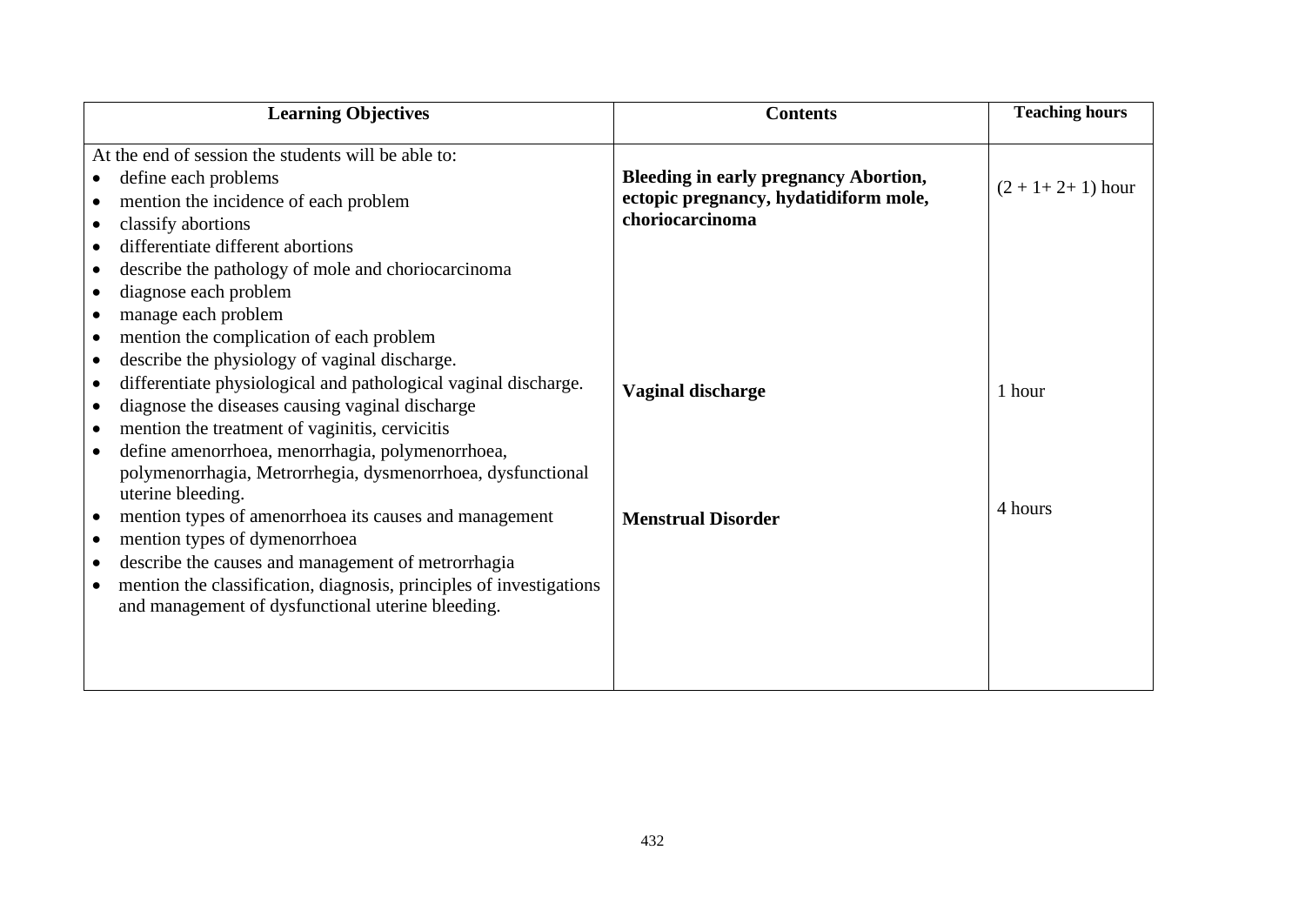| <b>Learning Objectives</b>                                                                                                                                                                                                                                    | <b>Contents</b>                 | <b>Teaching hours</b> |
|---------------------------------------------------------------------------------------------------------------------------------------------------------------------------------------------------------------------------------------------------------------|---------------------------------|-----------------------|
| At the end of session the students will be able to:<br>describe the defence mechanism of genital tract<br>define, classify, diagnose manage pelvic inflammatory disease.<br>mention the effects of sexually transmitted diseases on reproductive<br>$\bullet$ | <b>Genital Tract infections</b> | 3 hours               |
| health of women<br>diagnose and treat a case of genital tuberculosis.<br>define and classify urinary incontinence<br>mention the types, causes, diagnosis, presentation and management<br>of genitourinary fistula.                                           | <b>Urinary Incontinence</b>     | 2 hour                |
| mention different types of perineal tear<br>diagnose and manage perineal tear and RVF, vaginal stenosis                                                                                                                                                       | <b>Genital tract injuries</b>   | 1 hour                |
| describe the aetiology of genital prolopse<br>classify genital prolapse<br>mention the clinical features<br>diagnose a case of genital prolapse<br>mention the principles of management of genital prolapse.                                                  | <b>Genitourinary prolapse</b>   | 2 hours               |
| demonstrate communication and presentation skill                                                                                                                                                                                                              |                                 | 2 hours               |
|                                                                                                                                                                                                                                                               |                                 |                       |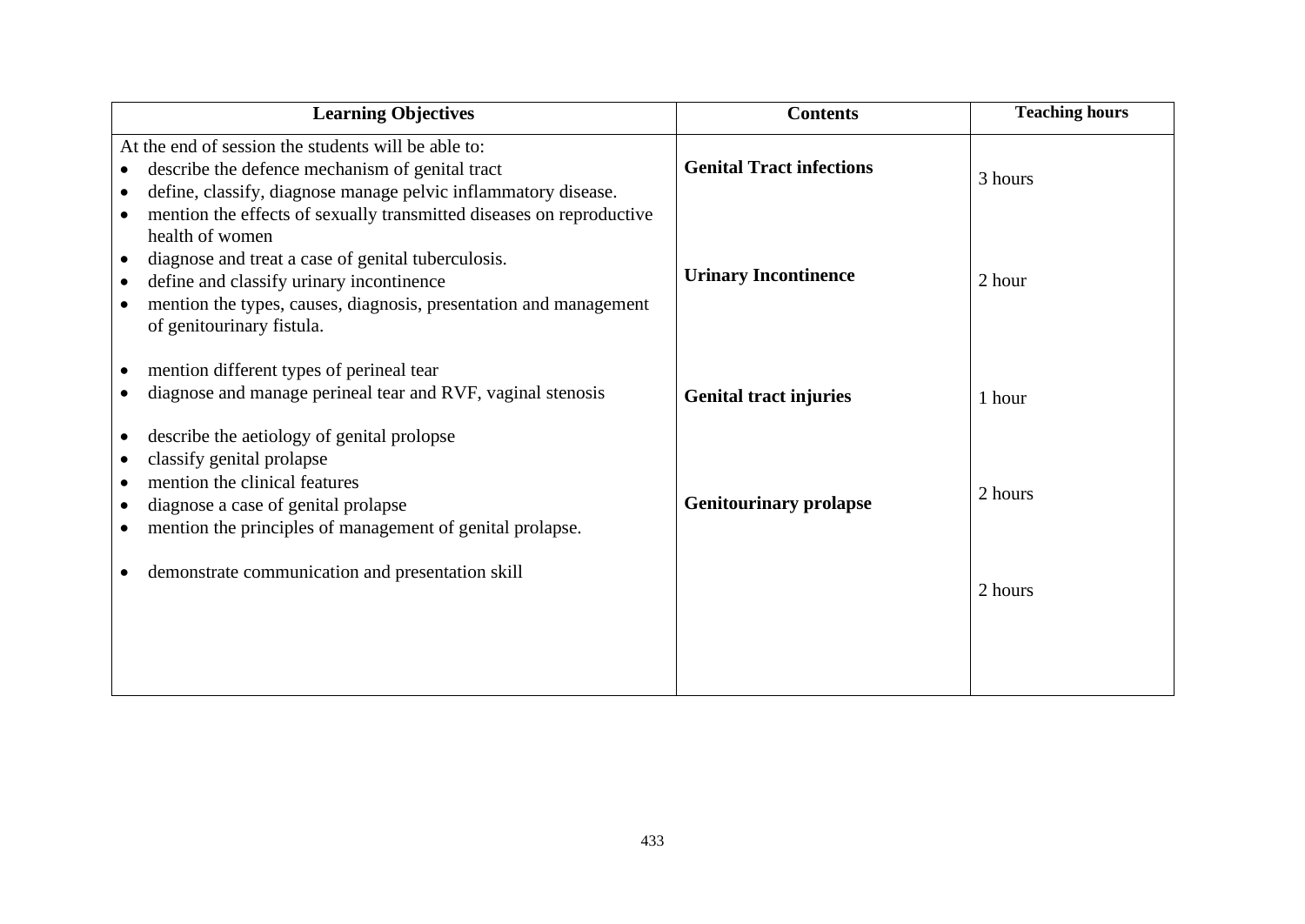| <b>Learning Objectives</b>                                                                                                                                                                                                                                                                                                                                                                                                                                         | <b>Contents</b>                        | <b>Teaching</b><br>hours |
|--------------------------------------------------------------------------------------------------------------------------------------------------------------------------------------------------------------------------------------------------------------------------------------------------------------------------------------------------------------------------------------------------------------------------------------------------------------------|----------------------------------------|--------------------------|
| At the end of session the students will be able to:<br>define endometriosis and adenomyosis<br>$\bullet$<br>mention the clinical features and pathology of endometriosis<br>$\bullet$<br>describe the effects of endometriosis on reproductive health<br>mention the principles of treatment of endometriosis.                                                                                                                                                     | <b>Endometriosis</b>                   | 1 hours                  |
| mention the different types of tumours arising from uterus, cervix,<br>ovraries, vagina, vulva<br>classify the tumours of individual organs<br>diagnose the tumours<br>differentiate tumours arising from different organs.<br>$\bullet$<br>describe the complications of different tumours.<br>$\bullet$<br>discuss the principles of management of tumours of individual organs.<br>$\bullet$<br>name different screening tests done for gynaecological cancers. | <b>Neoplasm of reproductive organs</b> | 5 hours                  |
| define infertility<br>$\bullet$<br>classify infertility<br>$\bullet$<br>describe the aetiology of infertility<br>$\bullet$<br>suggest investigations for both male and female partners.<br>interprete the investigation reports.<br>suggest appropriate treatment<br>mention the assisted reproductive techniques available.                                                                                                                                       | <b>Subfertility</b>                    | 2 hours                  |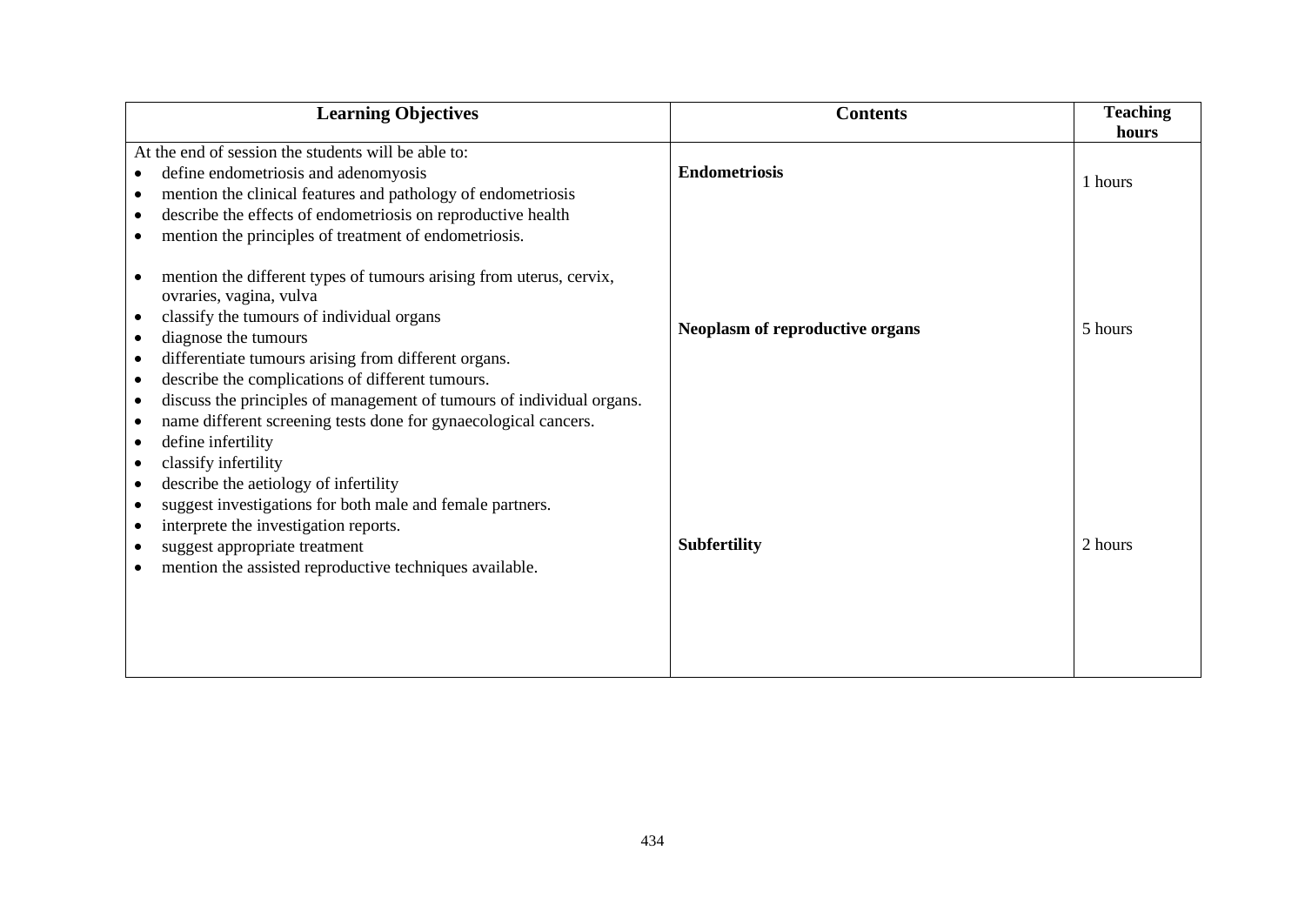| <b>Learning Objectives</b>                                                       | <b>Contents</b>  | <b>Teaching hours</b> |
|----------------------------------------------------------------------------------|------------------|-----------------------|
| At the end of session the students will be able to:                              | Contraception    | 2 hours               |
| define contraception                                                             |                  |                       |
| mention different types of contraceptions available                              |                  |                       |
| describe the characteristics of ideal contraceptive<br>$\bullet$                 |                  |                       |
| describe the mechanism of action of each contraceptive<br>$\bullet$              |                  |                       |
| state the advantages and disadvantages of different contraceptives.<br>$\bullet$ |                  |                       |
| describe the methods of tubal ligation and vasectomy and                         |                  |                       |
| anaesthesia used                                                                 |                  |                       |
| mention the complications of tubectomy<br>$\bullet$                              |                  |                       |
| define MR.<br>$\bullet$                                                          |                  |                       |
| name the instruments used in MR.                                                 |                  |                       |
| describe the procedure and importance of follow-up                               |                  |                       |
| mention advantages and complications of MR                                       |                  |                       |
| mention the importance of counselling                                            |                  |                       |
| define menopause                                                                 |                  |                       |
| describe the anatomical and physiological changes in menopause                   |                  |                       |
| describe menopausal syndrome and its management<br>$\bullet$                     |                  |                       |
| define post-menopausal bleeding (PMB)                                            |                  |                       |
| mention the causes of post-menopausal bleeding<br>$\bullet$                      |                  |                       |
| write down the investigation PMB<br>$\bullet$                                    | <b>Menopause</b> | 2 hours               |
| mention the management<br>$\bullet$                                              |                  |                       |
| mention the hormone replacement therapy (HRT) in post-                           |                  |                       |
| menopausal women                                                                 |                  |                       |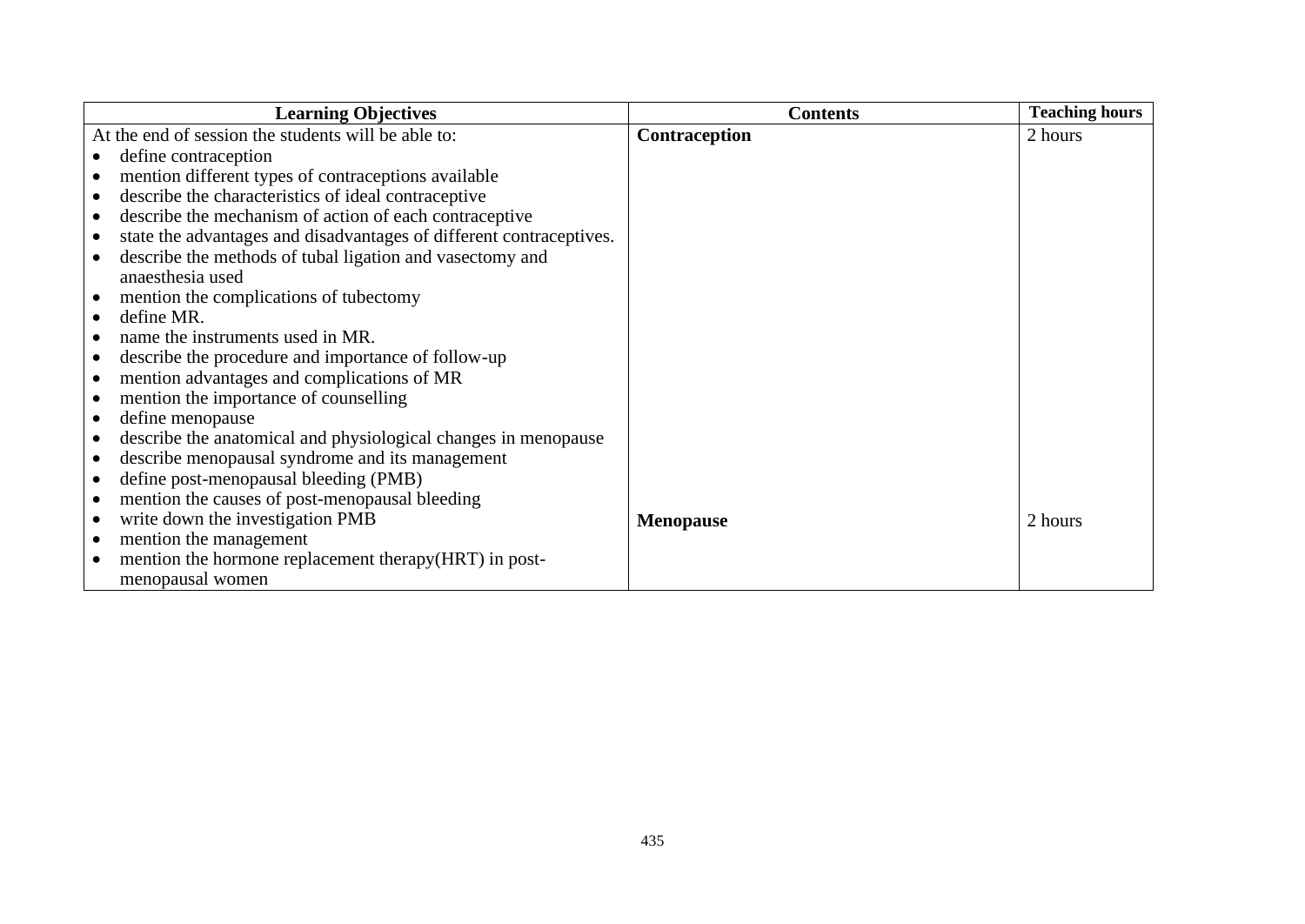|                                                  | <b>Learning Objectives</b>                                                                                                                                                            | <b>Contents</b>             | <b>Teaching</b><br>hours |
|--------------------------------------------------|---------------------------------------------------------------------------------------------------------------------------------------------------------------------------------------|-----------------------------|--------------------------|
|                                                  | At the end of session the students will be able to:                                                                                                                                   |                             |                          |
| $\bullet$                                        | mention the different diagnostic techniques commonly used<br>including Visual Inspection with Acetic acid application (VIA test)                                                      | <b>Diagnostic Technique</b> | 2 hours                  |
|                                                  | mention the indication of cervical smear                                                                                                                                              | <b>Cervical Smear</b>       |                          |
| $\bullet$                                        | describe the procedure of cervical smear                                                                                                                                              |                             |                          |
|                                                  | interprete the findings                                                                                                                                                               |                             |                          |
|                                                  | explain its relation with carcinoma cervix                                                                                                                                            |                             |                          |
| $\bullet$<br>$\bullet$<br>$\bullet$              | be acquainted with instruments used in laparoscopy<br>mention the indications and contraindications<br>describe the procedure<br>mention the complications<br>interprete the findings | Laparoscopy                 |                          |
| $\bullet$<br>$\bullet$<br>$\bullet$<br>$\bullet$ | describe colposcopy<br>be acquainted with instruments<br>mention the indications<br>describe the procedure<br>interprete findings<br>describe the advantages                          | Colposcopy                  |                          |
| $\bullet$<br>$\bullet$<br>$\bullet$              | be acquainted with ultrasonography<br>be acquainted with instrument<br>describe the role of ultrasonography in gynaecology<br>interprete the findings                                 | <b>Ultrasonography</b>      |                          |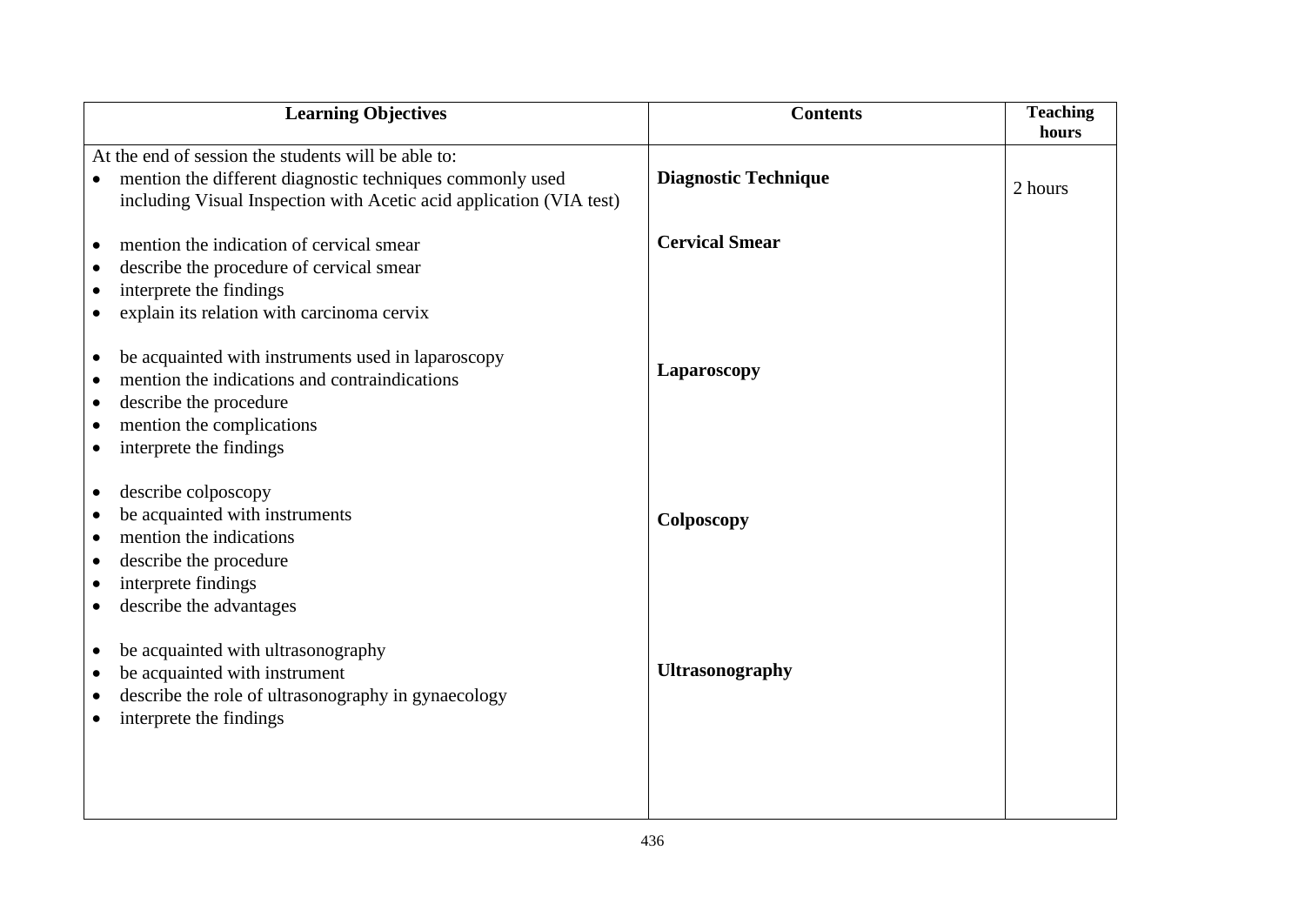| <b>Learning Objectives</b>                                                                                                                                                                                                                                                                                                                                                                                                                                                                                                                                              | <b>Contents</b>                      | <b>Teaching hours</b> |
|-------------------------------------------------------------------------------------------------------------------------------------------------------------------------------------------------------------------------------------------------------------------------------------------------------------------------------------------------------------------------------------------------------------------------------------------------------------------------------------------------------------------------------------------------------------------------|--------------------------------------|-----------------------|
| At the end of session the students will be able to:<br>describe the different gynaecological operations<br>mention the indication of each operation<br>$\bullet$<br>describe the complications of each operations<br>write down the pre-operative treatment of each operation<br>mention the pre-operative investigation of each operation<br>$\bullet$<br>write down post-operative treatment of each operation<br>$\bullet$<br>mention the relation of each operation with pregnancy and<br>reproductive life.<br>describe the name of anaesthesia for each operation | <b>Common Gynaecological Surgery</b> | 1 hour                |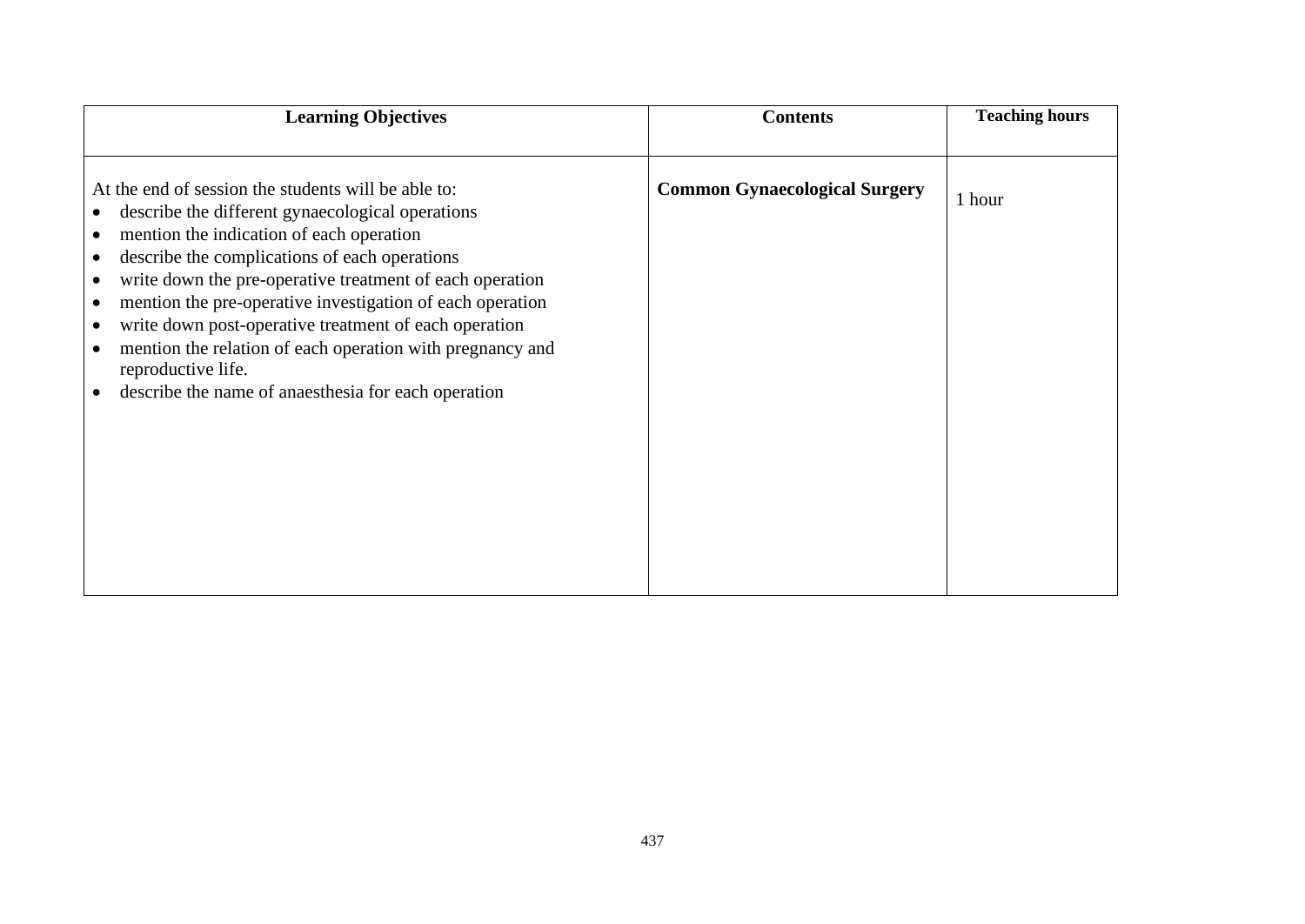# **CLINICAL TEACHING OF OBSTETRICS & GYNAECOLOOGY**

# **INTRODUCTION**

The Core Curriculum for Clinical Attachment of 16 weeks has been organised into components of clinical experience as follows:

| Basic Clinical Skills (in-patient)           | 4 weeks |
|----------------------------------------------|---------|
| <b>Family Planning Clinic</b>                | 2 weeks |
| Gynae & Antenatal Out-patient Clinic         | 2 weeks |
| <b>Routine Obstetrics</b>                    | 3 weeks |
| Routine Gynaecology                          | 3 weeks |
| Emergency Obstetric Care E.O.C (Labour Room) | 2 weeks |
|                                              |         |

Fourth year M.B.B.S. students will participate in batches in turns in components 1, 2 and 3. Component 1 will have 24 clinical teaching and learning sessions (4w x 6d=24) and component 2 & 3 will have 12 like-wise sessions each (2w x  $6d = 12$ ).

Each session will be conducted for 2 hours every morning from 09.00 a.m. – 11.00 a.m.

In the evenings, students will clerk/ practise for 2 hours from  $07.00$  p.m.  $-09.00$  p.m., under supervision

Fifth year M.B.B.S. students will participate in components 4, 5 and 6.

Component 4 and 5 will have 18 clinical teaching and learning sessions each  $(3w \times 6d = 18)$ and component 6 will have 12 like-wise sessions  $(2w \times 6d = 12)$ .

Each session will be conducted for 2 hours every morning from 09.00 a.m. – 11.00 a.m.

In the evenings, students will clerk/ practise under supervision from 7.00 p.m. – 9.00 p.m.

The evening timing for component 6, however, will be from  $4.00$  p.m.  $-9.00$  p.m.

## **CONTENTS:**

Topics included are relevant to every day clinical practise in the field of Gynaecology and Obstetrics.

Learning objectives (skills) are shown against each topic under each sessions.

Many of the topics of the content of the clinical course are supplemented by a study guide.

The study guides are structured to provide students with varied opportunities to facilitate active involvement and self-directed learning and also to enable them to exercise responsibility under guidance by making maximum and productive use of the period of time of their clinical attachment.

The study guide for the respective topic details

- (a) introduction,
- (b) pre-requisite learning,
- (c) the learning objectives,
- (d) learning opportunities,
- (e) assignments,
- (f) tasks to be performed,
- (g) resources,
- (h) self assessment questions.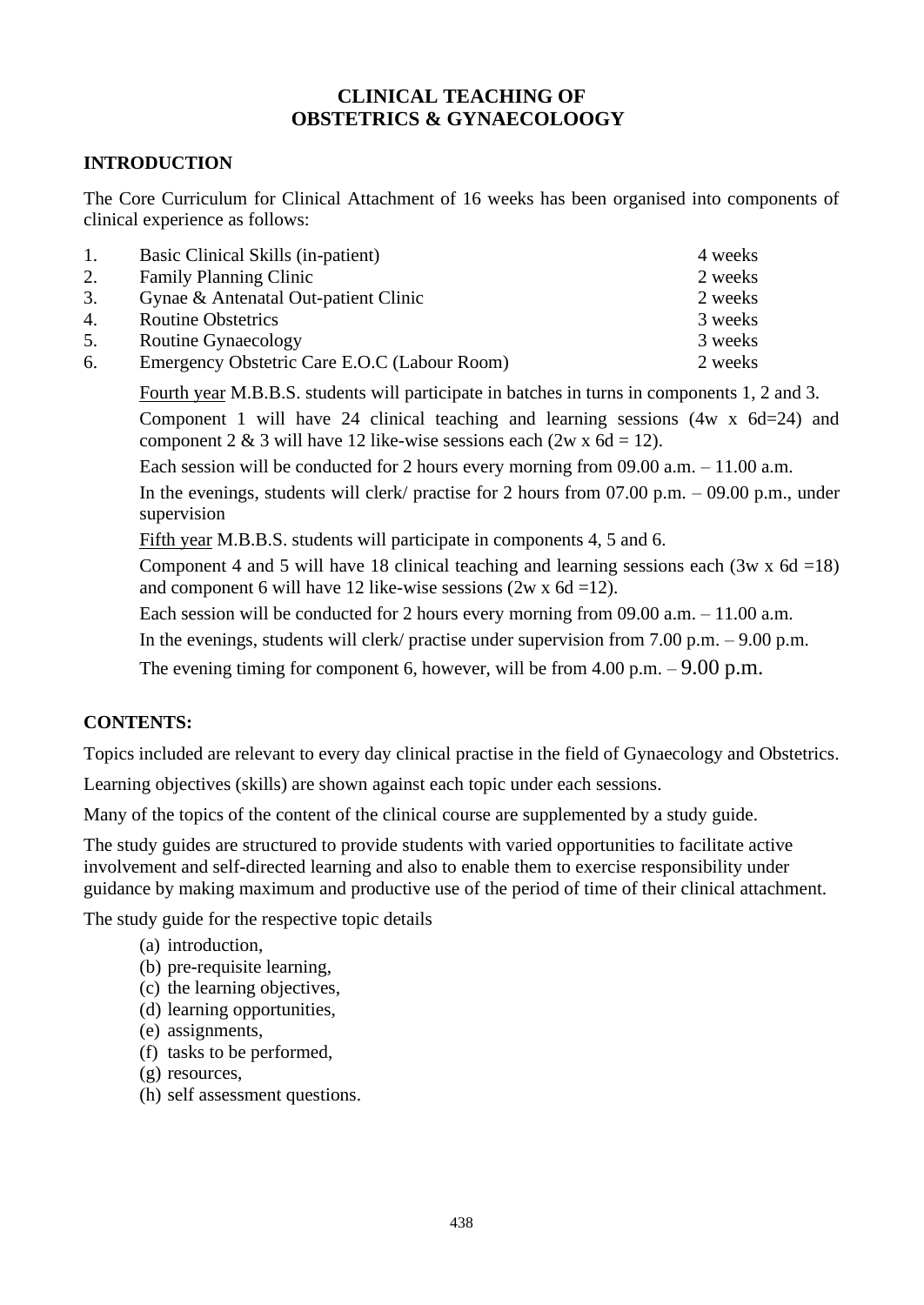# **4 TH YEAR BASIC CLINICAL SKILLS (COMPONENT – ONE)**

4 weeks – 24 sessions in the morning

| <b>SESSIONS</b> | <b>TOPIC</b>                                                                                                                                                                                                                                      | <b>LEARNING OBJECTIVES</b>                                                                                                                               | <b>TEACHING METHOD</b>             |                                                                                                                            |
|-----------------|---------------------------------------------------------------------------------------------------------------------------------------------------------------------------------------------------------------------------------------------------|----------------------------------------------------------------------------------------------------------------------------------------------------------|------------------------------------|----------------------------------------------------------------------------------------------------------------------------|
|                 |                                                                                                                                                                                                                                                   |                                                                                                                                                          | <b>TEACHERS' ROLE</b>              | <b>STUDENTS' ROLE</b>                                                                                                      |
| Session 1       | (a) Introduction to Obstetrics $\&$<br>Gynaecology<br>Review                                                                                                                                                                                      | At the end of the session<br>student will acquire knowledge<br>and understanding of:                                                                     | Tutorial/small group<br>discussion | Participate in the<br>discussion                                                                                           |
|                 | Common diseases<br>$\mathbf{1}$<br>Commonly used definitions<br>(b) Brief students on course                                                                                                                                                      | Common gynaecological<br>(a)<br>& obstetrics terms,<br>common disease of O&G<br>that are prevalent in the<br>community                                   | Organise                           | Visit to different activity<br>areas of O&G Department                                                                     |
|                 | objectives/ activities and<br>student's cards<br>(c) Visit to ante-natal/postnatal<br>wards; labour/eclampsia<br>room; septic ward; Gynae<br>ward; operation theatres                                                                             | (b) Course objectives,<br>activities and students,<br>continuous assessment<br>card                                                                      |                                    |                                                                                                                            |
| Session 2       | <b>Obstetric History taking</b><br>This session will take the format<br>of a discussion detailing Obs.<br>History taking, followed by the<br>opportunity to clerk an Obs.<br>patient in the ward and<br>subsequently present the case<br>history. | Student will be able to:<br>(a) Take history of an<br>obstetrical case<br>(b) Record the information on<br>the history sheet<br>(c) Present case history | Demonstration by<br>teacher        | Practice by students in<br>a)<br>groups<br>Practice by individual<br>b)<br>student<br>Case presentation<br>$\mathcal{C}$ ) |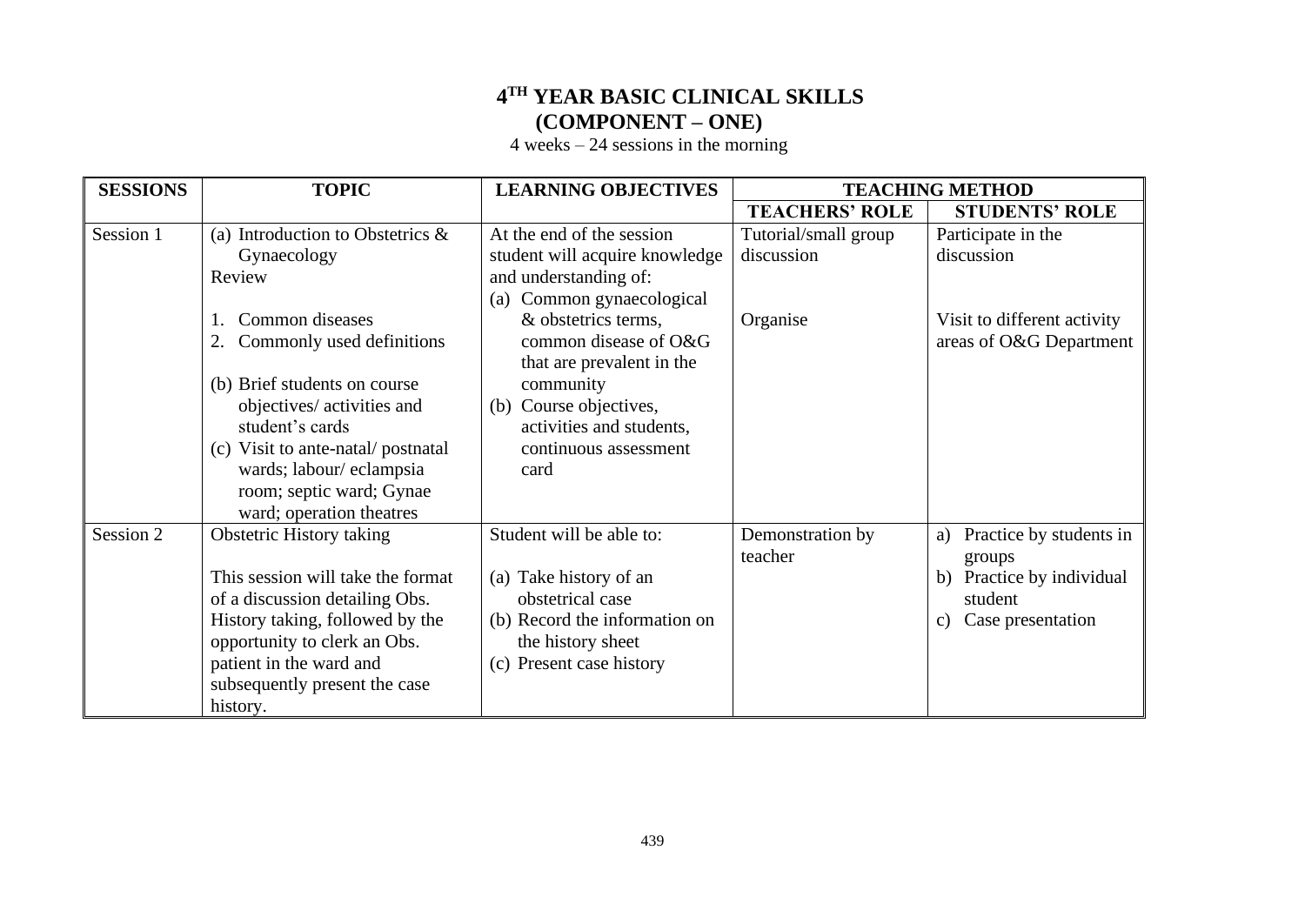| <b>SESSIONS</b> | <b>TOPIC</b>                                                                                    | <b>LEARNING OBJECTIVES</b>                                                                                                                                                                                                                                   | <b>TEACHING METHOD</b>                                 |                                                                                                                       |
|-----------------|-------------------------------------------------------------------------------------------------|--------------------------------------------------------------------------------------------------------------------------------------------------------------------------------------------------------------------------------------------------------------|--------------------------------------------------------|-----------------------------------------------------------------------------------------------------------------------|
|                 |                                                                                                 |                                                                                                                                                                                                                                                              | <b>TEACHERS' ROLE</b>                                  | <b>STUDENTS' ROLE</b>                                                                                                 |
| Session 3       | Gynaecology history taking<br>This session will take a similar<br>format to Session II.         | Student will be able to:<br>(a) Take history of<br>gynaecological case<br>(b) Record the information on the<br>history sheet<br>(c) Present a case                                                                                                           | Demonstration by teacher                               | Practice by students in<br>a)<br>groups<br>b) Practice by individual<br>student<br>Case presentation<br>C)            |
| Session 4       | Obstetric examination                                                                           | (a) Perform obstetrical<br>examination<br>(i) General<br>(ii) Abdominal                                                                                                                                                                                      | Demonstration by teacher                               | Practice by students in<br>a)<br>groups<br>Individual case study<br>using study guide<br>c) Present clinical findings |
| Session 5       | Gynaecological examination<br>Taking of cervical smears (using<br>models).                      | Perform gynaecological<br>examination<br>I.<br>General<br>II.<br>Abdominal<br>III.<br>Speculum examination<br>IV.<br>Bimanual examination                                                                                                                    | Demonstration by teacher                               | Practice by students on<br>dummy in clinical skill room                                                               |
| Session 6       | Antenatal care with identification of<br>high risk pregnancies                                  | 1. To record the finding on the<br>antenatal cards by<br>Taking proper history<br>(I)<br>Performing general $\&$<br>(II)<br>abdominal<br>examination<br>To advise pregnant women<br>2.<br>for appropriate investigation<br>for screening for common<br>risks | Demonstration by a<br>(a)<br>teacher<br>(b)<br>Lecture | Practice by case study in<br>groups<br>Case study by group                                                            |
| Session 7 & 8   | Bleeding in early pregnancy<br>Abortion, Ectopic Pregnancy, molar<br>pregnancy-chorio-carcinoma | Rationalize the plan of<br>management                                                                                                                                                                                                                        | Lecture/video show                                     | Discussion on individual<br>case study                                                                                |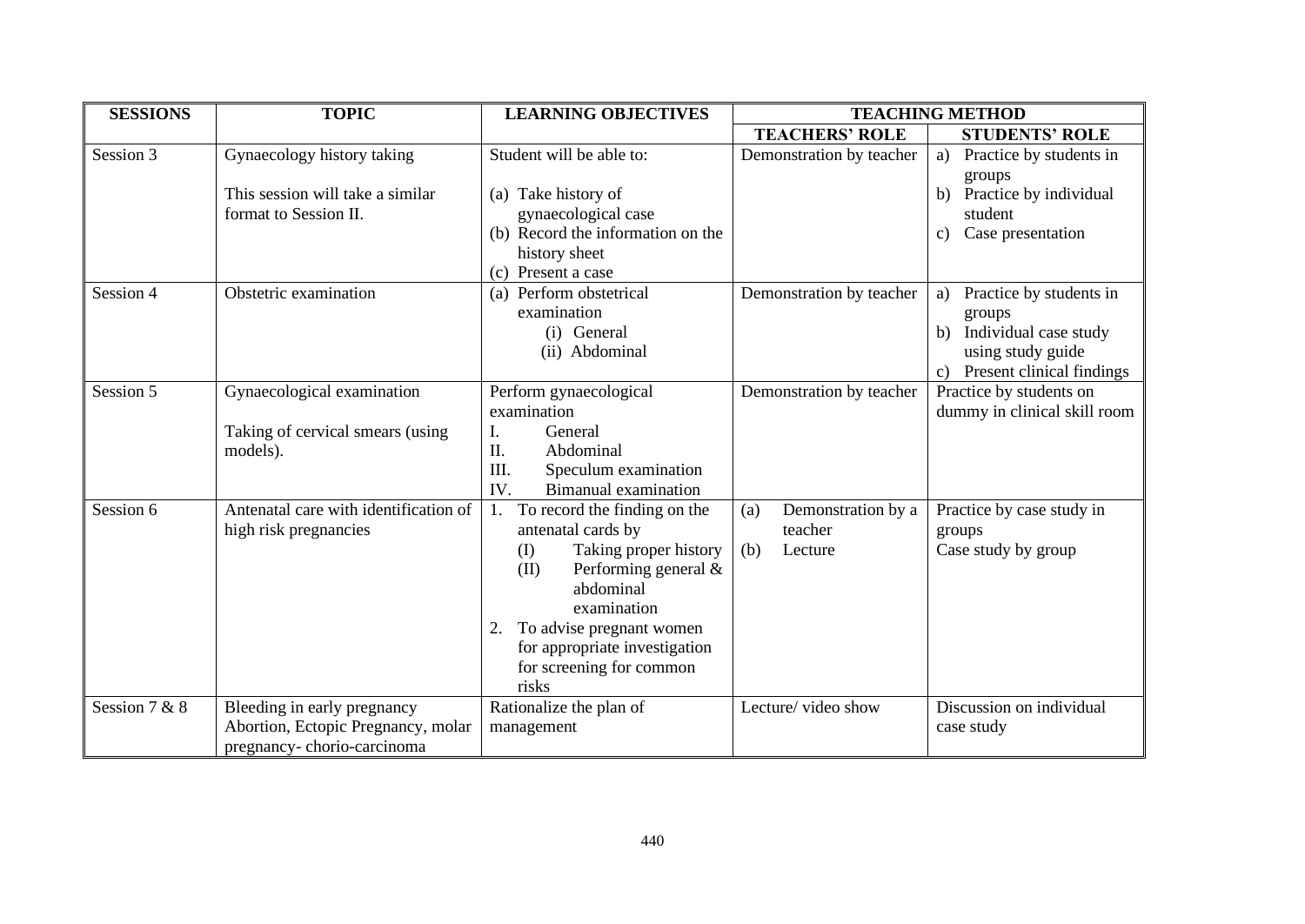| <b>SESSIONS</b>  | <b>TOPIC</b>                                                                                 | <b>LEARNING OBJECTIVES</b>                                                                                                                                                                              | <b>TEACHING METHOD</b>                                                                                   |                                                                                                                                                                                     |
|------------------|----------------------------------------------------------------------------------------------|---------------------------------------------------------------------------------------------------------------------------------------------------------------------------------------------------------|----------------------------------------------------------------------------------------------------------|-------------------------------------------------------------------------------------------------------------------------------------------------------------------------------------|
|                  |                                                                                              |                                                                                                                                                                                                         | <b>TEACHERS' ROLE</b>                                                                                    | <b>STUDENTS' ROLE</b>                                                                                                                                                               |
| Session 9        | Septic Abortion                                                                              | Rationalize the plan of                                                                                                                                                                                 | Lecturette/video show                                                                                    | Discussion, individual                                                                                                                                                              |
|                  |                                                                                              | management                                                                                                                                                                                              |                                                                                                          | case study                                                                                                                                                                          |
| Session 10 to 12 | Normal labour and Partogram<br>Diagnosis, stages, Mechanism,<br>Management with partogram    | Recognise the events of labour<br>Plot the events on the<br>partogram and interpret the<br>graph<br>Rationalize the use of<br>analgesic<br>Conduct normal labour                                        | Arrange video show/<br>Demonstration on<br>partograph<br>Demonstration of<br>conducting normal<br>labour | Observe video show<br>a.<br>Observe teacher's<br>b.<br>demonstration<br>Plotting on partograph<br>$C_{\bullet}$<br>by individual<br>Conduction of labour<br>d.<br>under supervision |
| Session 13       | APGAR score, examination of<br>new born, resuscitation & care<br>of new born, breast feeding | Examine, diagnose problems<br>and take immediate care of a<br>new born                                                                                                                                  | Arrange video show/<br>slide show/<br>demonstration                                                      | Observe:<br>video show<br>slide show<br>teacher's<br>demonstration                                                                                                                  |
| Session 14 & 15  | Normal puerperium & post<br>natal care Abnormal<br>puerperium                                | Counsel on<br>(a) Nutrition of mother<br>(b) Personal hygiene<br>(c) Postnatal exercise<br>(d) Breast feeding and<br>weaning<br>(e) Immunisation of baby<br>(f) Postnatal check-up<br>(g) Contraception | Role play by teacher                                                                                     | Role play by students in<br>small group<br>Practice with patients                                                                                                                   |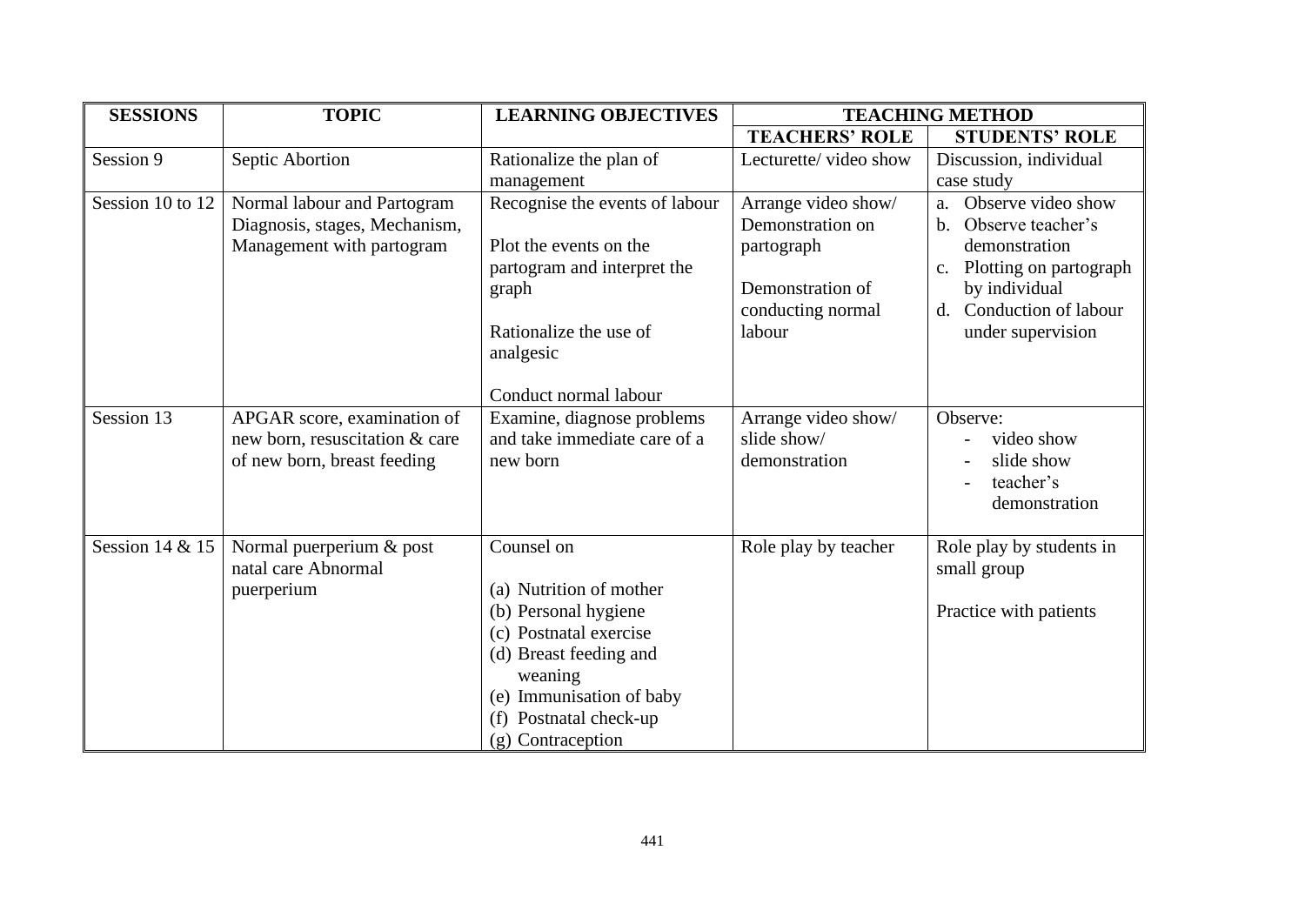| <b>SESSIONS</b>                                                                                                                                    | <b>TOPIC</b>                                                                         | <b>LEARNING OBJECTIVES</b><br><b>TEACHING METHOD</b>                                                                                                                                                                                                                                            |                                                                           |                                     |
|----------------------------------------------------------------------------------------------------------------------------------------------------|--------------------------------------------------------------------------------------|-------------------------------------------------------------------------------------------------------------------------------------------------------------------------------------------------------------------------------------------------------------------------------------------------|---------------------------------------------------------------------------|-------------------------------------|
|                                                                                                                                                    |                                                                                      |                                                                                                                                                                                                                                                                                                 | <b>TEACHERS' ROLE</b>                                                     | <b>STUDENTS' ROLE</b>               |
| Session 16                                                                                                                                         | Abnormal uterine bleeding<br>Definition, differential<br>diagnosis                   | (a) Collect appropriate clinical<br>information by history<br>taking and examination<br>(b) Suggest appropriate<br>investigation<br>(c) Interpret and correlate the<br>investigations data with<br>clinical findings for clinical<br>diagnosis<br>(d) To plan and rationalize the<br>management | Lecture/video show/<br>case demonstration                                 | Discussion<br>Individual case study |
| Lump Abdomen                                                                                                                                       | $-do-$                                                                               | $-do-$                                                                                                                                                                                                                                                                                          | $-do-$                                                                    |                                     |
| Abdominal / pelvic<br>$pain - P.I.D.$                                                                                                              | $-do-$                                                                               | $-do-$                                                                                                                                                                                                                                                                                          | $-do-$                                                                    |                                     |
| Theatre sessions<br>Preparation of<br>patient, preoperative<br>management,<br>operative procedure,<br>post operative<br>management                 | (a) Write up appropriate<br>pre & post operate<br>order<br>(b) Rationalize the order | Demonstration                                                                                                                                                                                                                                                                                   | Practise by students<br>and peer group<br>discussion<br>Using study guide |                                     |
| Clerk patients, observe labour room activities and practise the skills that the student learned in the morning sessions.<br><b>Evening Session</b> |                                                                                      |                                                                                                                                                                                                                                                                                                 |                                                                           |                                     |
| Session 23                                                                                                                                         | <b>Assessment (Oral/Clinical / OSCE)</b>                                             |                                                                                                                                                                                                                                                                                                 |                                                                           |                                     |
| Session 24                                                                                                                                         | Feedback                                                                             |                                                                                                                                                                                                                                                                                                 |                                                                           |                                     |

N.B: Students must submit 3 obs. & 2 Gynae, history and must fill up assessment card.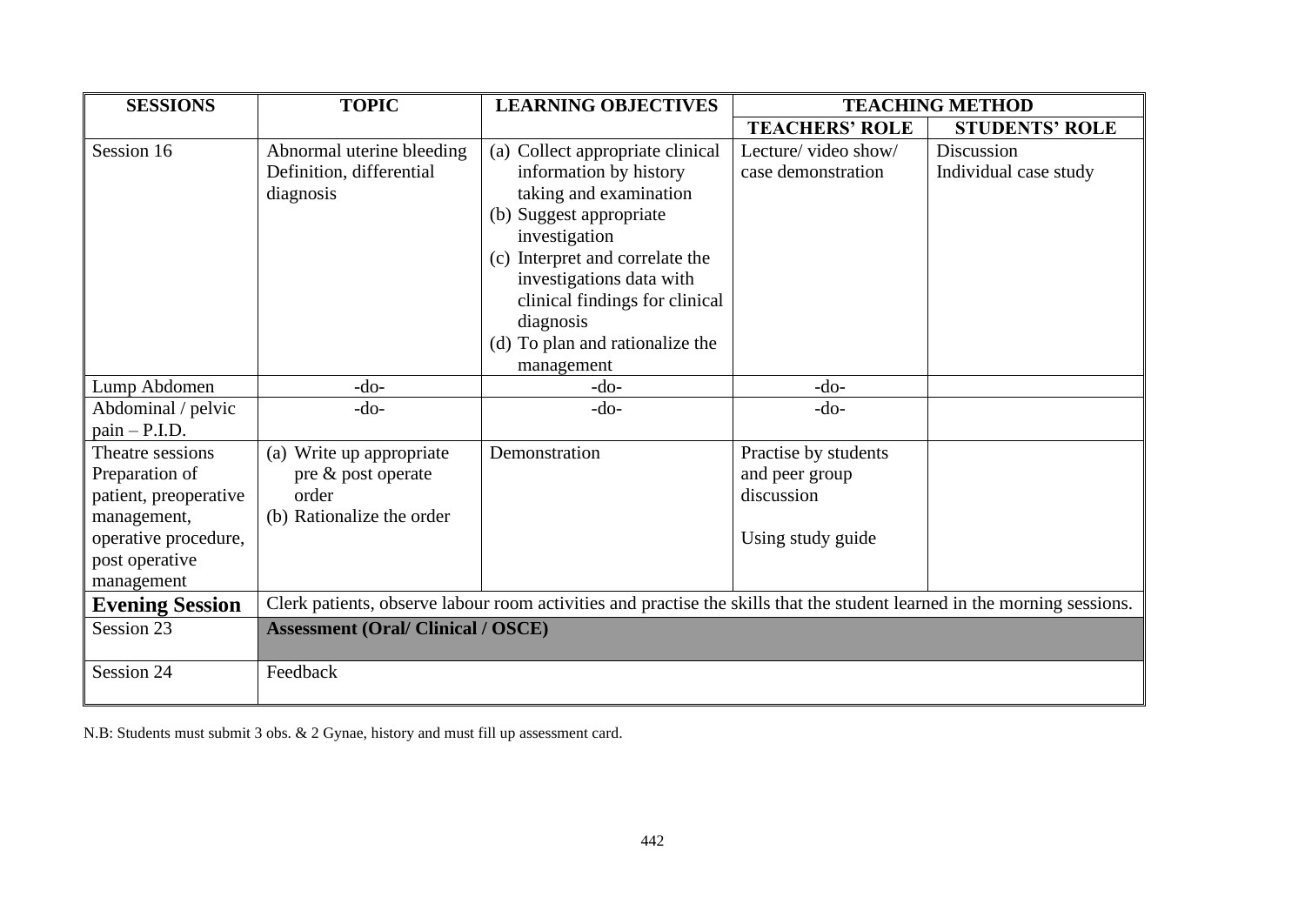## **Family Planning Course For 4 th year Medical Students (COMPONENT –TWO)**

# Venue – Model Clinics of the Medical College Hospitals **Duration–2 weeks**

| Day | $\mathbf{1}$   |                          | Administration and maintenance of records        |                                                                                                   |  |
|-----|----------------|--------------------------|--------------------------------------------------|---------------------------------------------------------------------------------------------------|--|
|     | $\overline{2}$ |                          | Promotion of family planning                     |                                                                                                   |  |
|     | 3              | $\overline{\phantom{0}}$ | Counselling                                      |                                                                                                   |  |
|     | $\overline{4}$ |                          | (POP <sub>s</sub> )                              | Oral combined contraceptive pills (OCPs) and Progesterone only pills                              |  |
|     | 5              |                          |                                                  | Intra-uterine contraceptive device                                                                |  |
|     | 6              |                          | Permanent methods                                |                                                                                                   |  |
|     | 7              |                          | Injectable contraceptives (IM and sub-cutaneous) |                                                                                                   |  |
|     | 8              |                          |                                                  | Implant (One rod and two rods)                                                                    |  |
|     | 9              |                          | interruptus                                      | Safe period, lactational amenohhorrea method (LAM), condoms, coitus                               |  |
|     | 10             |                          | Day visit:                                       | Management issues in family planning.<br>Organisation of a clinic.                                |  |
|     | 11             |                          | Day visit:                                       | Organisation of a clinic (continued)<br>Working as a member of a team.<br>Acting as a supervisor. |  |
|     | 12             |                          | Assessment and feedback                          |                                                                                                   |  |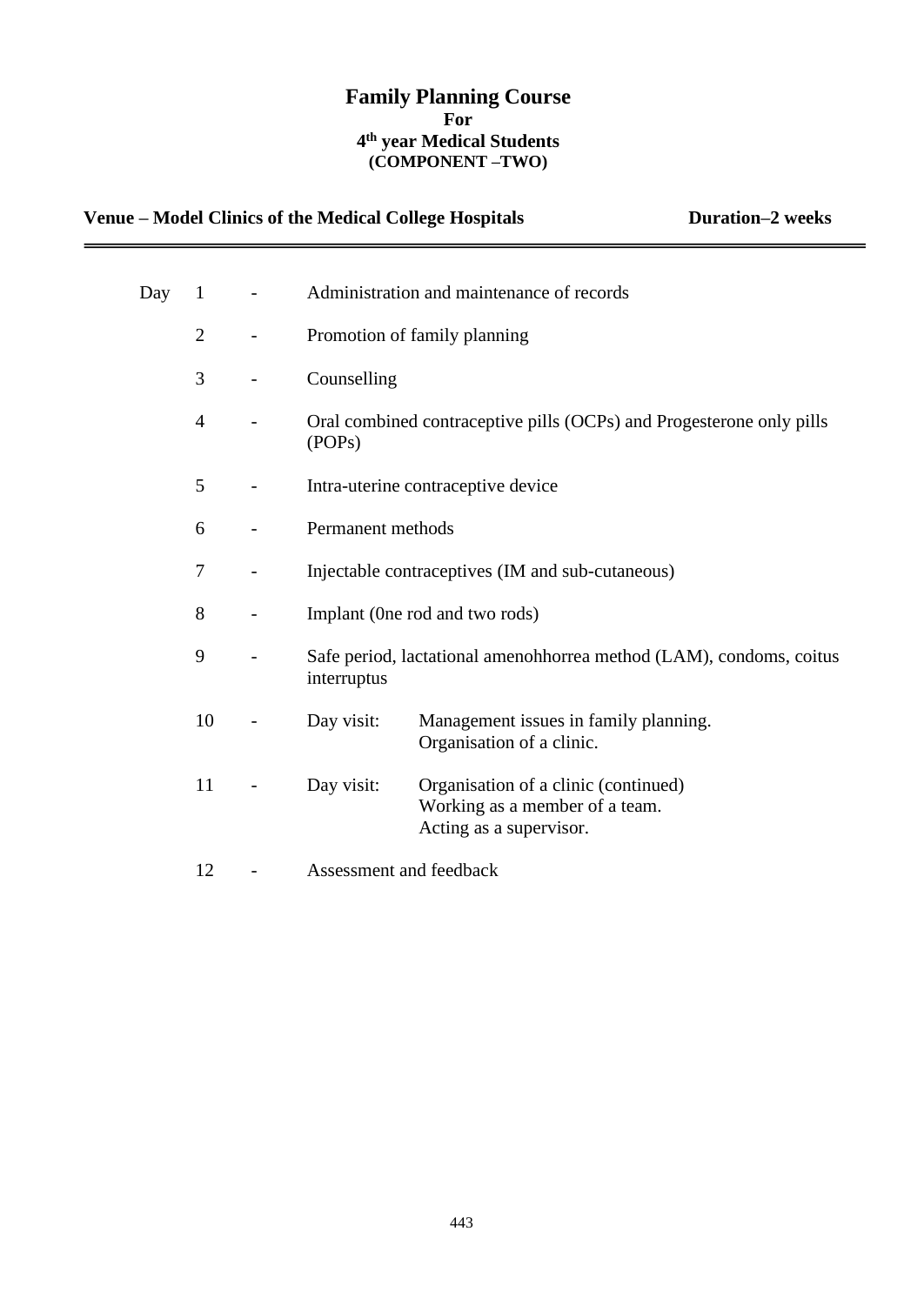# **Family Planning Course**

| <b>Methods</b>                                                                                                                                                                                                                                                                                                                                                                                                                                                                                                                                                                                                                                                                                                                                                       | <b>Aids</b>                                                                                                                                                                                                                                                                                                                                                                                                                                                                                                                   | <b>Assessment</b>                                                                          |
|----------------------------------------------------------------------------------------------------------------------------------------------------------------------------------------------------------------------------------------------------------------------------------------------------------------------------------------------------------------------------------------------------------------------------------------------------------------------------------------------------------------------------------------------------------------------------------------------------------------------------------------------------------------------------------------------------------------------------------------------------------------------|-------------------------------------------------------------------------------------------------------------------------------------------------------------------------------------------------------------------------------------------------------------------------------------------------------------------------------------------------------------------------------------------------------------------------------------------------------------------------------------------------------------------------------|--------------------------------------------------------------------------------------------|
| • Lecture<br>• Visit antenatal clinic & paediatric clinic.<br>• Group discussion<br>• Demonstration of record keeping<br>• Inspection of raw data collected at the clinic.<br>• Interpretation of the results in group discussion<br>• Small group teaching<br>• Role play<br>• Demonstration<br>• Brainstorming<br>• Visit postnatal ward, Interview of patients individually to motivate them towards<br>family planning.<br>• History of patients & counselling observation of examination.<br>• Demonstration of operative steps on models or video<br>• Demonstration of counselling of a patient in real life or by video<br>• Demonstrating on injection, syringes, needle<br>• Demonstrate on storage<br>• Demonstration of condoms<br>• Referral procedures | <b>Black board</b><br>OHP<br>Radio<br>Cassette<br>Posters<br>Flip chart<br>Video<br>Variety of OCPs including<br>progesterone only pill (POP)<br>Menstrual chart<br>$\bullet$<br>Client<br>$\bullet$<br>Specimen of IUCD<br>Clients and dummy<br>Models<br>Chart<br>Different types of injectable<br>contraceptives (IM and SC)<br>Implant (one rod and two rods)<br>$\bullet$<br>Model of arm for demonstration of<br>implant insertion<br>Model breast $+$ baby<br>Condom<br><b>Emergency Contraceptive Pills</b><br>(ECPs) | Question & answers<br>$\bullet$<br>• Observation<br>of students<br>• Check-list completion |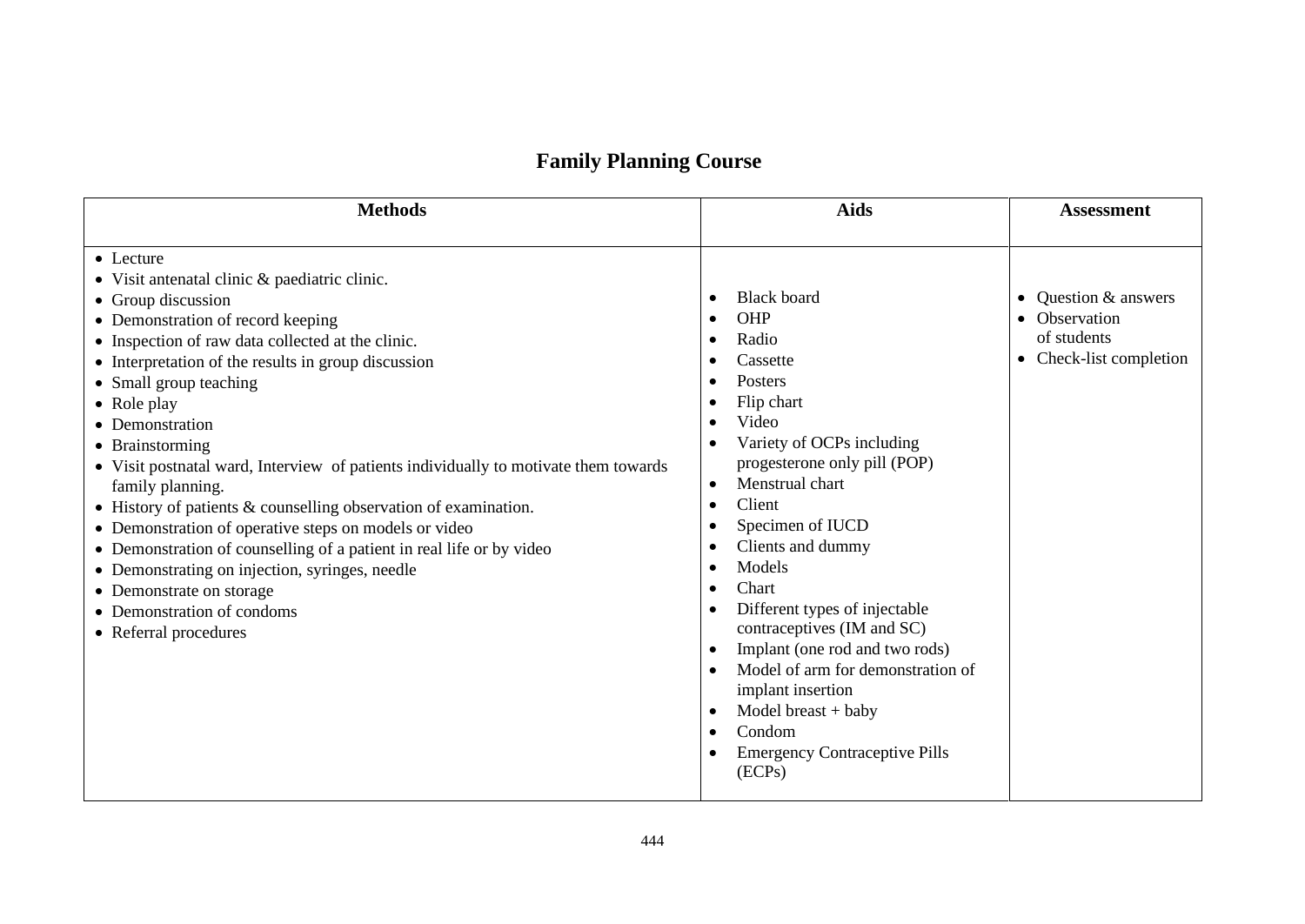# **Day 1: Administration and Maintenance of records**

Intermediate Educational Objective: At the end of the session the student will be able to perform the necessary supervisory and administrative procedures of a family planning clinic and maintain proper records.

| <b>Specific educational objectives</b>                                                   | <b>Contents</b>                                                 |
|------------------------------------------------------------------------------------------|-----------------------------------------------------------------|
| The student will be able to:                                                             |                                                                 |
| monitor staff programme<br>1)                                                            | Administration (organogram, responsibility, supervisory method, |
| maintain harmonious staff relations maintain good communications monitor the out         | Method of communication)                                        |
| put of a worker                                                                          | Staff pattern                                                   |
| 2) make appropriate referrals in an effective way between departments like the antenatal | Interdepartmental linkages and Co-operation.                    |
| clinic, paediatric clinic, menstrual regulation clinic, and the family planning clinics  | Informed consent before prescription or procedure.              |
| follow standard procedures which will prevent medico-legal problems<br>3)                | Written consent.                                                |
| write useful clinical records and maintain the ledger book<br>4)                         | Standard procedure manuals.                                     |
| maintain data in an accessible and analysable form.<br>5)                                | Communication with other staff                                  |
| analyse data collected at a family planning clinic and interpret the results             | Clinical record keeping                                         |
|                                                                                          | Data recording, analysis and interpretation.                    |
|                                                                                          |                                                                 |

# **Day 2: Promotion of Family Planning**

Intermediate role: At the end of the session the student will be able to play a leadership role in the promotion of family planning.

| <b>Specific educational objectives</b>                                                 | <b>Contents</b>                                                            |
|----------------------------------------------------------------------------------------|----------------------------------------------------------------------------|
| A. At the end of the session the student should be able to:                            | Definition of family planning                                              |
| 1. define Family Planning                                                              | The population explosion                                                   |
| 2. describe the importance of Family planning, particularly for our country            | Health & population indices                                                |
| demonstrate understanding that pregnancies can be avoided and spaced<br>3.             | Demographic pattern & trends in Bangladesh<br>$\overline{\phantom{a}}$     |
| describe the personal benefits of birth spacing<br>4.                                  | Benefits of Family Planning:                                               |
| communicate with, advice and motivate individuals and group of clients<br>5.           | personal                                                                   |
| supervise and support health education programme<br>6.                                 | national<br>$\overline{a}$                                                 |
| administer available posters/leaflets<br>7.                                            | environmental<br>$\overline{a}$                                            |
| use electronic and other media<br>8.                                                   | Health education and counseling                                            |
| 9. demonstrate the ways and means of community education/mobilization                  | Community mobilization and participation                                   |
| 10. list the opportunities a medical practitioner has to promote Family Planning       | The use of media in the promotion of family planning                       |
| B. At the end of this session the students should have acquired the required skill to: | The role of general practitioners, medical officers and specialists in the |
| communicate with an individual client about family planning                            | promotion of family planning                                               |
| 2. build rapport                                                                       | Health care interview                                                      |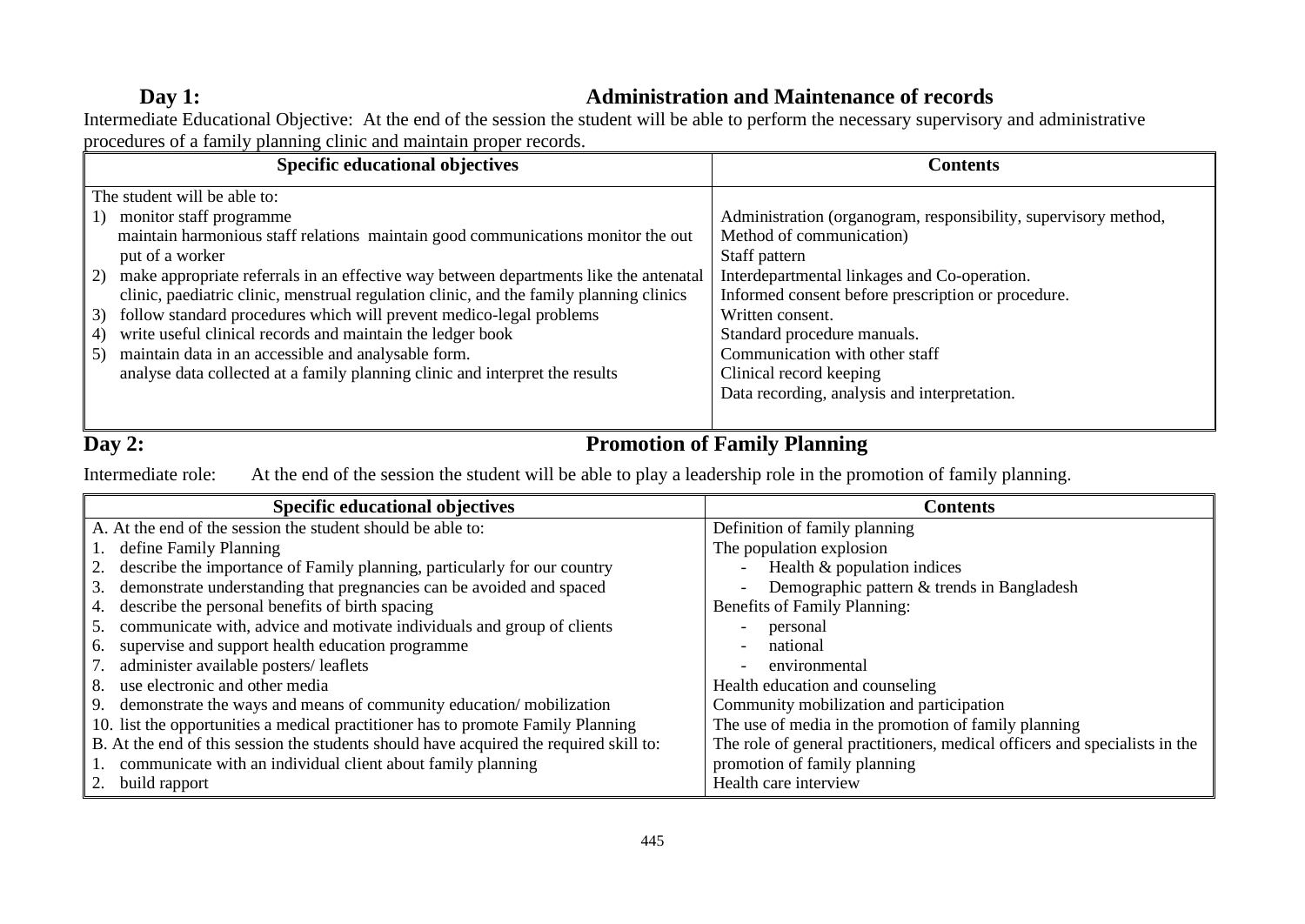**Day 3: Counselling**<br>Intermediate Educational Objective: At the end of the session the stude

At the end of the session the student should be able to explain the component of counselling, and be able to achieve good Inter-personal relations in a counselling situation.

| <b>Specific educational objectives</b>                        | <b>Contents</b>                                            |
|---------------------------------------------------------------|------------------------------------------------------------|
|                                                               |                                                            |
| A. At the end of the session the student should be able to:   | I)<br>Definition of counselling and the need for it        |
| explain and define counselling and it's need<br>$\rm i)$      | Level of communication<br>II                               |
| ii)<br>explain inter-personal communication                   | Inter-personal communication and feedback<br>III           |
| iii)<br>list the barriers to inter-personal communication     | Barrier to communications<br>IV)                           |
| B. Students should have acquired the skill to be able to:     |                                                            |
| greet the client                                              | $\mathbf{i}$<br>Communication skill                        |
| establish rapport                                             | $\rm ii)$<br>Counselling skill                             |
| ask reasons for coming<br>3.                                  | iii)<br>Taking account of educational status of the client |
| Inform about available contraceptive methods with their<br>4. |                                                            |
| mode of actions                                               | Merits and demerits                                        |
| effectiveness                                                 |                                                            |
| method of application                                         |                                                            |
| availability of services                                      |                                                            |
| follow up                                                     |                                                            |
| referral system                                               |                                                            |
| 5. Assist the client in making decisions                      |                                                            |

# **Day 4: Oral Contraceptive Pill**

Intermediate Educational Objective: At the end of the session the student will be able to prescribe an appropriate Oral Contraceptive pill to the client.

| <b>Specific educational objectives</b>                                                     | <b>Contents</b>                                    |
|--------------------------------------------------------------------------------------------|----------------------------------------------------|
| The student should be able to:                                                             |                                                    |
| explain the mode of action and effectiveness of the OCP                                    | Pharmacology of Oral contraceptives                |
| list the advantages and disadvantages of OCP                                               |                                                    |
| make a checklist for indications and contraindications, and make appropriate case<br>3.    | Comparison of OCP with other contraceptives        |
| selection                                                                                  |                                                    |
| describe different OCP for making options for the client and advise the client about<br>4. | Side effects and complications of their management |
| proper administration of OCP                                                               |                                                    |
| write history and physical findings to identify contraindications to the OCP<br>5.         |                                                    |
| list the appropriate investigations<br>6.                                                  |                                                    |
| explain the follow-up procedure to the patient                                             | History and physical examination prior to OCP      |
| describe the side-effects and complications of OCP and their management<br>8.              | prescription                                       |
| describe how to keep proper records for patients on OCP<br>9.                              |                                                    |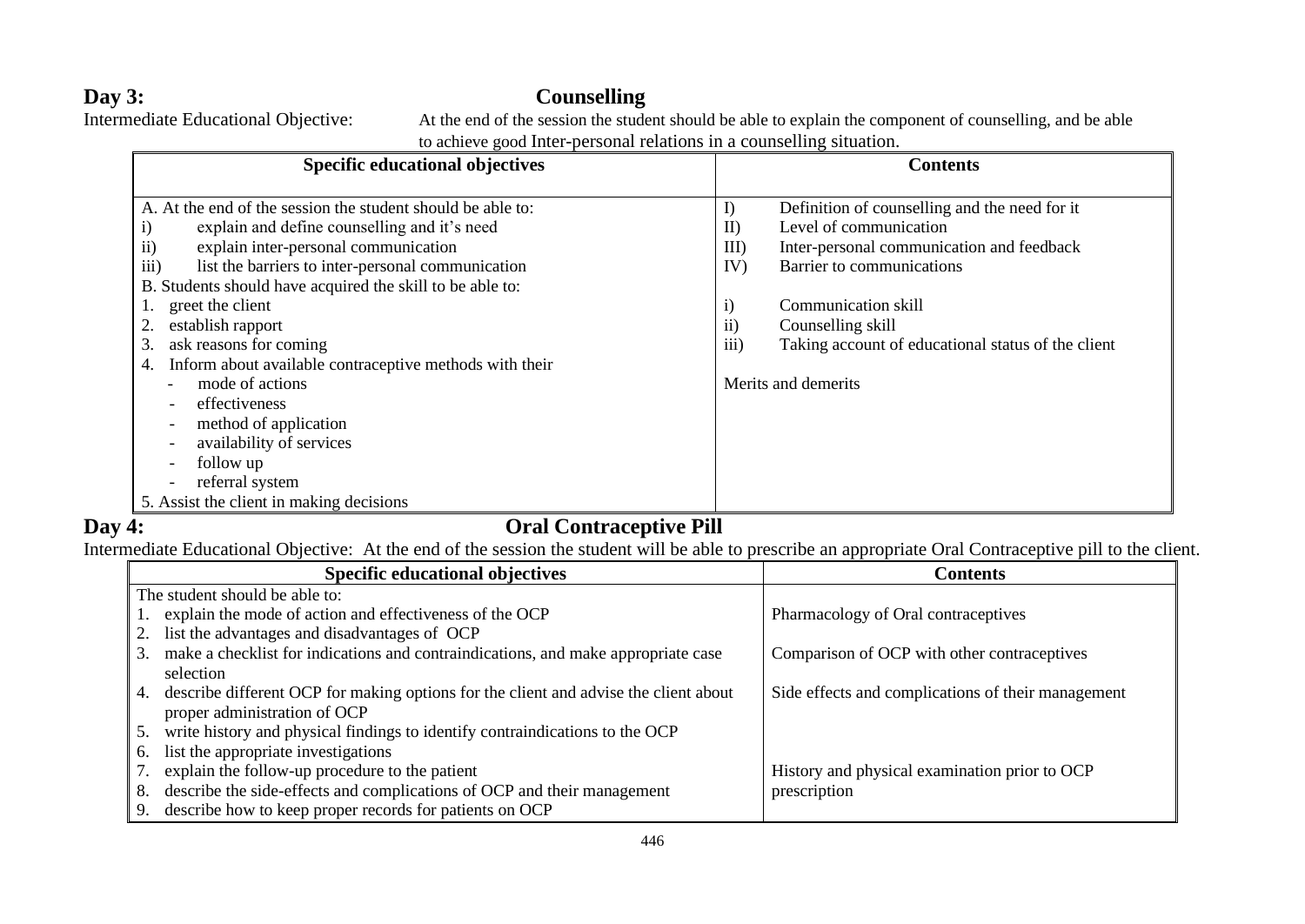# **Day 5: I.U.C.D.**

Intermediate Educational Objective: Student will be able to advise clients on I.U.C.D. insertion & refer them to specific clinic.

| <b>Specific educational objectives</b>                                                                                                                                                                                                                                                                                                                                                                                                                                                                                | <b>Contents</b>                                                                                                                                                                                                                                                                                                                         |
|-----------------------------------------------------------------------------------------------------------------------------------------------------------------------------------------------------------------------------------------------------------------------------------------------------------------------------------------------------------------------------------------------------------------------------------------------------------------------------------------------------------------------|-----------------------------------------------------------------------------------------------------------------------------------------------------------------------------------------------------------------------------------------------------------------------------------------------------------------------------------------|
| A. At the end of the session the student should have acquired knowledge of the following and be able to:<br>explain IUCD as a method of contraception<br>explain mode of action of IUCD and its effectiveness<br>explain the advantage & disadvantage of IUCD<br>3.<br>list different types of IUCD<br>take history and describe the steps of physical examination for case selection<br>5.<br>describe the insertion procedure<br>6.<br>describe the follow-up procedure<br>explain the need of record keeping<br>8. | Definitions & varieties<br>Mode of action and effectiveness<br>Advantage & disadvantage<br>3.<br>Selection criteria<br>Time of insertion<br>P.V. steps of examination<br>6.<br>Management of complications and<br>referral                                                                                                              |
| B. Student should have acquired skills to do the following:<br>Communicate with client<br>Build rapport with his/her client<br>Assure clients<br>3.<br>Take history of the client<br>4.<br>Physical examination of the client<br>5.<br>Refer to insertion centre<br>6.<br>C. Should be able to describe the 3(three) procedure of IUCD insertion                                                                                                                                                                      | Health care interview<br>a <sub>z</sub><br>interview planning<br>time<br>$\overline{\phantom{0}}$<br>space<br>kind of exchange<br>interview questions<br>termination of interview<br>Assurance<br>b.<br>Steps of history taking<br>Steps of physical examination<br>d.<br>procedure of referral<br>e.<br>Procedure of insertion of IUCD |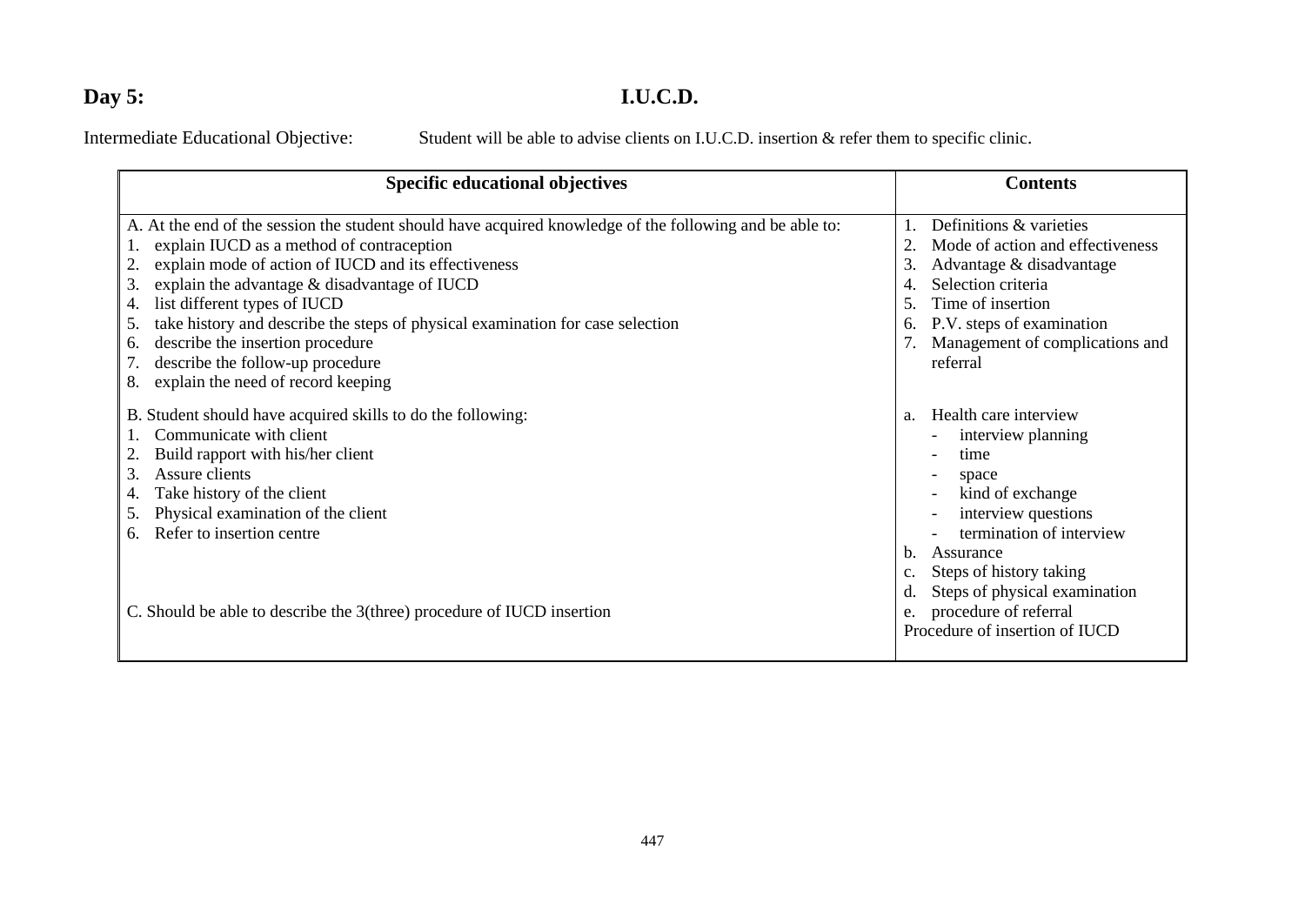**Day 6: Permanent Methods**<br>Intermediate Educational Objective: Students will be able to counsel clients to enable them to Students will be able to counsel clients to enable them to make a choice about the acceptance of vasectomy or tubal occlusion.

| Specific educational objectives                                                                      | <b>Contents</b>                      |
|------------------------------------------------------------------------------------------------------|--------------------------------------|
|                                                                                                      |                                      |
| At the end of the session, students should be able to:                                               | Description of different method      |
| name and define different permanent methods of contraception and their effectiveness                 |                                      |
| counsel the patients                                                                                 | Health care interview                |
| select the patients<br>3.                                                                            |                                      |
| list the merits and demerits of these methods                                                        | Steps of history taking and physical |
| refer the patients to the appropriate centres                                                        | examination                          |
| take informed consent (obtaining consent from both husband and wife is not mandatory according<br>6. |                                      |
| to Bangladesh Government policy)                                                                     | Steps of operative techniques        |
| describe the steps of the operative techniques of these methods and the anaesthetic techniques used  |                                      |
| list the complication sand their management<br>8.                                                    | Advantages and disadvantages         |
| mention the time of effectiveness of each method<br>9.                                               |                                      |
| 10. describe the importance of record keeping                                                        | Complications and their management   |
| 11. give appropriate advice for post-operative follow-up                                             |                                      |
| 12. give advice about the very limited scope of reversal and the techniques used                     |                                      |
|                                                                                                      |                                      |

# Student will be able to select suitable patients for use of injectable contraceptives and counsel them

**Day 7:** Injectables<br>Intermediate Educational Objective: Student will be able to select suitable p

#### appropriately.

|    | <b>Specific educational objectives</b>                                        | <b>Contents</b>                    |
|----|-------------------------------------------------------------------------------|------------------------------------|
|    | At the end of the session the student should be able to:                      |                                    |
|    | name different types of injectables                                           | Nature and type of injectables     |
|    | counsel the clients                                                           |                                    |
|    | establish rapport                                                             | Mode and duration of their action  |
|    | describe mode of action                                                       |                                    |
|    | describe the advantage of injectables                                         | Advantages and disadvantages       |
|    | describe the route of administration and duration of action                   |                                    |
|    | take an appropriate history and carry out an appropriate physical examination | Indications and contra-indications |
| 8. | identify the different injectables and state their dose                       |                                    |
| 9. | select appropriate cases                                                      | Complications and their management |
|    | 10. list and manage the complications                                         |                                    |
|    | 11. advise the clients for follow-up                                          |                                    |
|    | 12. describe the importance of record-keeping                                 |                                    |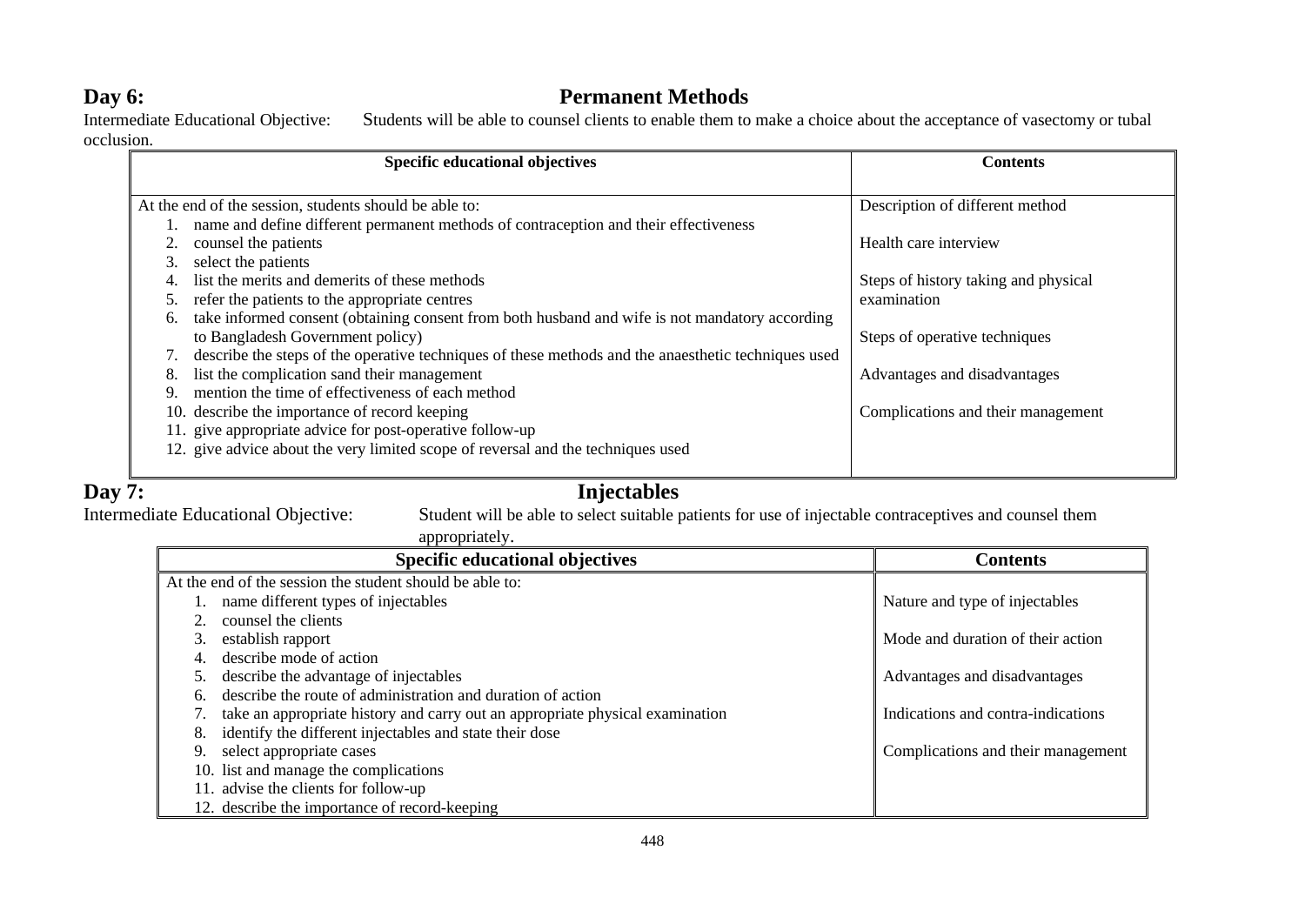| Implant<br>Day $8:$                                                                                                                                                                                                                                                                                                                                                                                                                                                                                                                                                                                                                                                                          |                                                                                                                                                                                                                                                                                                                                                                                                                                                                                                                           |  |  |  |
|----------------------------------------------------------------------------------------------------------------------------------------------------------------------------------------------------------------------------------------------------------------------------------------------------------------------------------------------------------------------------------------------------------------------------------------------------------------------------------------------------------------------------------------------------------------------------------------------------------------------------------------------------------------------------------------------|---------------------------------------------------------------------------------------------------------------------------------------------------------------------------------------------------------------------------------------------------------------------------------------------------------------------------------------------------------------------------------------------------------------------------------------------------------------------------------------------------------------------------|--|--|--|
| Student will be able to advise clients on norplant implantation and refer them to specific clinic for implantation.<br>Intermediate Educational Objective:                                                                                                                                                                                                                                                                                                                                                                                                                                                                                                                                   |                                                                                                                                                                                                                                                                                                                                                                                                                                                                                                                           |  |  |  |
| Specific educational objectives                                                                                                                                                                                                                                                                                                                                                                                                                                                                                                                                                                                                                                                              | <b>Contents</b>                                                                                                                                                                                                                                                                                                                                                                                                                                                                                                           |  |  |  |
| A. At the end of the session the student should be able to:<br>explain Implant as a contraceptive method<br>1.<br>explain mode of action of Implant and its effectiveness<br>2.<br>list advantages and disadvantages of Implant<br>3.<br>describe how to take history<br>4.<br>describe how to do physical examination needed for selection of client for implantation<br>5.<br>list important laboratory investigation before doing implantation<br>6.<br>describe implantation procedure (insertion of one rod and two rods are different)<br>7.<br>describe follow-up procedure<br>8.<br>explain the management of minor complication<br>9.<br>10. describe the implant removal procedure | Definition<br>Role of implant as contraceptive method<br>2.<br>Pharmocokinetics of Implant<br>3.<br>Mode of action of implant<br>4.<br>Advantages and disadvantages of implant<br>5.<br>Steps of history taking of the client for implant<br>6.<br>Steps of physical examination<br>7.<br>Hb% urine for routine and microscopy<br>8.<br>Implantation procedure<br>9.<br>10. Follow-up procedure<br>11. Management of minor complications and referral for the major one<br>12. Implant removal procedure with indications |  |  |  |
| B. At the end of the session the student should acquire skills to do the following:<br>Communicate with the client<br>Build rapport<br>Obtain consent paper signed by couple<br>3.<br>assure client<br>4.<br>take history of the client<br>5.<br>physical examination of clients<br>6.<br>refer to implantation clinic                                                                                                                                                                                                                                                                                                                                                                       | 1. Health care interview<br>interview planning<br>time<br>space<br>kinds of exchange<br>interview questions<br>terminating interview<br>Consent paper and obtain sign/agreement from the couple<br>2.<br>Assurance<br>3.<br>Steps of history taking<br>4.<br>Steps of physical examination<br>5.<br>Procedure of referral<br>6.                                                                                                                                                                                           |  |  |  |
| C. Should be able to describe the procedure of implant implantation                                                                                                                                                                                                                                                                                                                                                                                                                                                                                                                                                                                                                          | Procedure of implant implantation                                                                                                                                                                                                                                                                                                                                                                                                                                                                                         |  |  |  |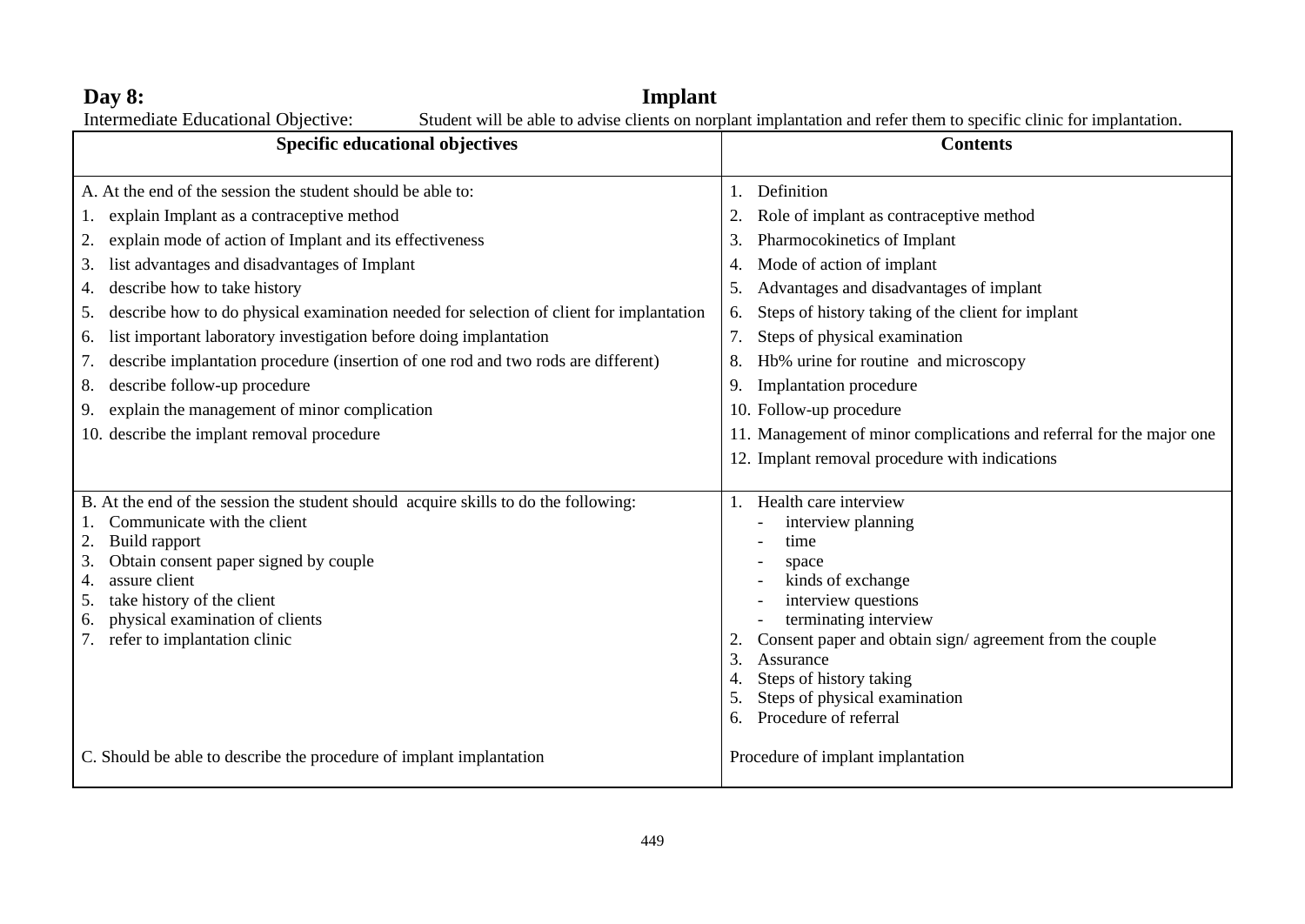# **Day 9: Safe period, lactational amenorrhoea method (LAM), condoms, coitus interruptus**

Intermediate Educational Objective: Student will be able to advise clients about safe period as contraceptive procedure.

# **Session 1 – Safe period**

| <b>Specific educational objectives</b>                                                             | <b>Contents</b>                         |  |
|----------------------------------------------------------------------------------------------------|-----------------------------------------|--|
|                                                                                                    |                                         |  |
| A. At the end of the session the student should acquire knowledge of the following and be able to: | Definition of safe period               |  |
| explain safe period as a method of contraceptive                                                   | 2. Physiology of safe period and its    |  |
| explain how safe period works as contraception<br>2.                                               | role as contraceptive                   |  |
| list advantages and disadvantages of safe period<br>3.                                             | Advantages and disadvantages<br>3.      |  |
| describe how to produce menstrual chart and its use<br>4.                                          | Menstrual chart<br>4.                   |  |
| describe follow-up procedure                                                                       | definition<br>$\overline{\phantom{a}}$  |  |
|                                                                                                    | preparation<br>$\overline{\phantom{a}}$ |  |
| Should be able to:<br><b>B.</b>                                                                    | use                                     |  |
| communicate with the client                                                                        | 5. Follow up advice                     |  |
| take history of the client                                                                         | 1. Health care interviewing             |  |
| construct menstrual chart and explain to client<br>3.                                              | Steps of history taking                 |  |
|                                                                                                    | Menstrual chart and its use             |  |

# **Session 2- Lactational amenohorrea method (LAM)**

Breast Feeding approach.

Intermediate Educational Objective: Student will be able to advise clients about lactation as a contraceptive method by explaining it be an Exclusive  $\overline{\phantom{0}}$ 

| <b>Specific educational objectives</b>                                         | <b>Contents</b>                                                   |  |  |
|--------------------------------------------------------------------------------|-------------------------------------------------------------------|--|--|
|                                                                                |                                                                   |  |  |
| A. At the end of the session the student should acquire knowledge of the       | Physiology of lactation                                           |  |  |
| following and be able to:                                                      | 2. Role of lactation as contraception                             |  |  |
| 1. explain lactation as a method of contraception, & describe exclusive breast | Advantages and disadvantages of lactation as contraceptive method |  |  |
| feeding                                                                        | History taking of breast feeding                                  |  |  |
| 2. explain the amount of protection afforded by 'exclusive breast feeding'     | Follow-up measures                                                |  |  |
| describe the mode of action<br>3.                                              | 6. Place of adopting additional method                            |  |  |
| list the advantages and disadvantages<br>4.                                    | Communication skill                                               |  |  |
| describe the steps of history taking of breast feeding<br>5.                   |                                                                   |  |  |
| describe the follow-up advice<br>6.                                            | 2. Steps of history taking of breast feeding                      |  |  |
| explain the place of adopting additional method                                |                                                                   |  |  |
| Should have skill of the following and be able to:<br>В.                       |                                                                   |  |  |
| communicate with client                                                        |                                                                   |  |  |
| take history of breast feeding of the client                                   |                                                                   |  |  |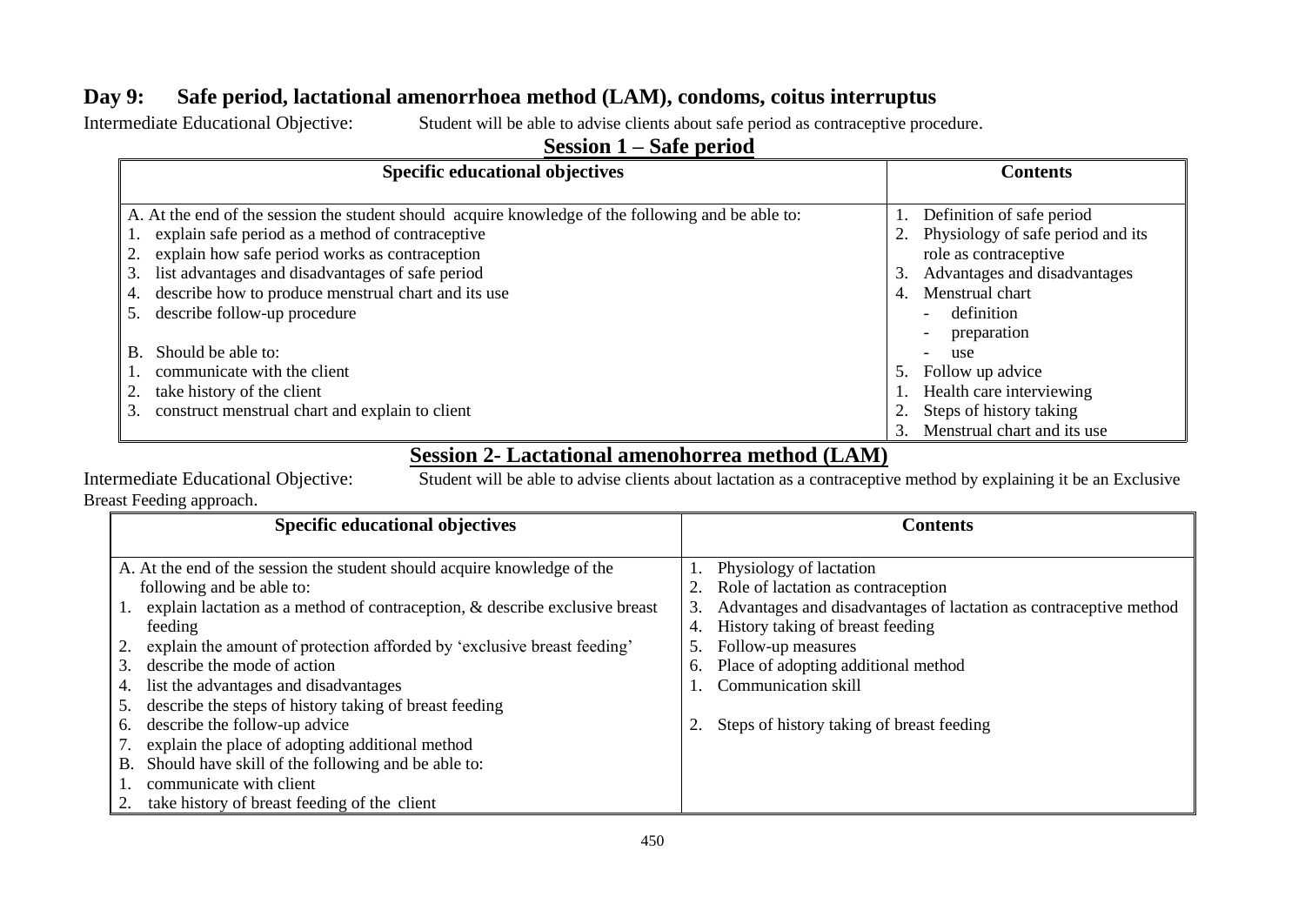# **Session 3 – Condom**

| Intermediate Educational Objective:<br>Student will be able to advise the clients about the condom and its use. |                                  |  |  |  |
|-----------------------------------------------------------------------------------------------------------------|----------------------------------|--|--|--|
| <b>Specific educational objectives</b>                                                                          | <b>Contents</b>                  |  |  |  |
|                                                                                                                 |                                  |  |  |  |
| A. At the end of the session the student should acquire knowledge of the following and be able to:              | Description of condom            |  |  |  |
| 1. explain condom as a method of contraception                                                                  | materials                        |  |  |  |
| describe its mode of action                                                                                     | 2. How it works as contraceptive |  |  |  |
| 3. list its advantages and disadvantages                                                                        | 3. Advantages and disadvantages  |  |  |  |
| describe the role of condoms in preventing STD/HIV infection.<br>4.                                             | - follow-up                      |  |  |  |
|                                                                                                                 | <b>STD/HIV-AIDS</b>              |  |  |  |
| B. At the end of the session the student should acquire skill of the following and be able to:                  | Use of condom                    |  |  |  |
| explain what to tell about the use of condom to the client                                                      |                                  |  |  |  |

# Intermediate Educational Objective: Student will be able to advise the clients about the condom and its

# **Session 4 – Coitus Interruptus**

Intermediate Educational Objective: Student will be capable of advising a client about coitus interruptus

| <b>Specific educational objectives</b>                                                                                                                                                                                                                                                                                                                                                               | Contents                                                                                                                      |
|------------------------------------------------------------------------------------------------------------------------------------------------------------------------------------------------------------------------------------------------------------------------------------------------------------------------------------------------------------------------------------------------------|-------------------------------------------------------------------------------------------------------------------------------|
| At the end of the session the student should be able to:<br>describe the place played by coitus interruptus in reducing the fertility rate in the population<br>recognise from what a couple say that they are using coitus interruptus as a method of family<br>planning<br>communicate with clients about the method and describe its advantages and disadvantages,<br>especially the failure rate | Local terminology used to describe coitus<br>interruptus<br>Reasons for failure of the method<br>Advantages and disadvantages |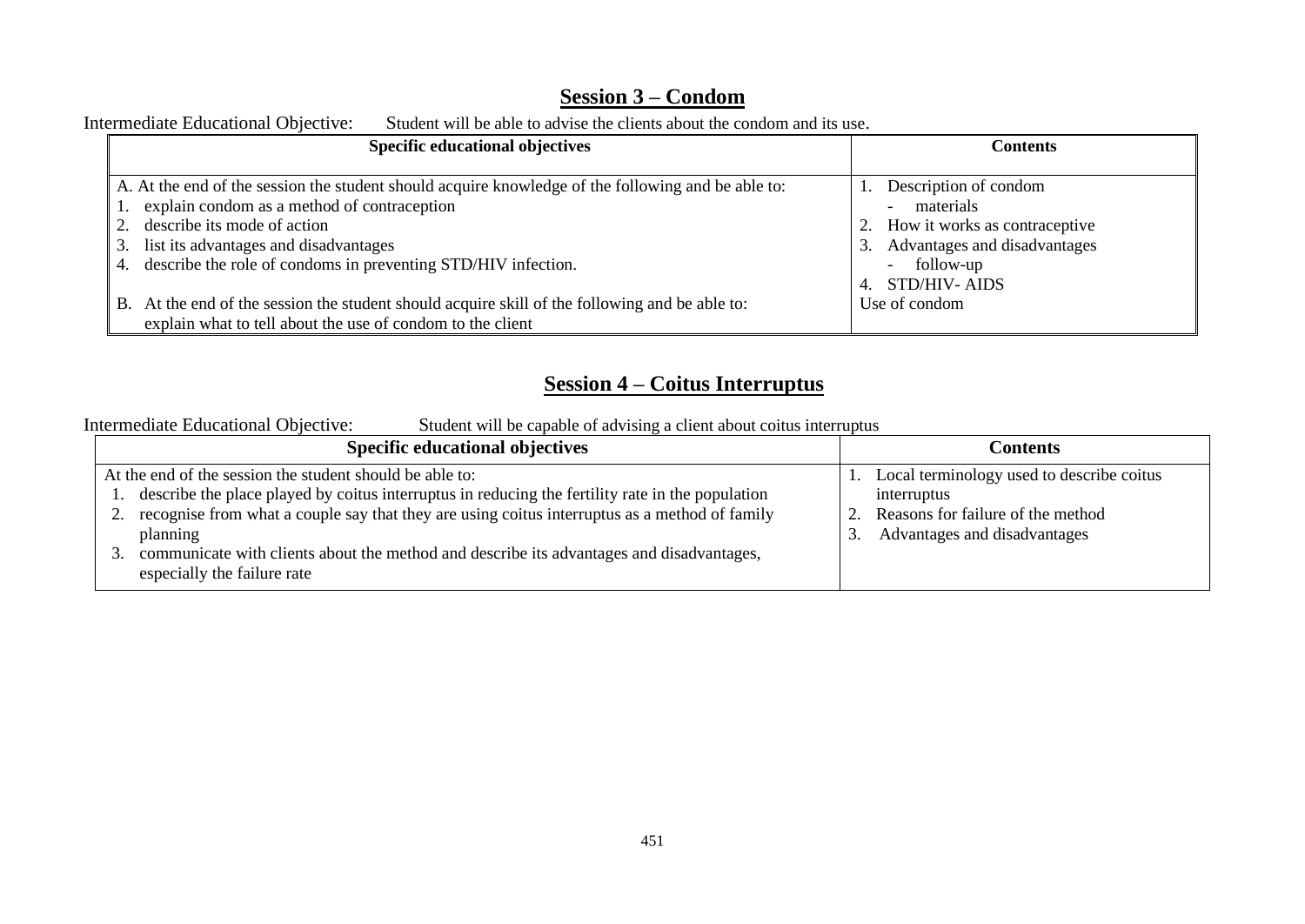# **Management issues in family planning. Organisation of a clinic**

# **Day 10:**

| <b>Specific educational objectives</b>                                                                                                                                                                                                                                                                                                  | <b>Contents</b>                                                                                                        |  |
|-----------------------------------------------------------------------------------------------------------------------------------------------------------------------------------------------------------------------------------------------------------------------------------------------------------------------------------------|------------------------------------------------------------------------------------------------------------------------|--|
| At the end of the session the student should be able to:<br>list characteristics of a good Manager/ Team Leader<br>identify weaknesses of a bad Manager/Team Leader<br>differentiate good management and poor management<br>identify management issues such as logistic supply system, FP user FU and complication<br>4.<br>management. | Management issues<br>Leadership<br>strengths<br>$\overline{\phantom{a}}$<br>weaknesses<br>$\qquad \qquad \blacksquare$ |  |

# **Organisation of a clinic. Working as a member of a team. Acting as a supervisor**

# **Day 11**

| <b>Specific educational objectives</b>                                                                                                                                                                                                                                                                                                                             | <b>Contents</b>                                                                                                                                                                               |  |
|--------------------------------------------------------------------------------------------------------------------------------------------------------------------------------------------------------------------------------------------------------------------------------------------------------------------------------------------------------------------|-----------------------------------------------------------------------------------------------------------------------------------------------------------------------------------------------|--|
| discuss organisational issues related to:<br>5.<br>booking of patients,<br>record keeping,<br>signed consent forms,<br>prescription, and<br>follow-up procedure<br>issuing & administration of FP methods<br>describe a good referral procedure<br>6.<br>Should acquire the necessary skill and be able to:<br>Β.<br>write report on day visit<br>present in forum | 3. Record keeping<br>booking<br>$\overline{\phantom{0}}$<br>signed consent form<br>follow-up procedure<br>$\overline{\phantom{a}}$<br>4. Referral procedure<br>Report writing<br>Presentation |  |
|                                                                                                                                                                                                                                                                                                                                                                    |                                                                                                                                                                                               |  |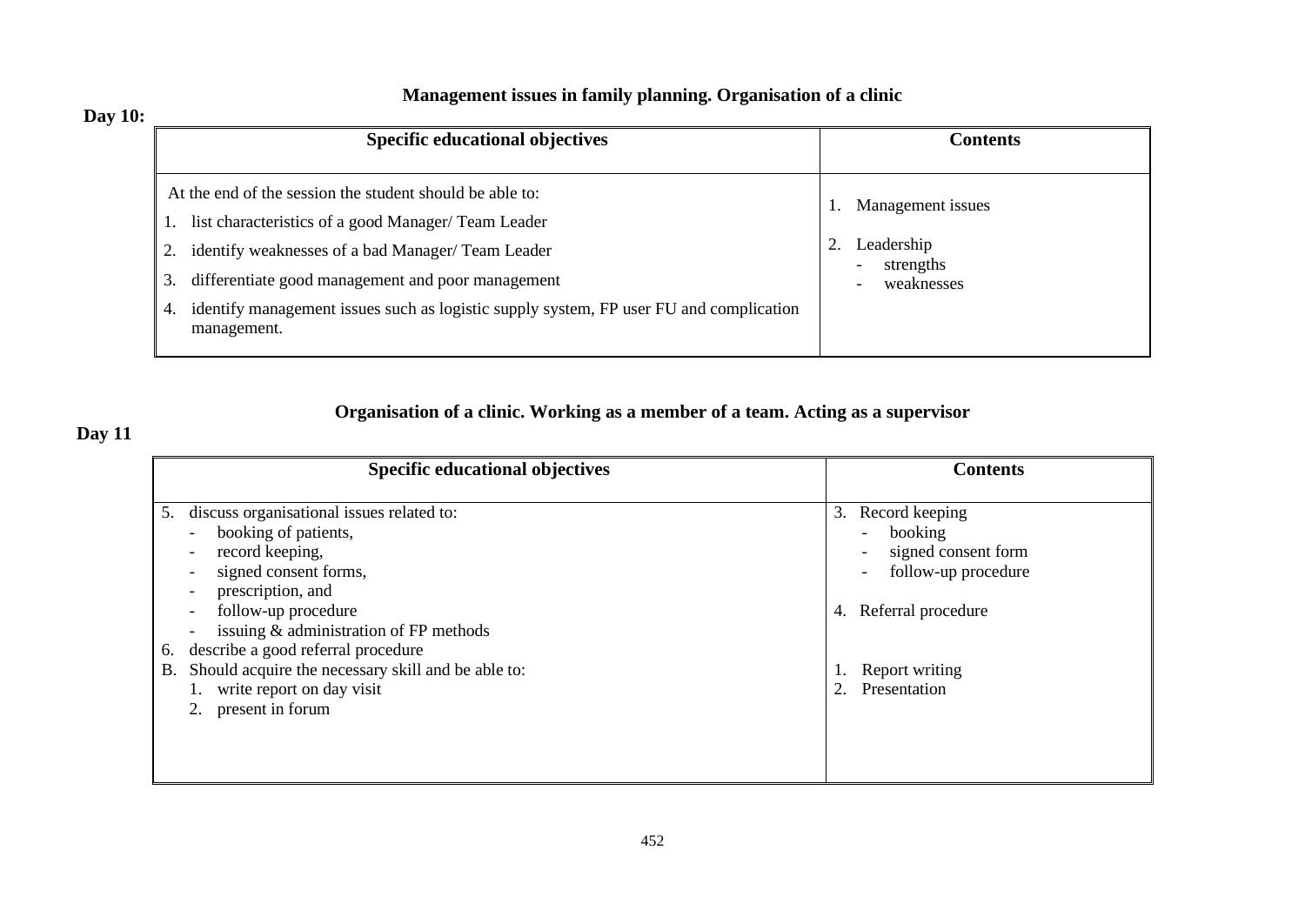# **Day 12: Assessment and Feedback**

- (1) An OSCE will be held. Questions will be based on the educational objectives.
- (2) Feedback on performance will be given by different teachers
- (3) Students will provide the teacher with feedback on their perception of the course
- (4) Marks will be awarded for attendance, General performance, Team performance on report and presentation, *The O.S.C.E. Marks will be sent to the students the week after the course.*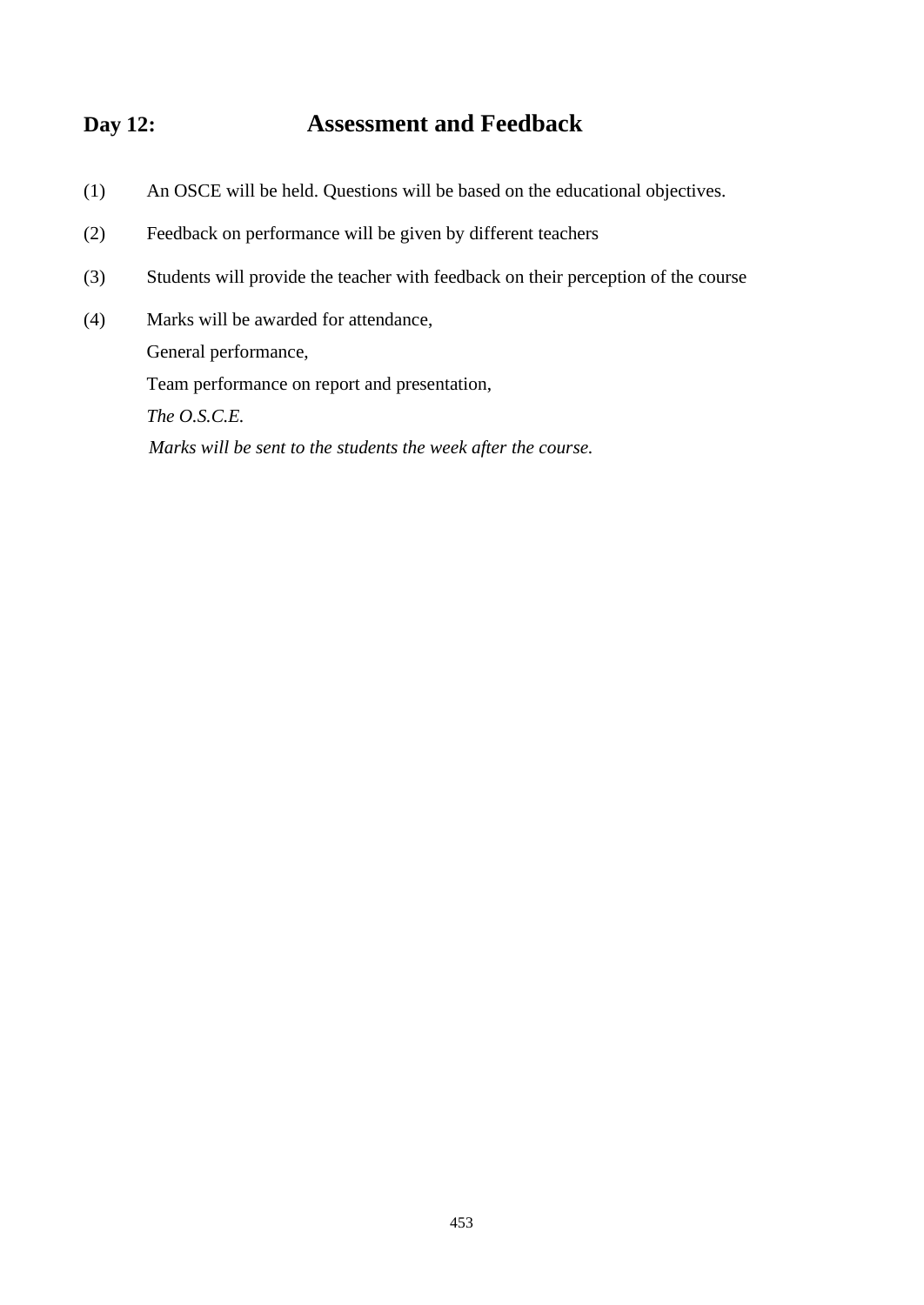# **4 TH YEAR in 3rd Phase GYNAE AND ANTENATAL OUTPATIENT CLINIC COMPONENT – THREE**

# **2 weeks (12 sessions in the morning)**

| <b>SESSION</b> | <b>TOPIC</b>                                                                                                                                                                                                                                                                                                                              | <b>LEARNING OBJECTIVES</b>                                                                                                                                                                                                                                                                                                                 | <b>TEACHING METHOD</b>   |                                                                               |
|----------------|-------------------------------------------------------------------------------------------------------------------------------------------------------------------------------------------------------------------------------------------------------------------------------------------------------------------------------------------|--------------------------------------------------------------------------------------------------------------------------------------------------------------------------------------------------------------------------------------------------------------------------------------------------------------------------------------------|--------------------------|-------------------------------------------------------------------------------|
|                |                                                                                                                                                                                                                                                                                                                                           |                                                                                                                                                                                                                                                                                                                                            | <b>TEACHERS' ROLE</b>    | <b>STUDENTS' ROLE</b>                                                         |
| Session 1      | Introduction to Gynaecology and<br>obstetrics<br>(a) Commonly used definitions<br>(b) Common diseases prevalent in<br>the community<br>(c) Vital statistics: birth rate,<br>MMR, causes, prevention,<br>perinatal mortality, live birth,<br>still birth<br>(d) Brief students on course<br>objectives/ activities and<br>student's cards. | At the end of the session student will<br>demonstrate knowledge and<br>understanding of:<br>Common gynaecological $&$<br>(a)<br>obstetrics terms, common disease of<br>$\overline{O}$ & G that prevalent in the<br>community<br>vital statistics<br>(b)<br>course objectives, activities and<br>(c)<br>students continuous assessment card | Lecture                  | Participate<br>Discussion<br>Collect student<br>assessment card               |
| Session 2      | History taking (obstetric & Gynae<br>history)                                                                                                                                                                                                                                                                                             | Student will be able to:<br>take history of an obstetric and a<br>(a)<br>gynaecological case<br>record the information on the history<br>(b)<br>sheet                                                                                                                                                                                      | Demonstration by teacher | Practice by<br>a)<br>students in<br>groups<br>Practice by<br>b)<br>individual |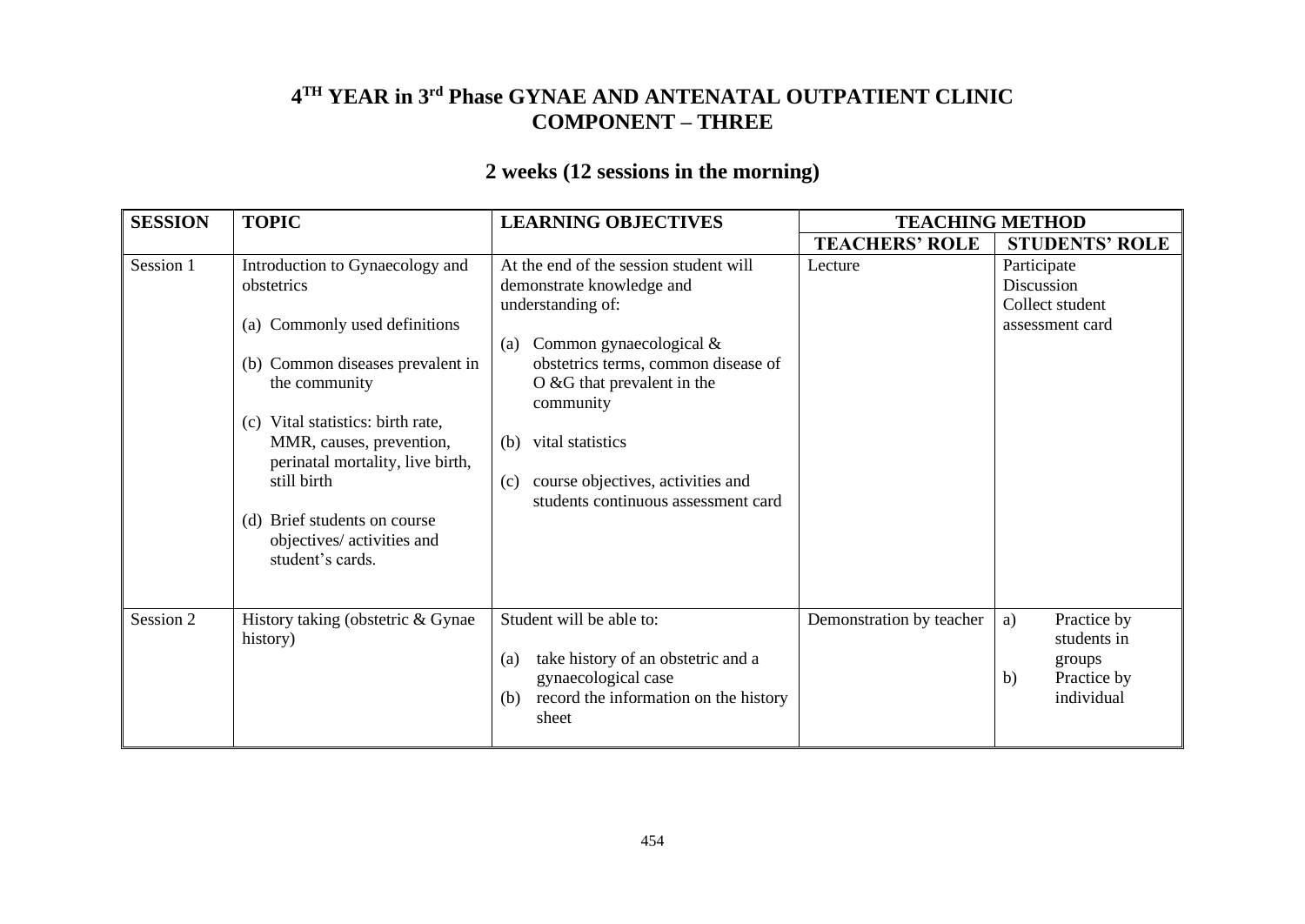| <b>SESSION</b>      | <b>TOPIC</b>                                                                                                                                                  | <b>LEARNING OBJECTIVES</b>                                                                                                                                                                                    | <b>TEACHING METHOD</b>                                       |                                                                                                |
|---------------------|---------------------------------------------------------------------------------------------------------------------------------------------------------------|---------------------------------------------------------------------------------------------------------------------------------------------------------------------------------------------------------------|--------------------------------------------------------------|------------------------------------------------------------------------------------------------|
|                     |                                                                                                                                                               |                                                                                                                                                                                                               | <b>TEACHERS' ROLE</b>                                        | <b>STUDENTS' ROLE</b>                                                                          |
| Session 3           | Clinical examination (Obstetrical<br>& Gynaecology)                                                                                                           | Perform obstetrical & gynaecological<br>(a)<br>examination<br>(i) General<br>(ii) Abdominal                                                                                                                   | Demonstration by teacher                                     | Practice by students<br>a)<br>in groups<br>Individual case<br>b)<br>study using study<br>guide |
| Session 4 $\&$<br>5 | Diagnosis pregnancy,<br>(a)<br>antenatal care and advice and<br>advice.                                                                                       | Collect appropriate clinical<br>(a)<br>information by history taking and<br>examination                                                                                                                       | Case demonstration<br>Tutorial                               | Participation by students<br>Case study in groups                                              |
|                     | Hyperemesis and minor<br>(b)<br>ailments common in<br>pregnancy.                                                                                              | (b) Suggest appropriate investigation<br>Interpret and correlate the results of<br>(c)<br>investigations with clinical findings<br>for clinical diagnosis<br>To plan and rationalize the<br>(d)<br>management |                                                              |                                                                                                |
| Session 6 to<br>11  | Common out patient<br>gynaecological problem<br>Abdominal swelling, abdominal<br>pain/ P.I.D., vaginal discharge,<br>amenorrhea, menorrhagia,<br>infertility. | $-do-$<br>Counsel patient or her spouse or relative<br>or hospitalization for any common<br>gynaecological problems                                                                                           | Case demonstration<br>Tutorial<br>Demonstration<br>Role play | Participation by students<br>Case study in groups<br>Role play<br>Practice by students         |
| Session 12          | <b>Assessment (Oral/ Clinical/ OSCE) &amp; feedback</b>                                                                                                       |                                                                                                                                                                                                               |                                                              |                                                                                                |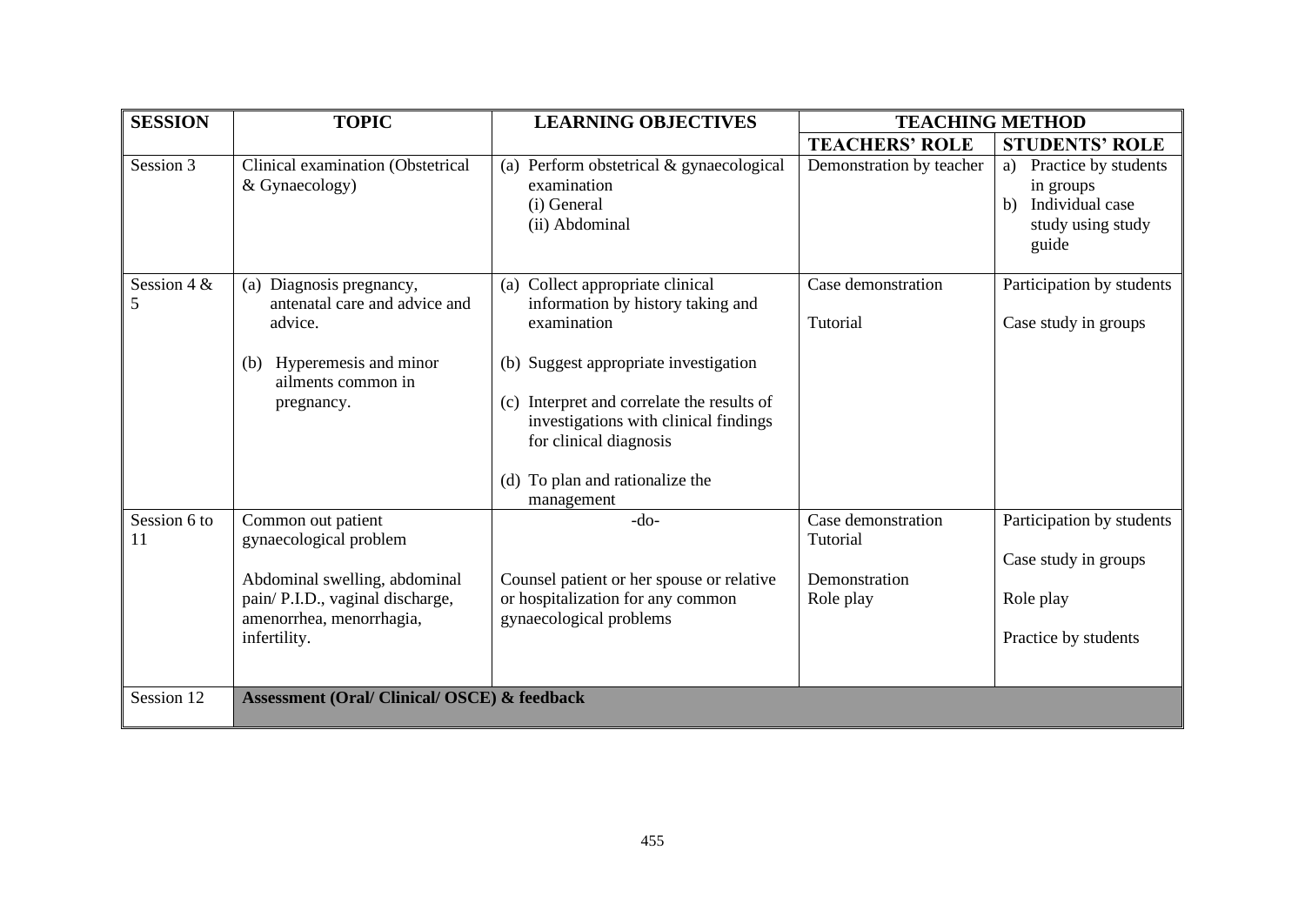# **5 th YEAR in 4th Phase ROUTINE OBSTETRICS** (COMPONENT – FOUR)

# $\frac{3 \text{ weeks} - 18 \text{ sessions in the morning}}{3 \text{ weeks}}$

| <b>SESSION</b>      | <b>TOPIC</b>                                                  | <b>LEARNING OBJECTIVES</b>                                                                     | <b>TEACHING METHOD</b>       |                                                |
|---------------------|---------------------------------------------------------------|------------------------------------------------------------------------------------------------|------------------------------|------------------------------------------------|
|                     |                                                               |                                                                                                | <b>TEACHERS' ROLE</b>        | <b>STUDENTS' ROLE</b>                          |
| Session 1 $\&$<br>2 | Ante-natal Care and<br>Screening for high<br>risk pregnancies | Interpret the findings obtained by history<br>taking physical examination and<br>investigation | Demonstration by a teacher   | Practise by case study in<br>groups            |
|                     |                                                               | Identify anaemia clinically<br>Identify nutritional status<br>3.                               | Lecture                      | Case study by group<br>Practice by students on |
|                     |                                                               | Identify hypertension<br>4.                                                                    |                              | individual cases                               |
|                     |                                                               | Counsel women on importance of<br>5.                                                           | Demonstration by the teacher | $-do-$                                         |
|                     |                                                               | Regular antenatal care<br>(a)<br>(b) Nutrition<br>Personal hygiene<br>(c)                      |                              | Role play by students in<br>small group        |
|                     |                                                               | Healthy life style during pregnancy<br><b>Breast feeding</b><br>(e)<br>Contraception<br>(f)    | Role play by a teacher       | Exercise with patient                          |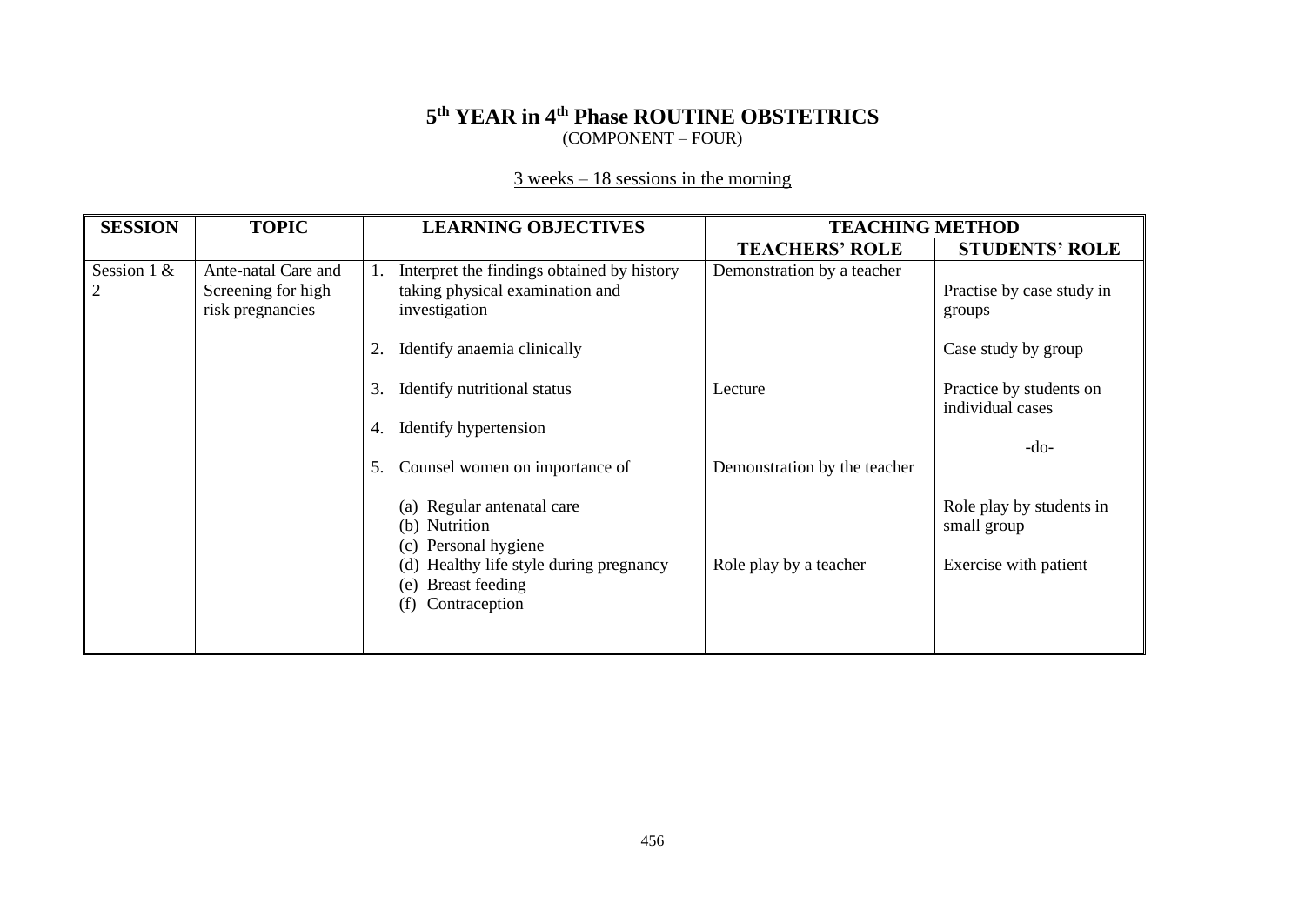| <b>SESSION</b>         | <b>TOPIC</b><br><b>LEARNING OBJECTIVES</b><br><b>TEACHING METHOD</b>                                                                          |                                                                                                                                                                                                                                                                  |                                      |                                                                                                                   |
|------------------------|-----------------------------------------------------------------------------------------------------------------------------------------------|------------------------------------------------------------------------------------------------------------------------------------------------------------------------------------------------------------------------------------------------------------------|--------------------------------------|-------------------------------------------------------------------------------------------------------------------|
|                        |                                                                                                                                               |                                                                                                                                                                                                                                                                  | <b>TEACHERS' ROLE</b>                | <b>STUDENTS' ROLE</b>                                                                                             |
| Session 3 &4           | Hypertensive disorders in<br>pregnancy                                                                                                        | (a) Collect appropriate clinical<br>information by history taking and<br>examination<br>(b) Suggest appropriate investigation<br>(c) Interpret and correlate the<br>investigations data with clinical<br>diagnosis<br>(d) Plan and rationalize the<br>management | Case demonstration by the<br>teacher | Practise with problem<br>solving exercise in tutorial                                                             |
| Session 5              | Abnormal lie/ presentation<br>(Breech)                                                                                                        | $-do-$                                                                                                                                                                                                                                                           | $-do-$                               | $-do-$                                                                                                            |
| Session 6              | Multiple pregnancy $\&$<br>hydromnios                                                                                                         | $-do-$                                                                                                                                                                                                                                                           | $-do-$                               | $-do-$                                                                                                            |
| Sessions 7 $&$<br>8    | Medical disorders<br>Diabetes, Heart disease &<br>others                                                                                      | $-do-$                                                                                                                                                                                                                                                           | $-do-$                               | $-do-$                                                                                                            |
| Session 9              | Rh isoimmunization/ Grand<br>Multipara / BOH/H/O / C/S                                                                                        | $-do-$                                                                                                                                                                                                                                                           | $-do-$                               | $-do-$                                                                                                            |
| Session 10             | Ante partum haemorrhage                                                                                                                       | $-do-$                                                                                                                                                                                                                                                           | $-do-$                               | $-do-$                                                                                                            |
| Session 11             | I.U.G.R.                                                                                                                                      | $-do-$                                                                                                                                                                                                                                                           | $-do-$                               | $-do-$                                                                                                            |
| Session 12 to<br>13    | Puerperium & its<br>complications                                                                                                             | $-do-$                                                                                                                                                                                                                                                           | $-do-$                               | $-do-$                                                                                                            |
| <b>SESSION</b>         | <b>TOPIC</b>                                                                                                                                  | <b>LEARNING OBJECTIVES</b>                                                                                                                                                                                                                                       | <b>TEACHING METHOD</b>               |                                                                                                                   |
|                        |                                                                                                                                               |                                                                                                                                                                                                                                                                  | <b>TEACHERS' ROLE</b>                | <b>STUDENTS' ROLE</b>                                                                                             |
| Session 14 to 16       | <b>Theatre Session</b><br>Writing of preoperative<br>orders, operation note, post<br>operative order, observe<br>common obstetric operations. | To write preoperative orders,<br>operation<br>notes, post operative orders                                                                                                                                                                                       | Demonstration by teacher             | Write preoperative orders,<br>operation notes, post<br>operative orders<br>Observe common obstetric<br>operations |
| <b>Evening Session</b> |                                                                                                                                               | Clerk patients, observe labour room activities and emergency operations and practise skills that the students learned in the morning sessions                                                                                                                    |                                      |                                                                                                                   |
| Session 17             | <b>Assessment (Oral/ Clinical/ OSCE</b>                                                                                                       |                                                                                                                                                                                                                                                                  |                                      |                                                                                                                   |
| Sessions 18            | Feedback                                                                                                                                      |                                                                                                                                                                                                                                                                  |                                      |                                                                                                                   |

**N.B.** All students must submit 5 histories and fill up the assessment card.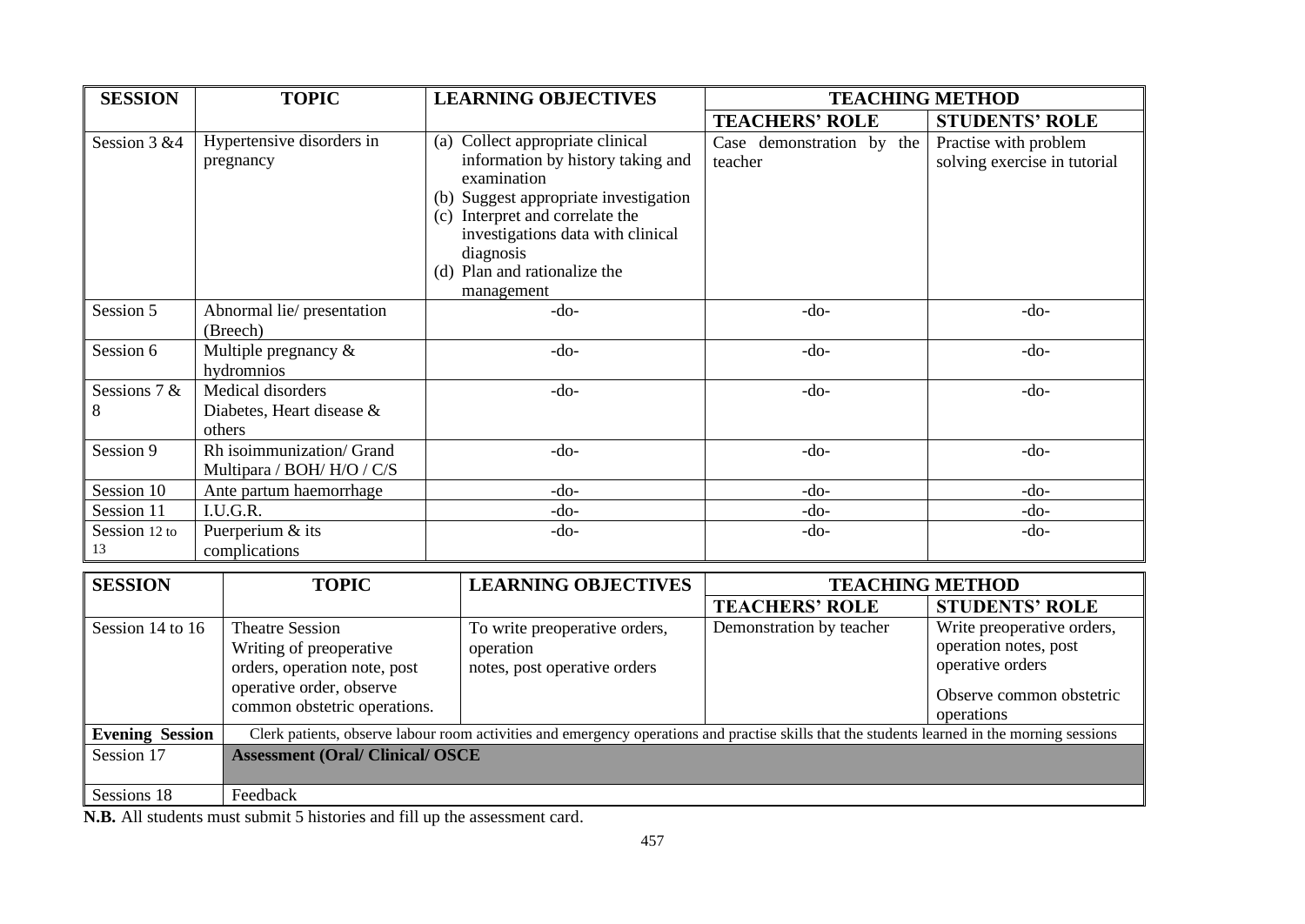# **5 TH YEAR in 4th Phase ROUTINE GYNAECOLOGY (COMPONENT – FIVE)**

 $\frac{3 \text{ weeks} - 18 \text{ sessions in the morning}}{3 \text{ weeks}}$ 

| <b>SESSION</b>                | <b>TOPIC</b>                                                                                                                | <b>LEARNING OBJECTIVES</b>                                                                                                                                                                        | <b>TEACHING METHOD</b>               |                                                       |
|-------------------------------|-----------------------------------------------------------------------------------------------------------------------------|---------------------------------------------------------------------------------------------------------------------------------------------------------------------------------------------------|--------------------------------------|-------------------------------------------------------|
|                               |                                                                                                                             |                                                                                                                                                                                                   | <b>TEACHERS' ROLE</b>                | <b>STUDENTS' ROLE</b>                                 |
| Session 1 &<br>$\overline{2}$ | Bleeding in early pregnancy<br>Abortion, ectopic pregnancy,<br>molar pregnancy including                                    | (a) Collect appropriate clinical<br>information by history taking and<br>examination                                                                                                              | Case demonstration by the<br>teacher | Practise with problem<br>solving exercise in tutorial |
|                               | choriocarcinoma                                                                                                             | (b) Suggest appropriate investigation<br>(c) Interpret and correlate the<br>investigations data with clinical<br>findings for clinical diagnosis<br>(d) To plan and rationalize the<br>management | Arrange problem solving<br>tutorial  | Case study                                            |
| Session 3 &<br>4              | Abnormal uterine bleeding/<br>Amenorrhea                                                                                    | $-do-$                                                                                                                                                                                            | $-do-$                               | $-do-$                                                |
| Session 5                     | Abdominal pain<br>Pelvic inflammatory disease                                                                               | $-do-$                                                                                                                                                                                            | $-do-$                               | $-do-$                                                |
| Sessions 6                    | Abdomino-Pelvic swelling<br>Ovarian tumour, Fibroid                                                                         | $-do-$                                                                                                                                                                                            | $-do-$                               | -do-                                                  |
| Session 7 &<br>8              | Infertility<br>Causes, investigations and<br>treatment                                                                      | $-do-$                                                                                                                                                                                            | $-do-$                               | $-do-$                                                |
| Session 9<br>&10              | Genital cancer<br>Carcinoma Cervix, Endometrial<br>Carcinoma                                                                | $-do-$                                                                                                                                                                                            | $-do-$                               | $-do-$                                                |
| Session 11                    | Genital tract injuries<br>Vesico vaginal fistula, recto<br>vaginal fistula, third degree<br>perineal tear, vaginal stenosis | $-do-$                                                                                                                                                                                            | $-do-$                               | $-do-$                                                |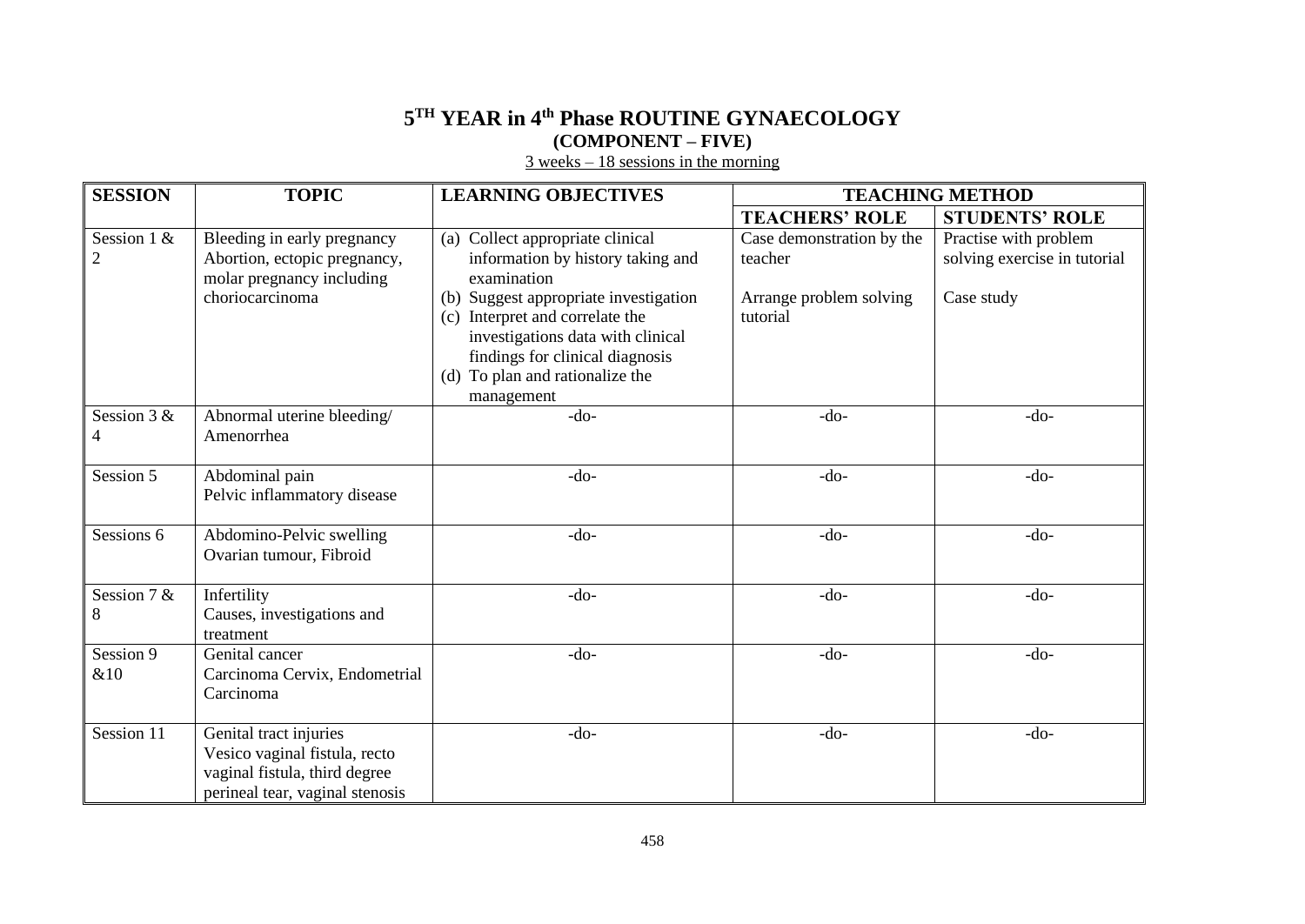| <b>SESSION</b>        | <b>TOPIC</b>                                                                                         | <b>LEARNING OBJECTIVES</b>           | <b>TEACHING METHOD</b>   |                            |  |
|-----------------------|------------------------------------------------------------------------------------------------------|--------------------------------------|--------------------------|----------------------------|--|
|                       |                                                                                                      |                                      | <b>TEACHERS' ROLE</b>    | <b>STUDENTS' ROLE</b>      |  |
| Sessions<br>12        | <b>Fertility Control</b>                                                                             | Counsel clients on:                  | Demonstration by teacher | Role play                  |  |
| & 13                  | O.C.P, P.O.P, post-coital                                                                            | <b>Fertility Control</b>             | Video                    |                            |  |
|                       | contraception, barrier and                                                                           | O.C.P, P.O.P., post-coital           | Role play                | Practise with the clients  |  |
|                       | natural methods, IUCD,                                                                               | contraception, barrier and natural   | Tutorial                 |                            |  |
|                       | T.O.P/M.R.                                                                                           | methods, IUCD, T.O.P./ M.R.          |                          |                            |  |
|                       |                                                                                                      |                                      |                          |                            |  |
| <b>Sessions</b><br>14 | <b>Theatre Session</b>                                                                               | Write preoperative orders, operation | Demonstration by teacher | Write preoperative orders, |  |
| to $16$               |                                                                                                      | notes, post operative orders         |                          | operation notes, post      |  |
|                       | Pre-operative management,                                                                            |                                      |                          | operative orders           |  |
|                       | post-operative management                                                                            |                                      |                          |                            |  |
|                       | To Observe common                                                                                    |                                      |                          | Observe common             |  |
|                       | gynaecological operation                                                                             |                                      |                          | gynaecological operations  |  |
| <b>Evening</b>        | Clerk patients, observe gynae ward activities and practise those had learned in the morning sessions |                                      |                          |                            |  |
| <b>Session</b>        |                                                                                                      |                                      |                          |                            |  |
| Session 17            | <b>Assessment (Oral/ Clinical/ OSCE)</b>                                                             |                                      |                          |                            |  |
|                       |                                                                                                      |                                      |                          |                            |  |
| Sessions 18           | Feedback                                                                                             |                                      |                          |                            |  |
|                       |                                                                                                      |                                      |                          |                            |  |

**N.B.** All students must submit 5 histories and fill up the assessment card.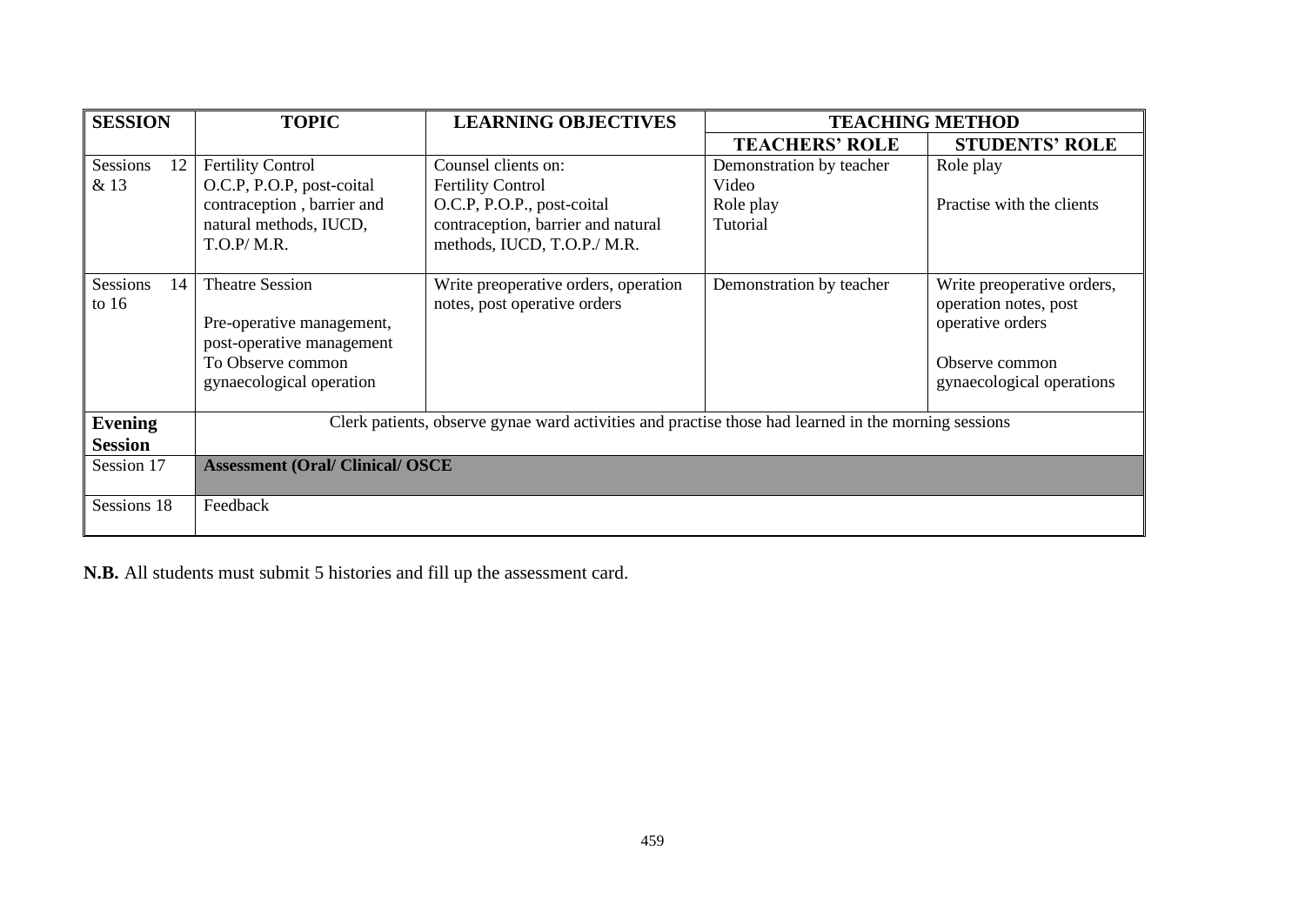# **5 TH YEAR in 4th Phase/ EMERGENCY OBSTETRIC CARE (EOC) AND LABOUR ROOM**

(COMPONENT – SIX)

Session 1

Session 2

|                               | $\epsilon$ weeks $\epsilon$ is sessions in the morning |                                                                                                                                                                                                                                                                                                 |                                                                                                       |                                                                                                                                                                    |  |  |  |
|-------------------------------|--------------------------------------------------------|-------------------------------------------------------------------------------------------------------------------------------------------------------------------------------------------------------------------------------------------------------------------------------------------------|-------------------------------------------------------------------------------------------------------|--------------------------------------------------------------------------------------------------------------------------------------------------------------------|--|--|--|
| <b>SESSION</b>                | <b>TOPIC</b>                                           | <b>LEARNING OBJECTIVES</b>                                                                                                                                                                                                                                                                      | <b>TEACHING METHOD</b>                                                                                |                                                                                                                                                                    |  |  |  |
|                               |                                                        |                                                                                                                                                                                                                                                                                                 | <b>TEACHERS' ROLE</b>                                                                                 | <b>STUDENTS' ROLE</b>                                                                                                                                              |  |  |  |
| Session 1                     | Management of normal labour,<br>partogram              | Recognise the events of labour<br>Plot the events on the partogram and<br>interpret the graph<br>Rationalise the use of analgesic<br>Conduct normal labour                                                                                                                                      | Arrange video show/<br>Demonstration on<br>partograph<br>Demonstration on<br>conducting normal labour | Observe video show<br>a.<br>Observe teacher's<br>b.<br>demonstration<br>Plotting on partograph by<br>individual<br>Conduction of labour under<br>d.<br>supervision |  |  |  |
| Session 2                     | Induction of labour                                    | (a) Collect appropriate clinical<br>information by history taking and<br>examination<br>Suggest appropriate investigation<br>(b)<br>Interpret and correlate the<br>(c)<br>investigations data with clinical<br>findings for clinical diagnosis<br>Plan and rationalize the<br>(d)<br>management | Demonstration by the<br>teacher                                                                       | Practise with problem solving<br>exercise in tutorial                                                                                                              |  |  |  |
| Session 3                     | Management of bleeding in<br>early pregnancy           | $-do-$                                                                                                                                                                                                                                                                                          | $-do-$                                                                                                | $-do-$                                                                                                                                                             |  |  |  |
| Sessions 4                    | Management of bleeding in late<br>pregnancy            | $-do-$                                                                                                                                                                                                                                                                                          | $-do-$                                                                                                | $-do-$                                                                                                                                                             |  |  |  |
| $C_{\text{equation}}$ $\zeta$ | Monogament of colomnaic                                | $\lambda$                                                                                                                                                                                                                                                                                       | $\lambda$                                                                                             | $\lambda$                                                                                                                                                          |  |  |  |

2 weeks – 12 sessions in the morning

|            |                                                                              | investigations data with clinical<br>findings for clinical diagnosis<br>(d) Plan and rationalize the<br>management |                          |                                                                                                        |
|------------|------------------------------------------------------------------------------|--------------------------------------------------------------------------------------------------------------------|--------------------------|--------------------------------------------------------------------------------------------------------|
| Session 3  | Management of bleeding in<br>early pregnancy                                 | -do-                                                                                                               | $-do-$                   | $-do-$                                                                                                 |
| Sessions 4 | Management of bleeding in late<br>pregnancy                                  | -do-                                                                                                               | $-do-$                   | $-do-$                                                                                                 |
| Session 5  | Management of eclampsia                                                      | $-do-$                                                                                                             | $-do-$                   | $-do-$                                                                                                 |
| Session 6  | Management of prolonged and<br>obstructed labour/ ruptured<br>uterus         | $-do-$                                                                                                             | $-do-$                   | $-do-$                                                                                                 |
| Session 7  | Management of retained plaenta<br>$&$ PPH                                    | $-do-$                                                                                                             | $-do-$                   | $-do-$                                                                                                 |
| Session 8  | Management of shock & sepsis                                                 | $-do-$                                                                                                             | $-do-$                   | $-do-$                                                                                                 |
| Session 9  | Obstetric operations (C.S,<br>Forceps & ventouse deliveries,<br>craniotomy.) | Write preoperative orders, operation<br>notes, post operative orders                                               | Demonstration by teacher | Write preoperative orders,<br>operation notes, postoperative<br>orders<br>Observe obstetric operations |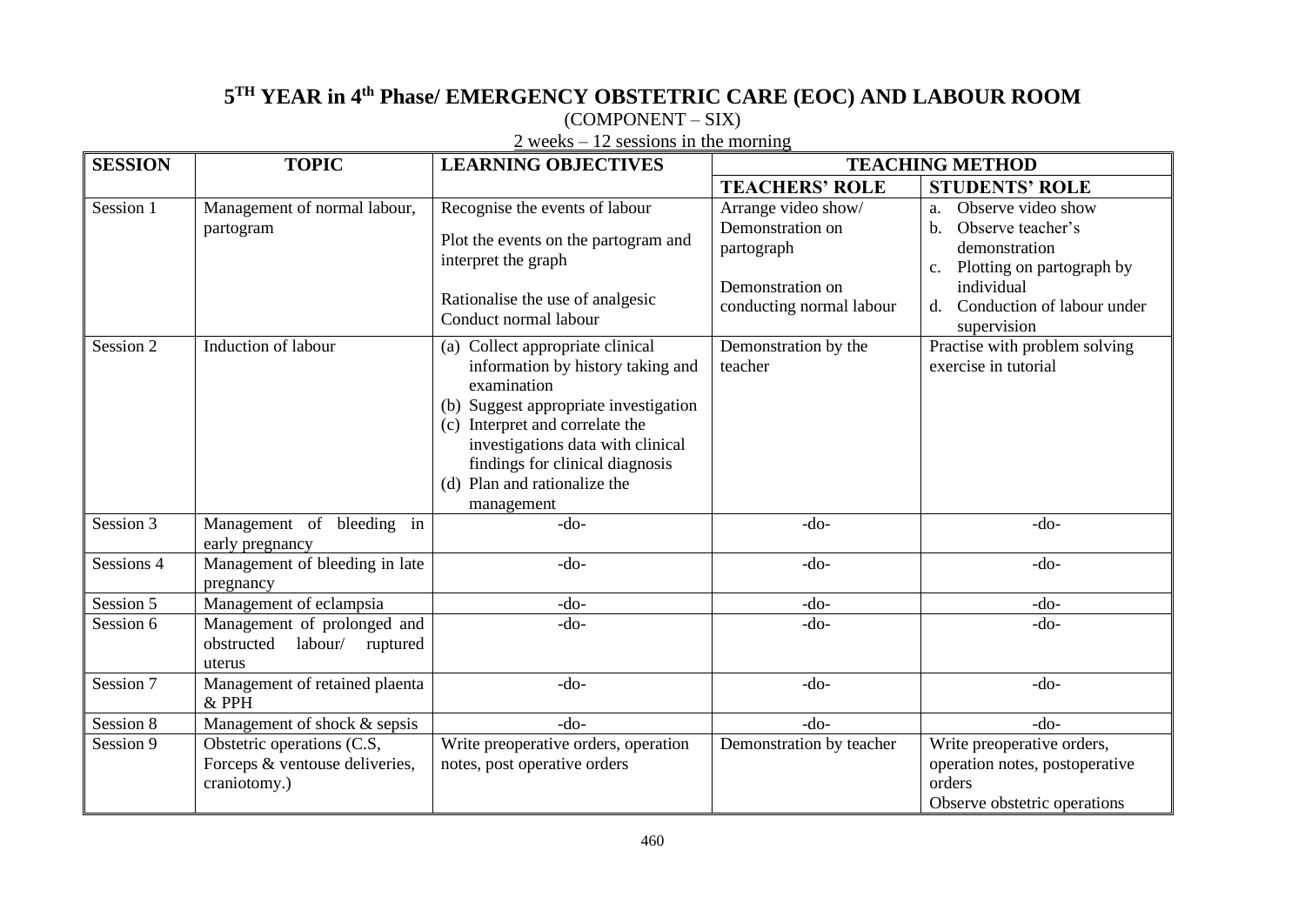| <b>SESSION</b>         | <b>TOPIC</b>                             | <b>LEARNING OBJECTIVES</b>                    | <b>TEACHING METHOD</b>                                                                                                                                                                                                                                                       |                                                                         |
|------------------------|------------------------------------------|-----------------------------------------------|------------------------------------------------------------------------------------------------------------------------------------------------------------------------------------------------------------------------------------------------------------------------------|-------------------------------------------------------------------------|
|                        |                                          |                                               | <b>TEACHERS' ROLE</b>                                                                                                                                                                                                                                                        | <b>STUDENTS' ROLE</b>                                                   |
| Sessions 10            | Clinical Project work                    | Present a case in a small group or<br>seminar | Allocate students the project They will collect data and<br>works.<br>At the outset of the labour diagnosis and management<br>room placement the students of the problem which will be<br>will be divided into sub groups<br>and allotted with a common<br>clinical problem. | information about etiology,<br>presented by them during<br>this session |
| <b>Evening Session</b> | Review sessions $1-9$ :                  |                                               |                                                                                                                                                                                                                                                                              |                                                                         |
| Session 11             | <b>Assessment (Oral/ Clinical/ OSCE)</b> |                                               |                                                                                                                                                                                                                                                                              |                                                                         |
| Sessions 12            | Feedback                                 |                                               |                                                                                                                                                                                                                                                                              |                                                                         |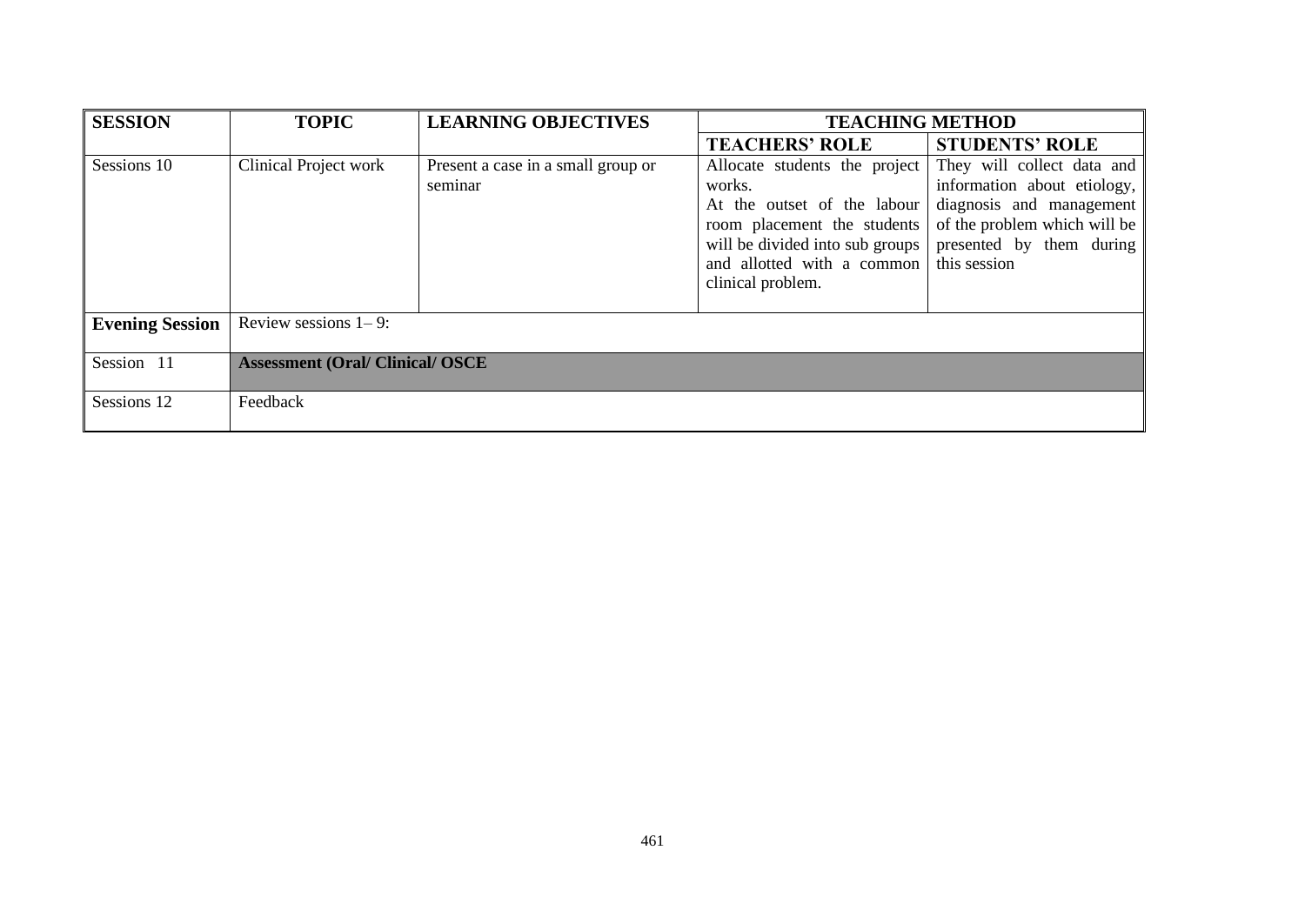#### **OBSTETRICS & GYNAECOLOGY MBBS COURSE SCHEDULE**

#### **4 th YEAR M.B.B.S in 3rd Phase**

Lecture 28 hours + Evaluation 2 hours =  $30$  hours

| TERM-I = $15$ hours        |                         | TERM-II = 15 hours         |                         |  |
|----------------------------|-------------------------|----------------------------|-------------------------|--|
| $L$ ecture $-$<br>14 hours | Evaluation<br>1hr       | $L$ ecture $-$<br>14 hours | Evaluation<br>1hr       |  |
| <b>Obstetrics</b>          | (MCQ, SBA, SEQ,<br>SAQ) | Gynaecology                | (MCQ, SBA,<br>SEQ, SAQ) |  |

#### **5 th YEAR M.B.B.S in 4th Phase**

Lectures 60 hours+ Demonstration/Practical/Tutorial 58 hours+Departmental Integrated teaching = 20 hours + Phase IV Common Integrated teaching =126 hours

| $TERM – 1 = 20 hours$ |                                      | $TERM – II = 22 hours$ |                               | $TERM – III = 18 hours$ |                                   | Demonstration/Practical/Tutorial<br>in TERM I, II $\&$ III= 58 hours |
|-----------------------|--------------------------------------|------------------------|-------------------------------|-------------------------|-----------------------------------|----------------------------------------------------------------------|
| 18hours               | <b>Evaluation 2hr</b>                | 20 hours               | <b>Evaluation 2hr</b>         | 16 hours                | <b>Evaluation 2hr</b>             |                                                                      |
| Lecture $-18$ hours   | <i>NB: Lectures will</i>   Lecture – |                        | $NB:$ Lectures will Lecture – |                         | NB: Lectures will Demonstration / |                                                                      |
|                       | followed<br>$b$ v<br>be              | 20 hours               | followed<br>be<br>bv          | 16 hours                | followed<br>bv<br>be              | Video presentation                                                   |
| Gynae $-8$ hrs        | evaluation                           | $G$ ynae – 8 $hours$   | evaluation                    | Gynae $-9$ hours        | evaluation                        |                                                                      |
| $Obs - 10 hrs$        | (MCQ, SBA,                           | $Obs - 12 hours$       | (MCQ, SBA,                    | $Obs - 7 hours$         | (MCQ, SBA,                        | Gynae & Obs                                                          |
|                       | SEQ, SAQ)s                           |                        | SEQ, SAQ)                     |                         | SEQ, SAQ)                         |                                                                      |

**(\*)** A demonstration will be a practical teaching session with a small group of students. It will be based on a patient's history, specimens or instruments, graphs or models or employ a video. Student participation is expected.

**\*Integrated teaching : Only for 5th year**